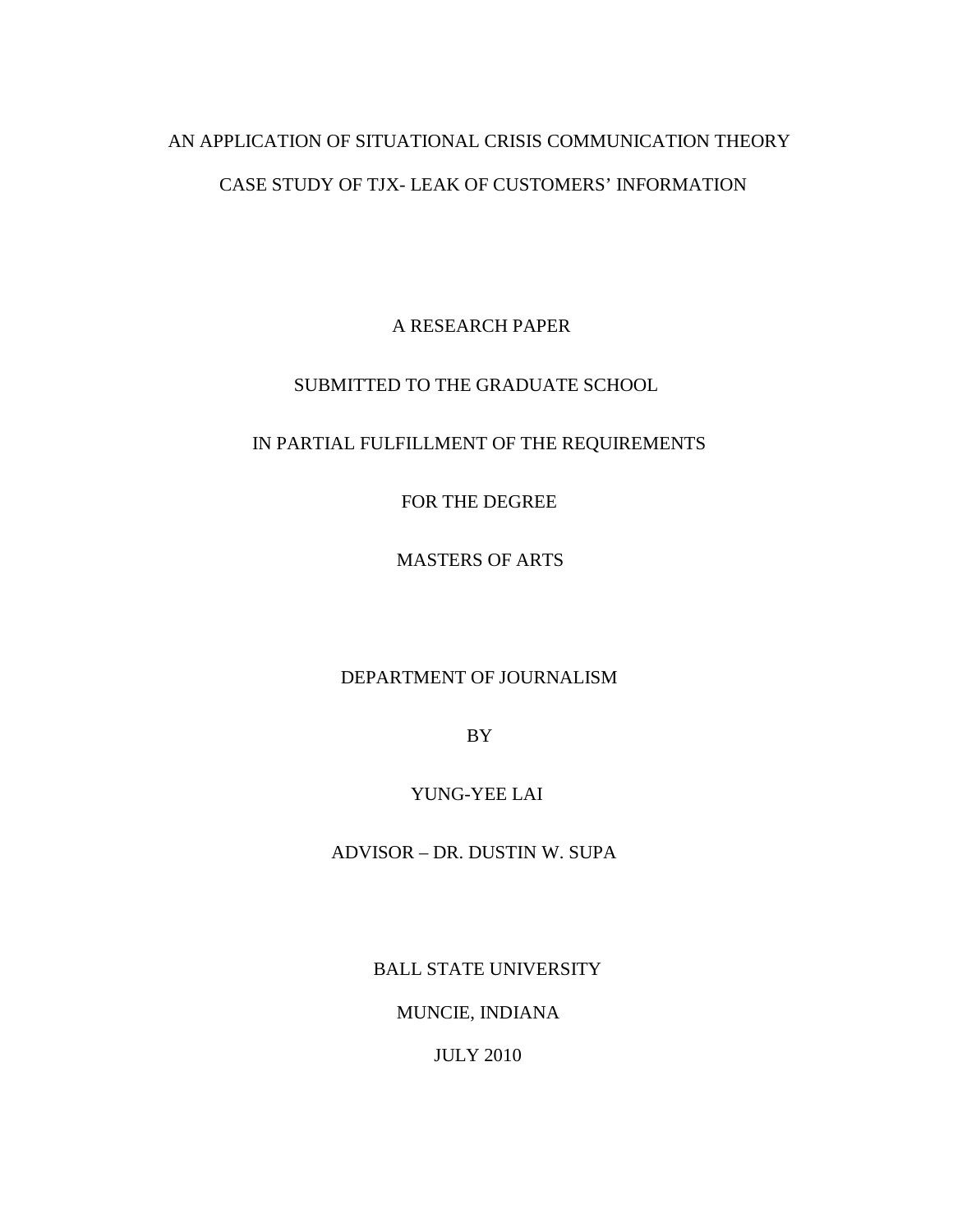# **TABLE OF CONTENTS**

 $\overline{\textbf{H}}$ 

# Chapter

| 1. |  |
|----|--|
| 2. |  |
| 3. |  |
|    |  |
|    |  |
|    |  |
|    |  |
|    |  |
| 4. |  |
|    |  |
|    |  |
|    |  |
| 5. |  |
| 6. |  |
|    |  |
|    |  |
|    |  |
|    |  |
|    |  |

| References |  |
|------------|--|
| Appendix   |  |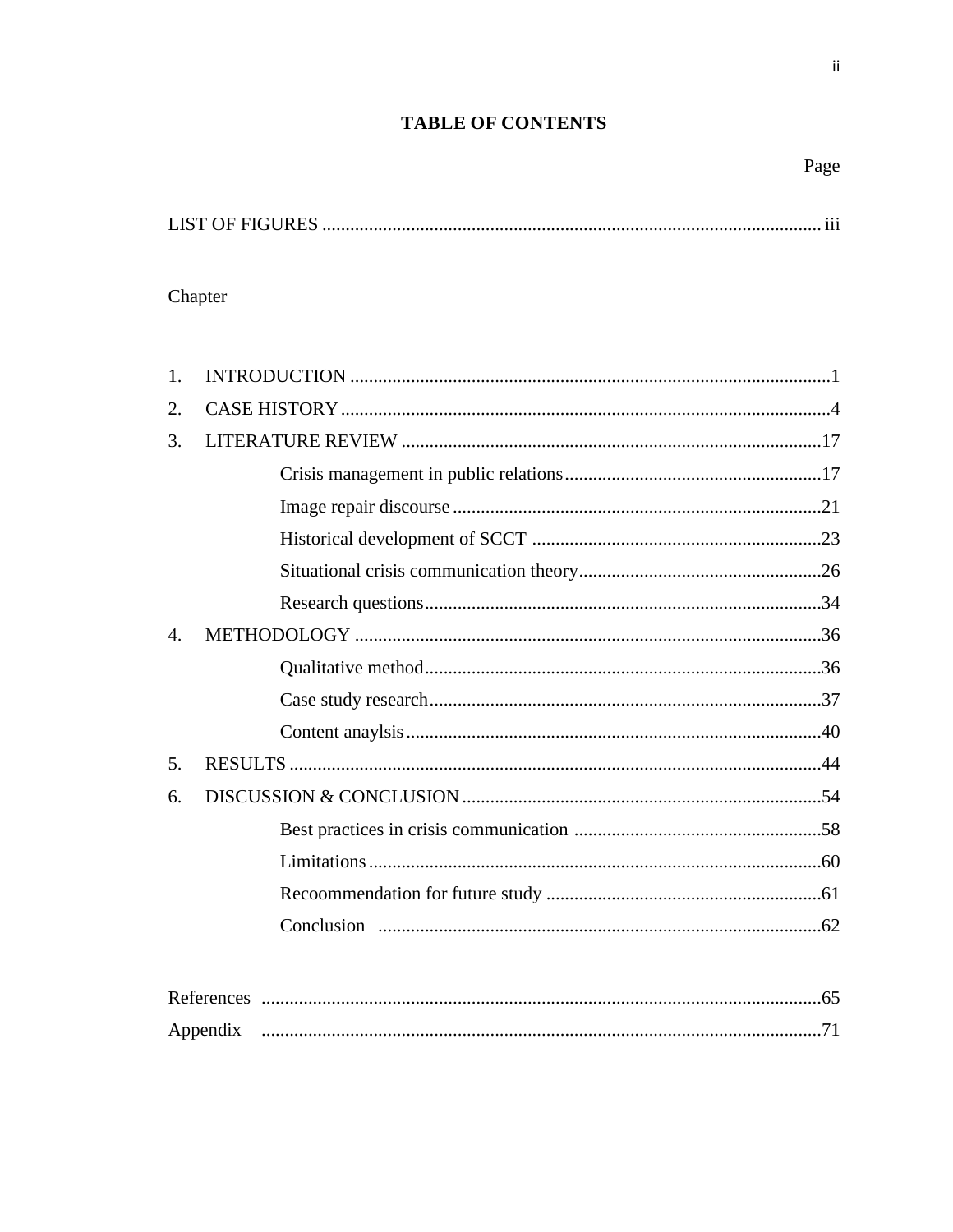# **LIST OF FIGURES**

| Fig. 3-3 Attribution Theory-based Crisis Communication Best Practices 33 |  |
|--------------------------------------------------------------------------|--|
|                                                                          |  |
|                                                                          |  |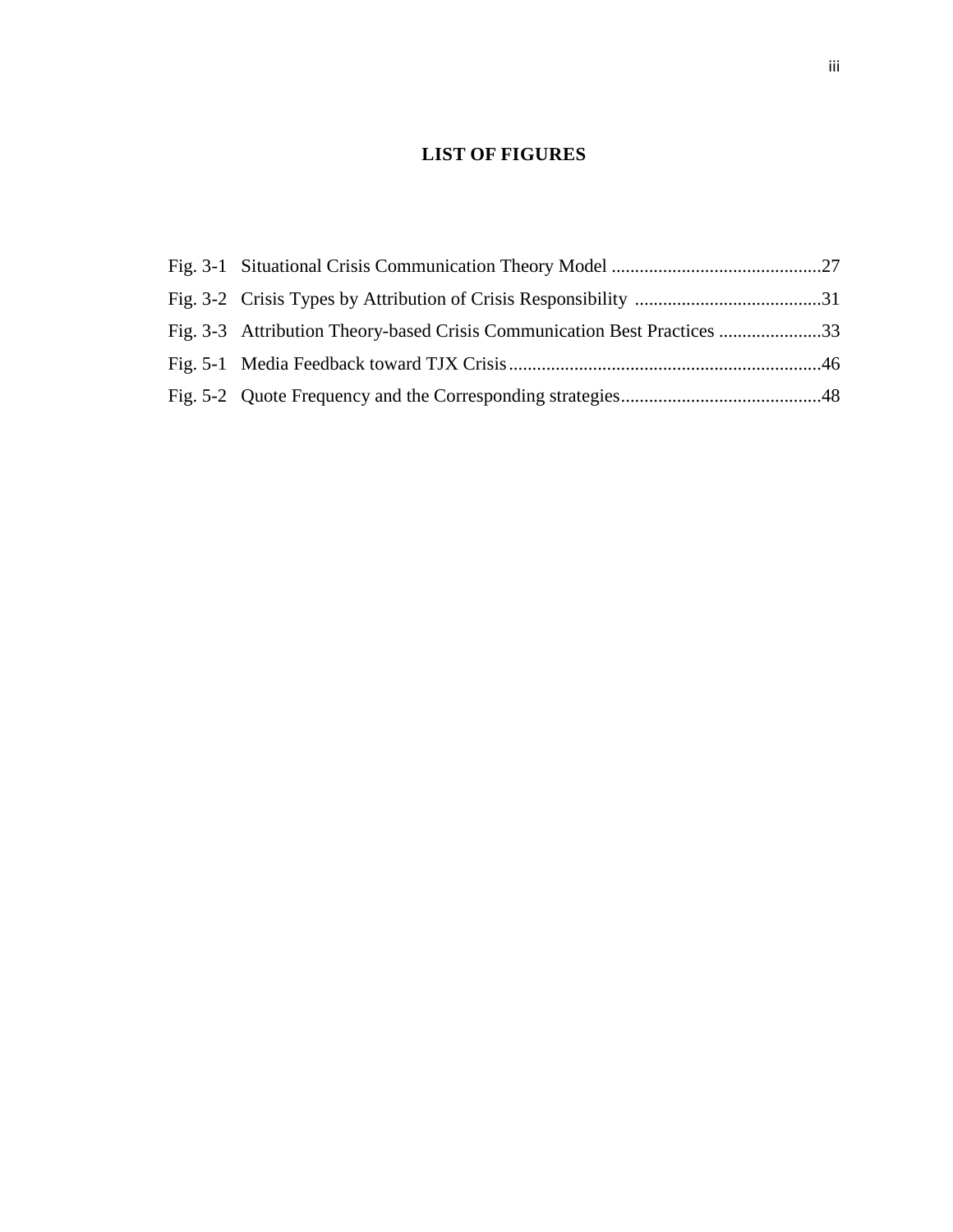# **CHAPTER 1 INTRODUCTION**

Public relations has been practiced, in its current state, for more than 50 years in the United States, thus allowing researchers to develop multiple theories and practical applications for practice. Crisis management and crisis communication, two areas where much time has been devoted, have received significant attention as crisis is inevitable for business. Distinguished by the eruption of a crisis, crisis management can be divided into two sections, which are the pre-crisis stage and the post-crisis stage. Image repair theory, an important section of crisis management, claims that companies have to handle any crisis appropriately since reputation and credibility are valuable integral assets for any company. In fact, reputation building and maintenance are two key tenants of public relations, and are especially important for a company coming out of a crisis situation.

Situational crisis communication theory (SCCT) is another theory that addresses crisis communication. It is premised on matching the crisis response to the level of crisis responsibility attributed to a crisis. Based on SCCT, crisis managers have to analyze a given situation first so that they can select crisis response strategies which best match the crisis situation. As opposed to the image theory, SCCT focuses on the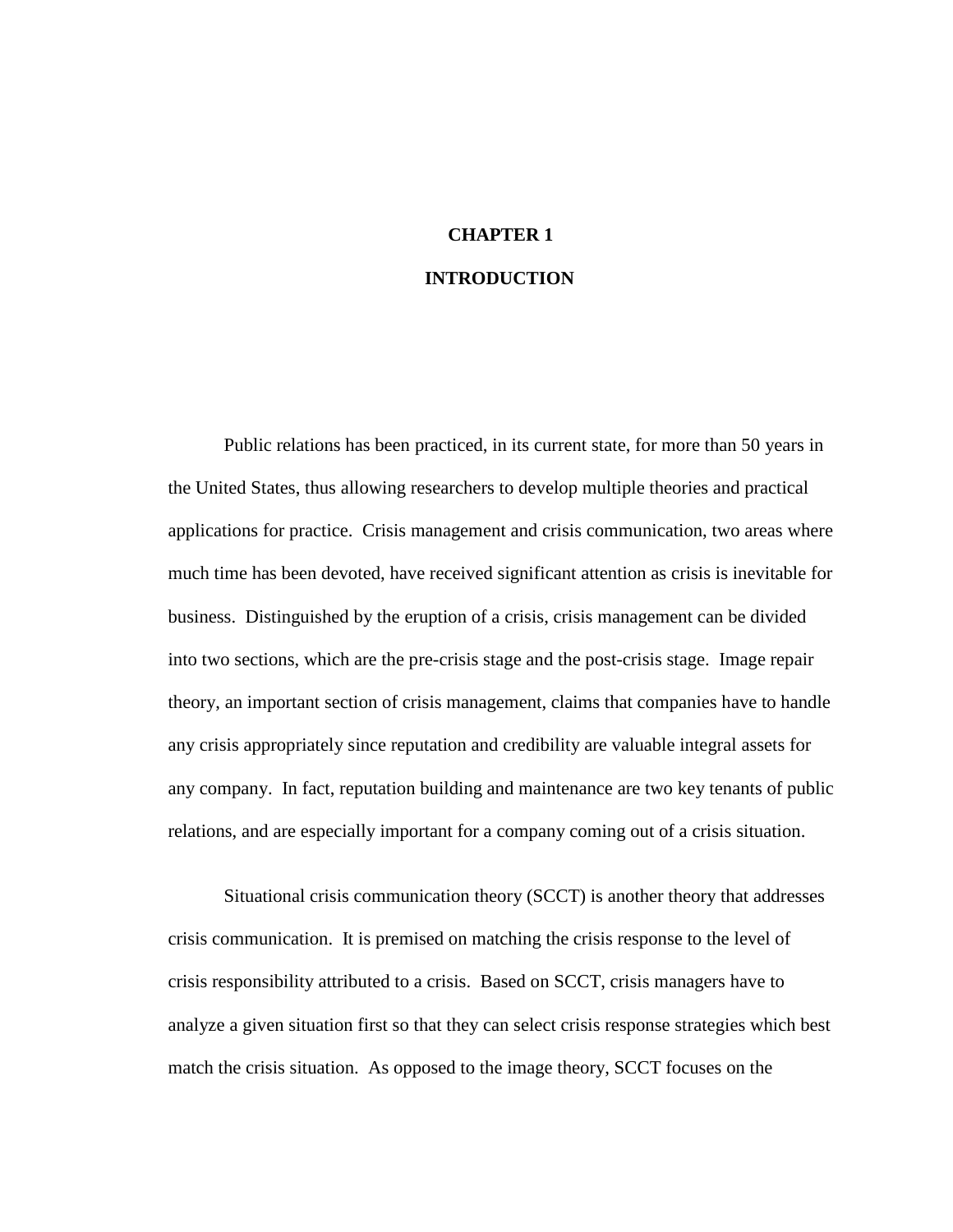situation and environment, and also the reasons the crisis initially occurred. Coombs (1999) states that image repair theory provides a few strategies; however, crisis communication is not solely about strategic ways of dealing with a crisis that has already occurred (p.338). He indicates that situational crisis communication is able to articulate the variables, assumptions and relationships in selecting crisis response strategies to protect an organization's reputation, which ultimately is the goal of an organization in crisis.

The TJX breach of information crisis occurred on January 17, 2007. More than 45.6 million credit card and debit card numbers were stolen. Not only were customers affected, but also all major card brands accepted by TJX. The goal of this research paper is to examine how situational crisis communication theory works effectively in solving problems for TJX case. It is the hope of the researcher that this study serves as a good example for other companies that use on-line database technology as a way to save customers' information in the event of a security breach. As organizations continue to move their business and financial information online, there is an increased need for securing this information, to protect both the organization and the consumer. The key question of the research is "How is situational crisis communication theory used in dealing with the information technology crisis as TJX?"

This case study of the TJX information breach utilizes a content analysis of major news articles surrounding the crisis, to determine how SCCT can be applied to the crisis, specifically, this study examines the communication tools used by TJX in its handling of the crisis. Through this exploration, this study looks to provide the public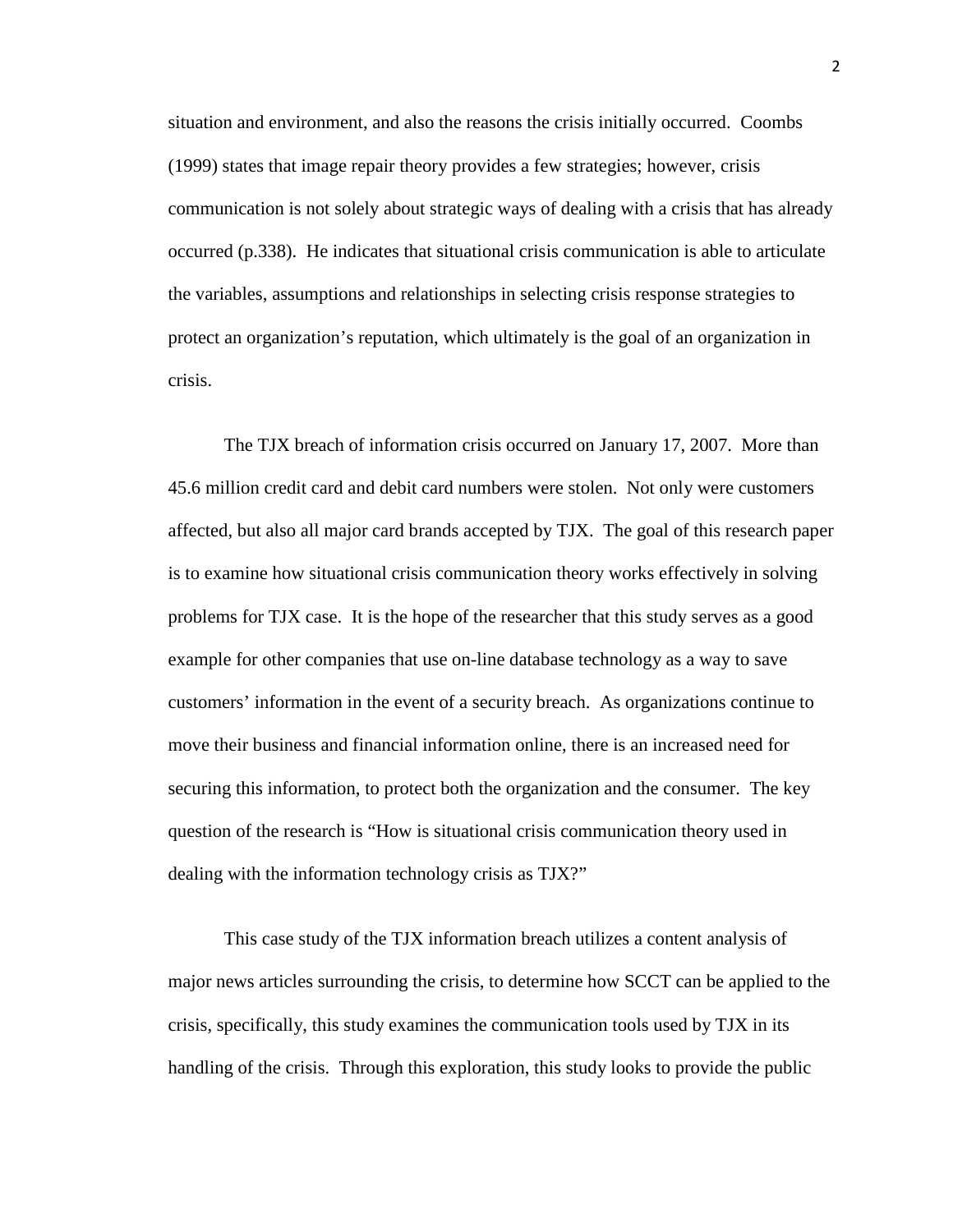relations practitioners a more complete understanding of the situational crisis communication theory as a guide to deal with reputation damages or crises in Information Technology industry in the future.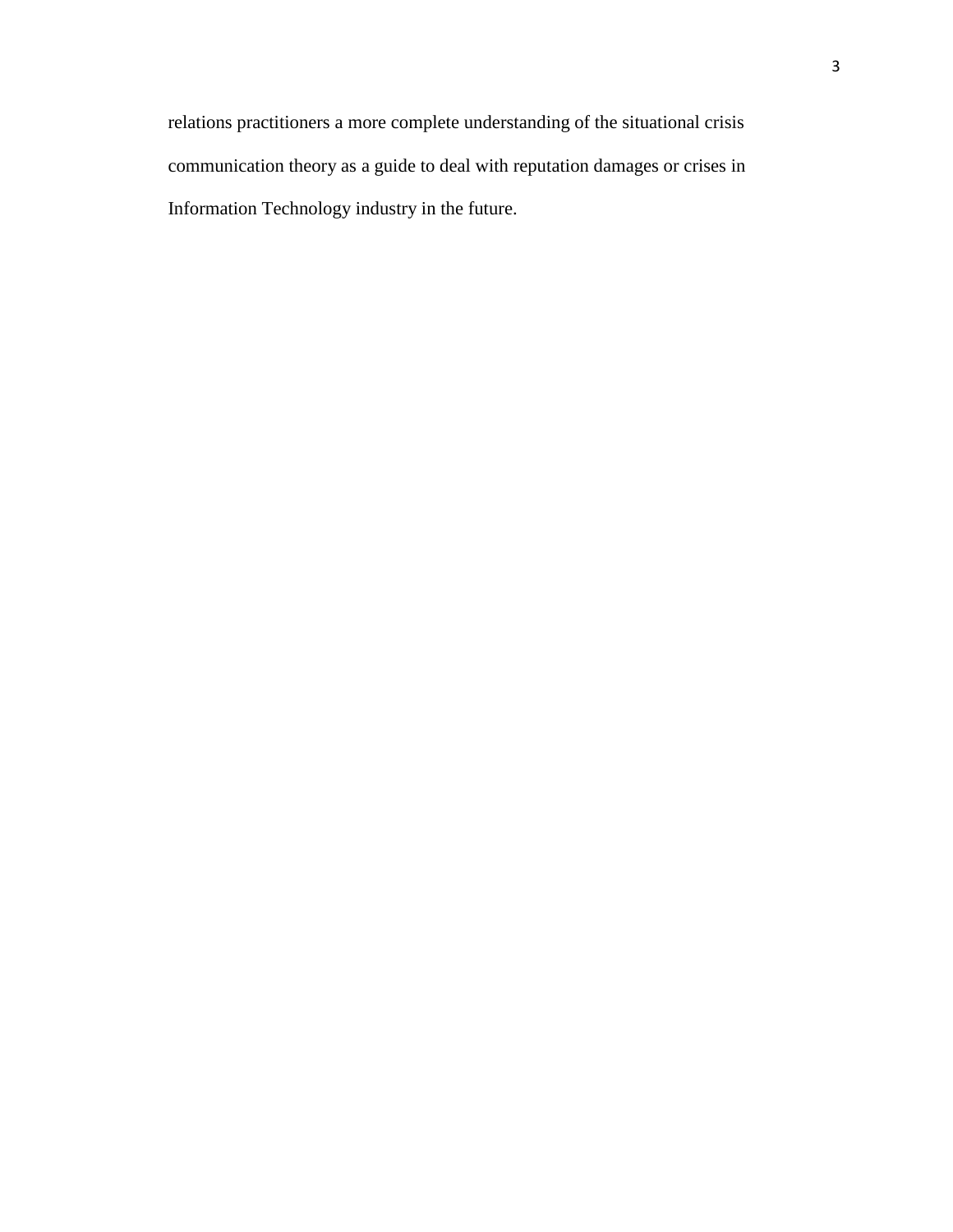# **CHAPTER 2**

### **CASE HISTORY**

#### **Background**

The TJX companies, Inc. have one of the most flexible business models in the world and great financial strength. The company was founded in 1956 and is based in Framingham, Massachusetts. The crisis happened on January 17, 2007, when TJX announced that someone had illegally accessed one of its payment systems and stolen card data belonging to customers in the U.S., Canada, Puerto Rico and potentially the U.K. and Ireland. All major card brands accepted by TJX were affected, including Visa, MasterCard, American Express and Discover. More than 45.6 million credit card and debit card numbers were stolen from its electronic system over a period of more than 18 months by an unknown number of intruders. It became the largest breach of electronic data in history, affecting customers of its T. J. Maxx, Marshalls, HomeGoods and A.J. Wright stores in the U.S. and other countries. As a result of that incident, banks and credit unions, including Bank of America Corp., Wells Fargo Bank and Washington Mutual Bank, were forced to cancel and reissue tens of thousands of cards.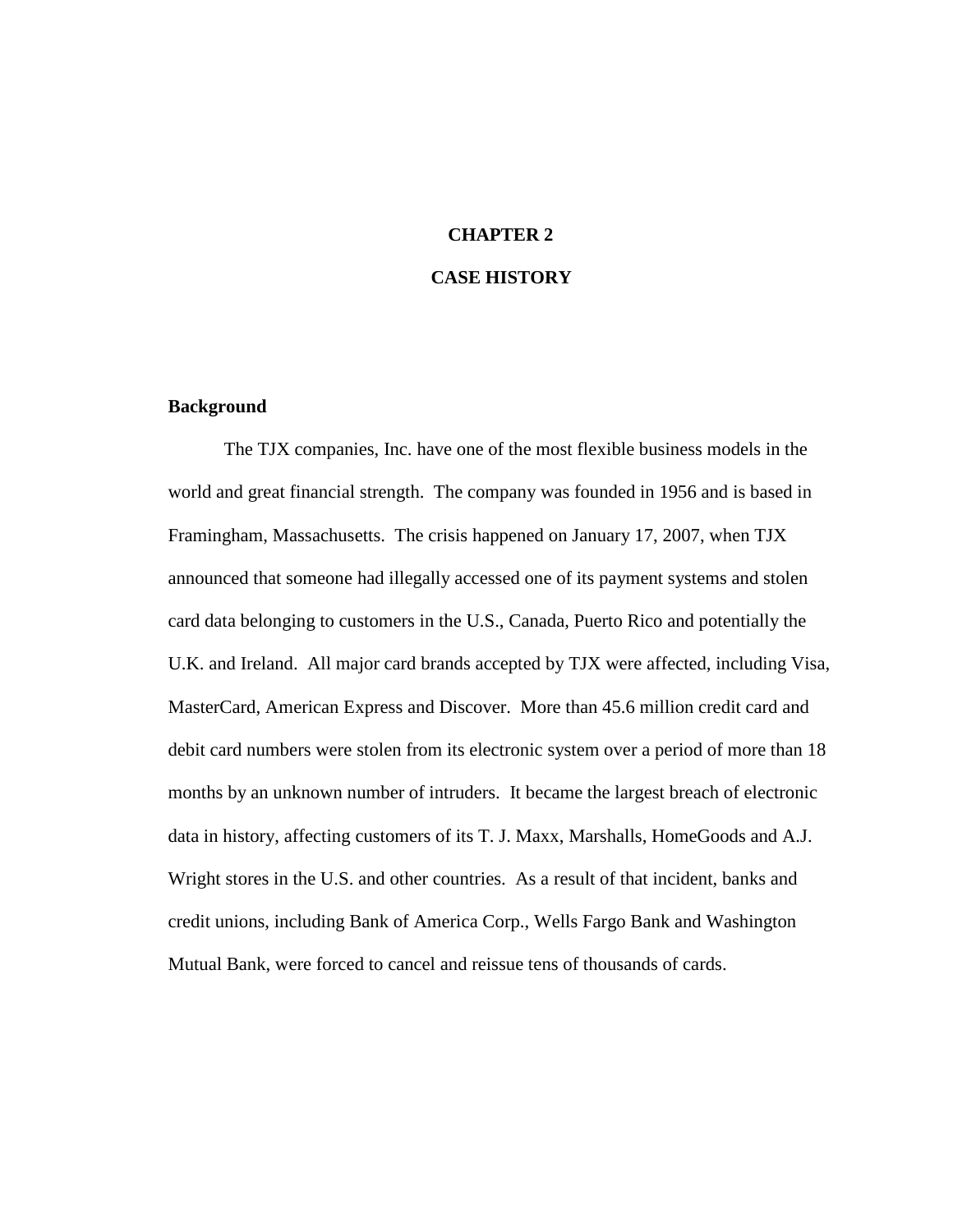#### **Company Background**

TJX is one of the largest international apparel and home furniture off-price department stores. According to TJX's website, the company evolved from the Zayre discount department store chain, founded in 1956, which opened its first branch of T.J. Maxx in 1976 and BJ's Wholesale Club in 1984 (NNDB Mapper). In 1988, Zayre decided to sell their name to Ames, a competitor, and renamed itself The TJX Companies, Incorporated. In 1990, TJX entered the Canadian market by owning the five-store Winners chain, and it was not only expanding into an additional store brand division but also went international successfully. According to the international business ranking, TJX Companies, Inc. is a leading company among the retail businesses. It operates 826 T.J. Maxx, 271 HomeGoods, 751 Marshalls, 162 A.J. Wright and The Maxx in United States. It also operates 184 Winners, 68 HomeSense stores, StyleSense in Canada and 212 T.K. Maxx in Europe. In 2004, the company reached 141 in the Fortune 500 rankings, with almost \$15 billion in revenue.

TJX is still the leading off-price retailer of apparel and home fashions in the United States and worldwide, with \$19 billion in revenues in 2009 (Yahoo finance, 2009) and increased gross profit. An evaluation of the financial data of the TJX companies has shown that there has been little financial impact from the information breach, but as stated earlier, reputation and credibility ultimately have a major impact on a company.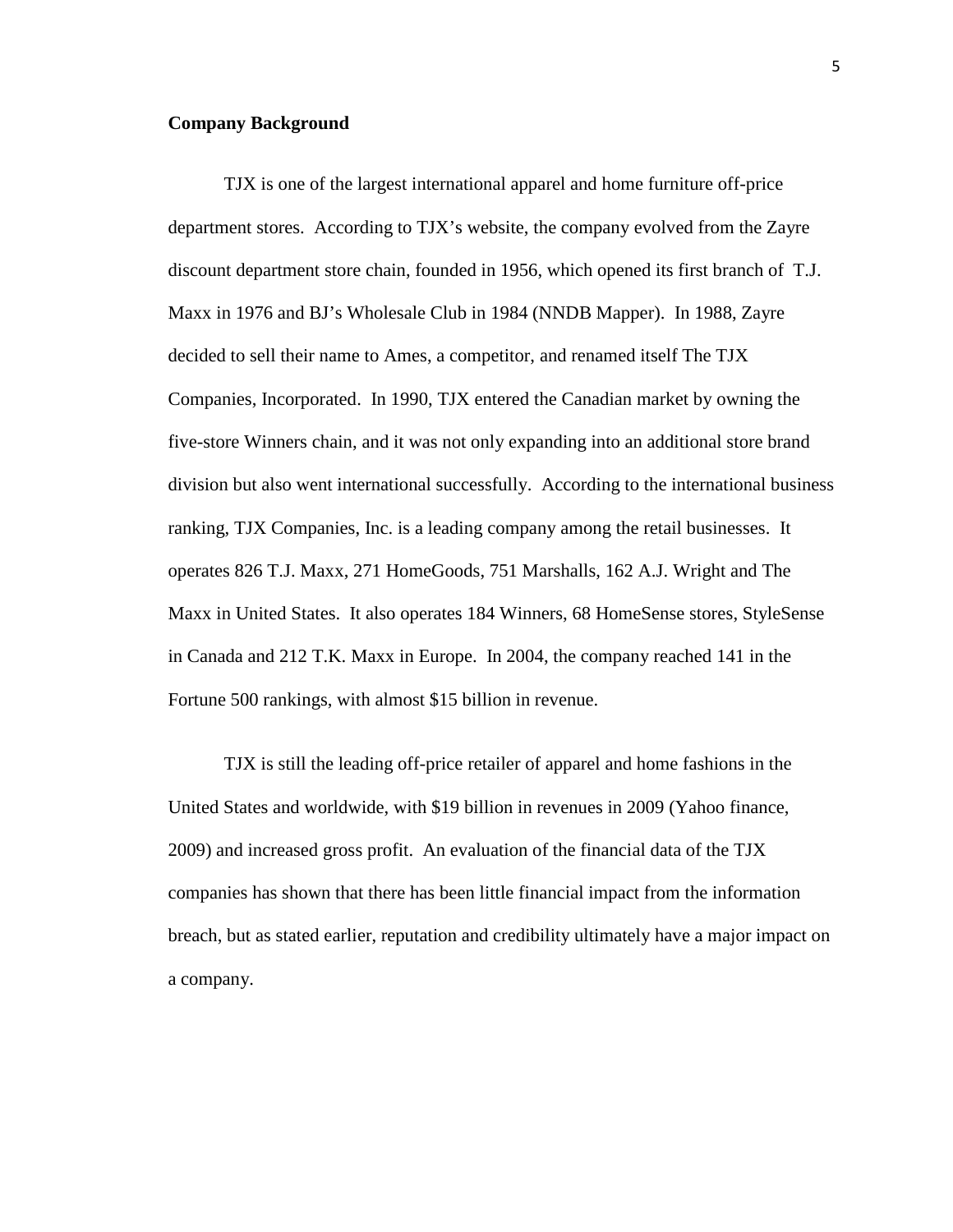#### **Eruption of the Crisis and the Crisis Management**

On January 17, 2007, TJX announced that someone had illegally accessed one of its payment systems and stolen card data belonging to customers in the U.S., Canada, Puerto Rico and potentially the U.K. and Ireland. This was the first time TJX reported that a computer systems intrusion may have compromised the personal data of an undetermined number of its customers. The hackers who had intruded into the systems obtained individuals' credit card, debit card and check information, along with data related to merchandise return transactions (Computerworld Security newsletter, March 21, 2007).

"While TJX has specifically identified some customer information that has been stolen from its systems, the full extent of the theft and affected customers is not yet known," the company said in its statement (January 17, 2007). At first, TJX Companies Inc. was refusing to reveal the size and scope of its data breach and how many customers were affected by the incident. TJX did confirm, however, that a majority of the data involved in the breach belonged to the customers who shopped at stores in the U.S., Canada and Puerto Rico during 2003, and between May and December 2006 (TJX newsletter, January 17, 2007). After TJX released a newsletter about the breach, many media outlets began to report about the incident.

In its January 17 newsletter, TJX stated that the following information was learned through its investigation: 1. An unauthorized intruder accessed TJX's computer systems that process and store information related to customer transactions for its T.J.

6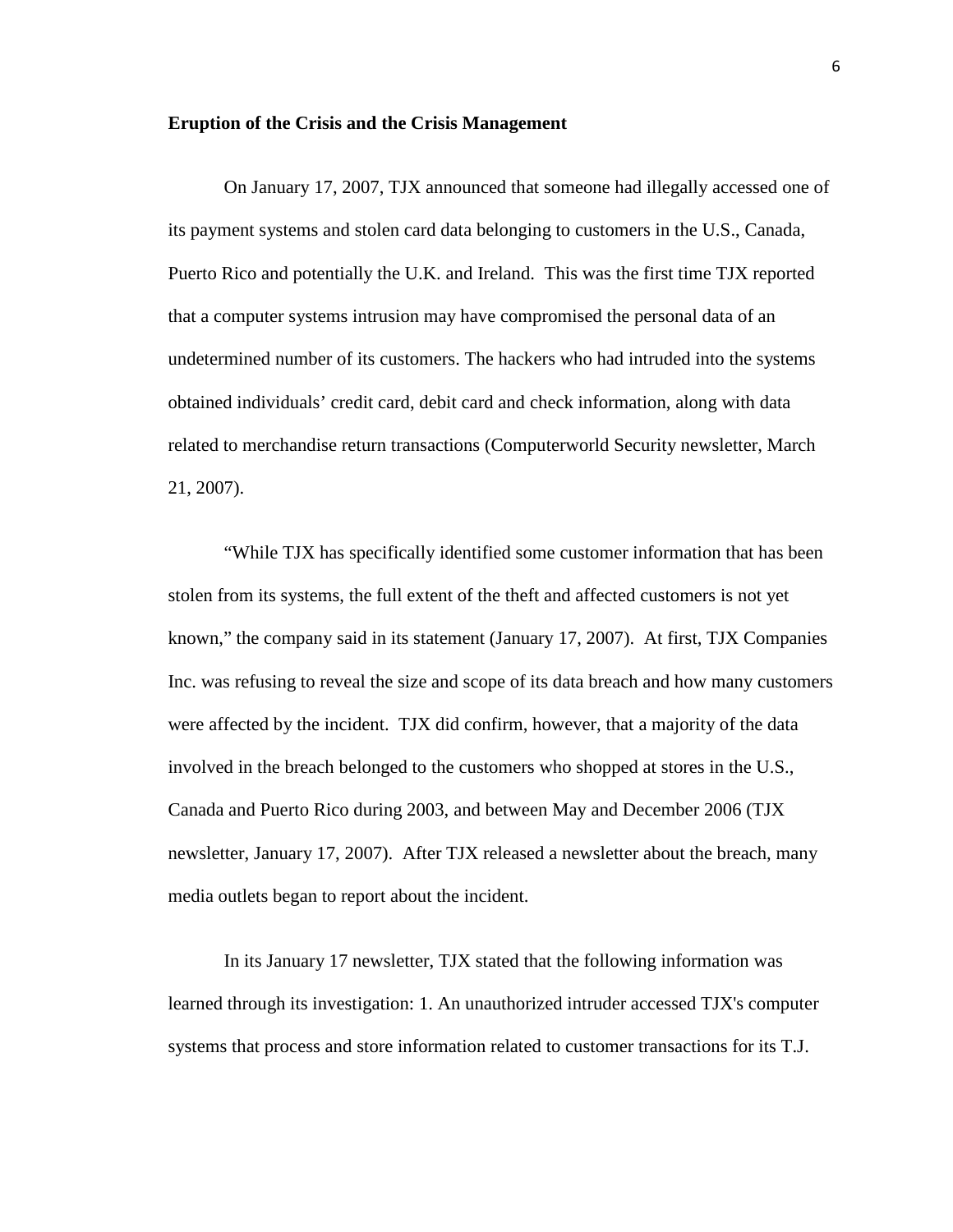Maxx, Marshalls, HomeGoods and A.J. Wright stores in the U.S. and Puerto Rico and its Winners and HomeSense stores in Canada; 2. TJX was concerned that the intrusion might extend to the computer systems that process and store information related to customer transactions for T.K. Maxx in the U.K. and Ireland; 3. The portions of the information stored in the affected part of TJX's network regarding credit and debit card sales transactions in TJX's stores (excluding Bob's Stores) in the U.S., Canada, and Puerto Rico during 2003, as well as the period from mid-May through December, 2006 might have been accessed on this intrusion. Also, TJX had provided the credit card companies and issuing banks with information on these and other transactions; 4. TJX was in the process of carrying out investigations to determine whether additional customer information may have been compromised; 5. TJX had identified a limited number of credit card and debit card holders whose information was removed from its system and had provided this information to the credit card companies; 6. TJX tried to identify a relatively small number of customer names with related drivers' license numbers that were also removed from its system, and contact these individuals directly after breach happened. TJX only indicated that "a relatively small number" of customers' driver's license information was stolen from the compromised systems. Specific numbers were not released by TJX at this time, causing many customers to question whether their information had been compromised.

TJX hired IBM and General Dynamics Corp. to monitor and evaluate the intrusion, and to help the company identify the extent of the data compromise. These two companies helped TJX shore up its security following the breach, and assisted TJX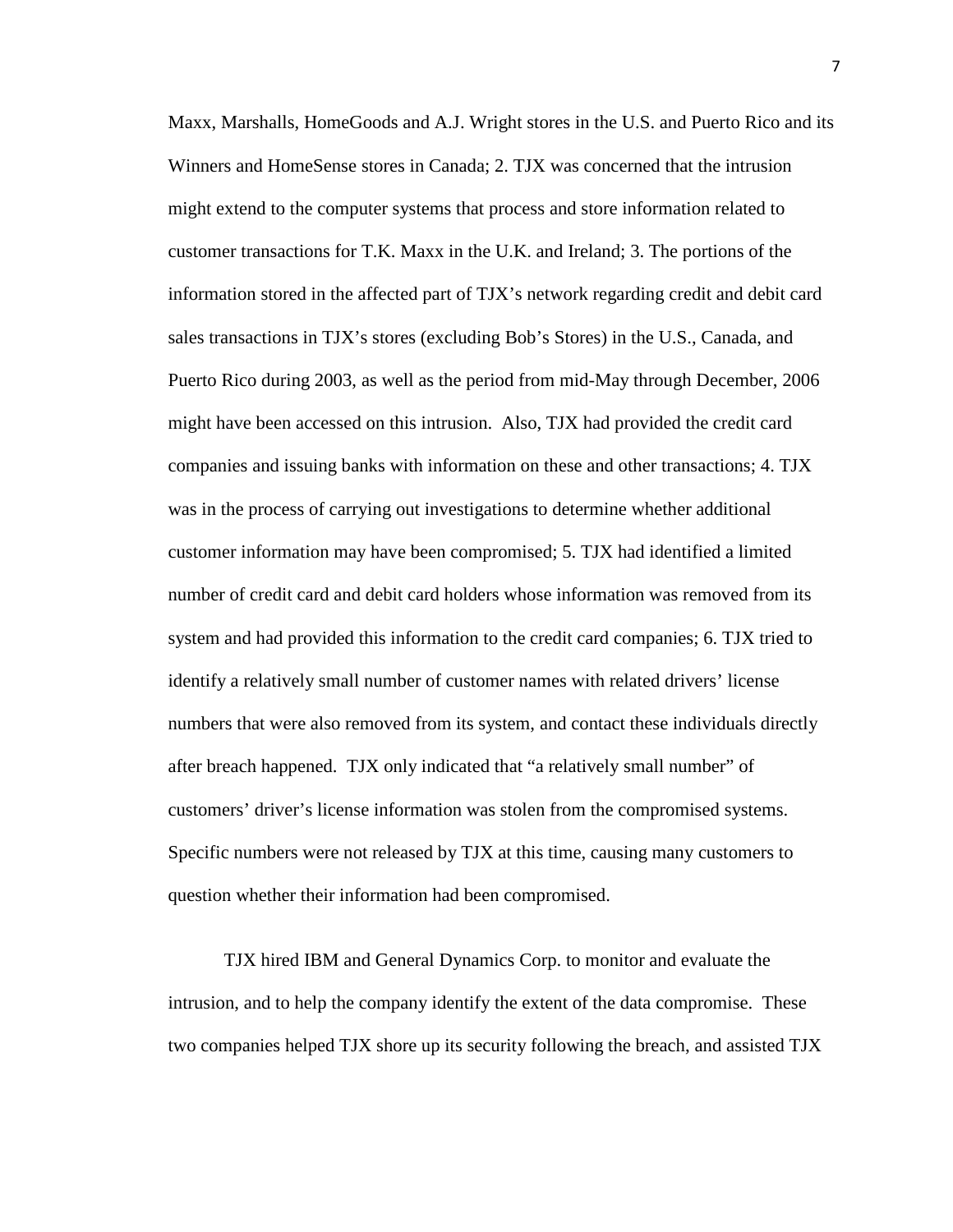in further securing its computer systems and implementing security upgrades. TJX stated it was conducting a full investigation of the intrusion with the assistance of several leading computer security and incident response firms and was seeking to determine what customer information may have been compromised (IT World Canada, January 21, 2007). TJX also notified the U.S. Department of Justice and Secret Service, and the Royal Canadian Mounted Police of the data breach, and provided all assistance requested by the law enforcement agencies in an attempt to help track down the perpetrators.

While waiting for the results of investigation, TJX formed a crisis management team to deal with the crisis. In an attempt to protect and repair the company's damaged reputation, Chairman and Acting Chief Executive Officer of The TJX Companies, Inc., Ben Cammarata offered an apology to its customers, "We are deeply concerned about this event and the difficulties it may cause our customers. Since discovering this crime, we have been working diligently to further protect our customers and strengthen the security of our computer systems and we believe customers should feel safe shopping in our stores (TJX newsletter, January 21, 2007)." Following the statement, TJX set up toll-free numbers for customers in the United States, Canada and the United Kingdom who wanted to express concerns over the breach of information. In addition, TJX committed to providing its customers with more information as it became available and indicated that the strength of its computer system's security was improved significantly. The TJX website was used as a primary communication tool to both affected consumers and the media, and included a statement for consumers to carefully review their account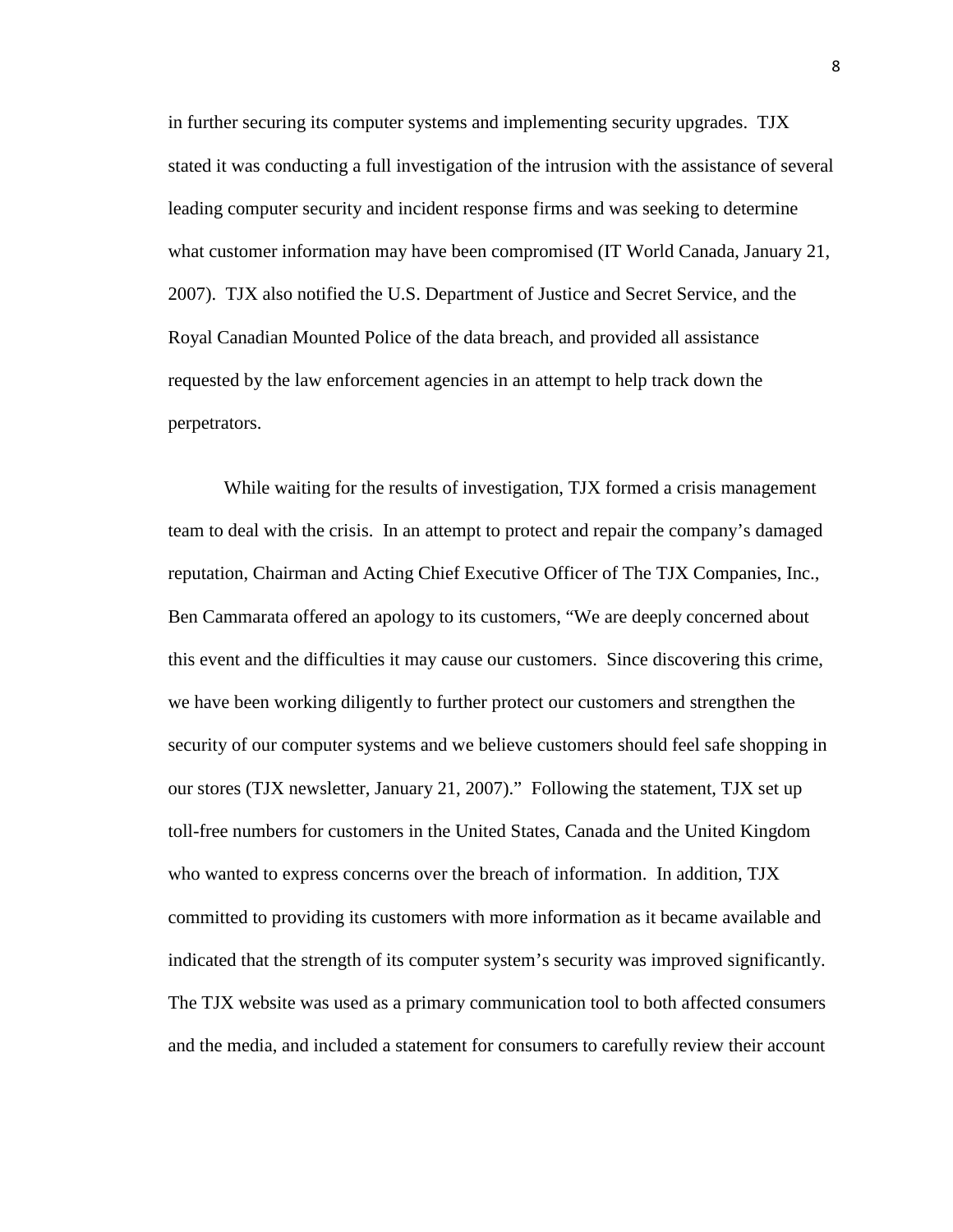statements and immediately notify their credit or debit card company or bank if they suspect fraudulent use. It also reminded all customers to be wary of potential scams as a result of the data breach, and urged them not to provide any personal information about their bank accounts to anyone who might contact them by phone or e-mail.

Meanwhile, TJX notified and began working closely with the major credit card companies (American Express, Discover, MasterCard and VISA) and entities that process customer transactions. According to Computerworld Security newsletter (January 17, 2007), an e-mail from Visa's vice president stated, "Visa is working with law enforcement officials and TJX to investigate the compromise." MasterCard responded that, "TJX has instructed the banks that issued the cards to monitor accounts for suspicious activity, and MasterCard will continue to both monitor this event and take steps to safeguard account information (Computerworld Security newsletter, January 17, 2007)." The credit card companies, however, also indicated that organizations need to take steps to protect consumer information.

On February 21, 2007, to relieve the public's concerns and questions, TJX posted announcements on its website [\(www.tjx.com\)](http://www.tjx.com/), giving updates of the latest information regarding the computer systems intrusion. Carol Meyrowitz, the new President and Chief Executive Officer of The TJX Companies made an apology first: "Let me begin by telling our customers personally how much I regret any problems or inconvenience they may have experienced as a result of the unauthorized intrusion into our computer system. Our investigation is ongoing, and we are providing an update today on new developments (TJX newsletter, February 21, 2007)." TJX also announced that they had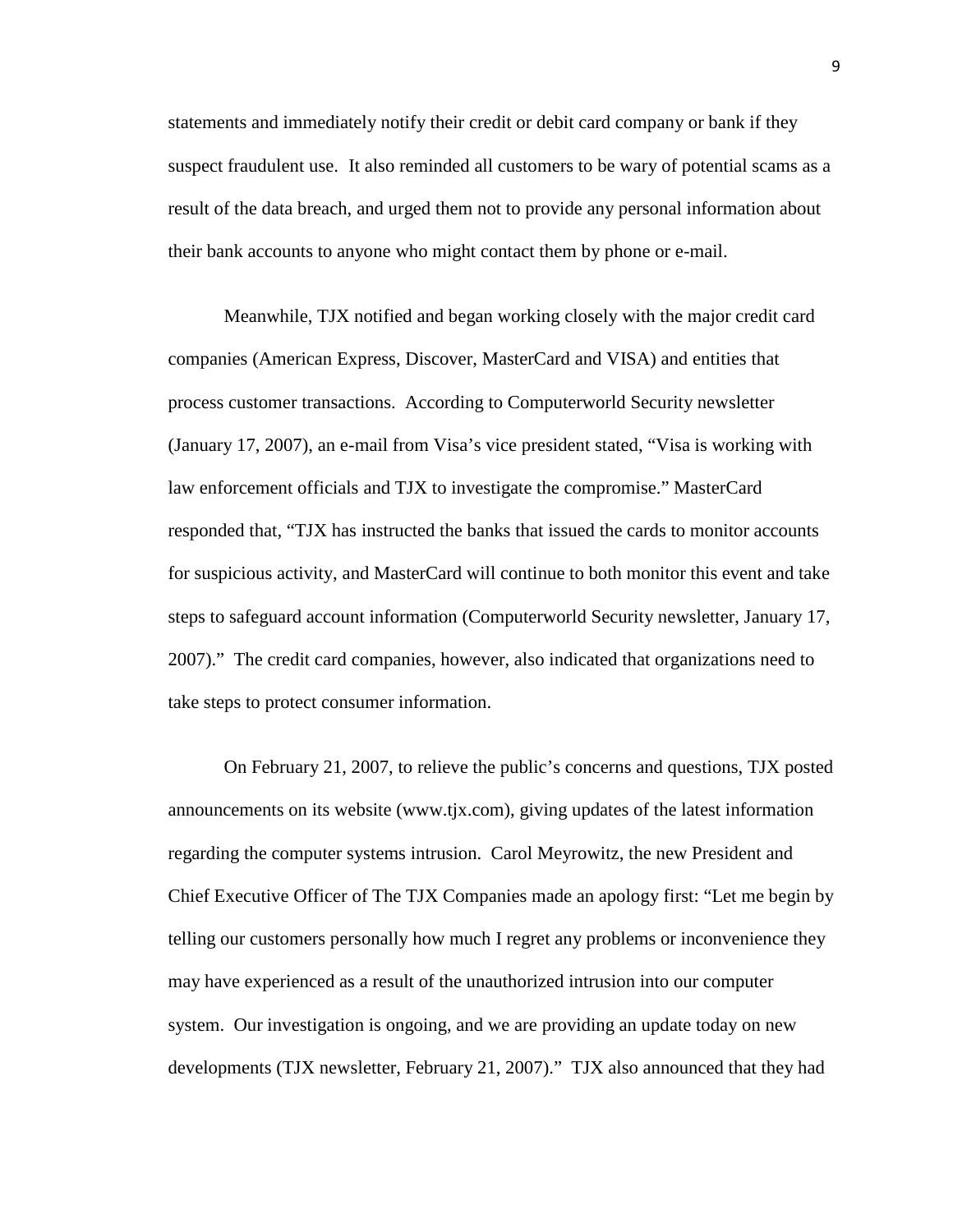hired 50 computer security experts to work on the investigation and to strengthen the security of its computer systems. The results of the investigation indicated that the affected systems were based in Framingham, Boston at the company headquarters, where information related to payment cards, checks and merchandise returned without receipts was processed and stored (ComputerWorld, March 29, 2007). The fallout from the breach had been widespread, with banks and credit unions in the United States and in Canada being forced to block and reissue thousands of cards. Furthermore, TJX had previously believed that the intrusion had taken place only from May 2006 to January 2007. Investigations however revealed that their computer systems had been hacked as from July 2005 and on various subsequent dates in the same year. There was, however, no compromise of customer data after mid-December 2006. Information from at least 45.6 million credit cards had been stolen by unknown intruders who had managed to gain access into the company's computer transaction processing systems between July 2005 and mid-January 2007. Investigators had arrived at the 45.6 million figure by extracting data from records of transactions processed between December 31, 2002 and November 23, 2003.

On March 14, 2007, U.S. Federal Trade Commission (FTC) launched an investigation into the TJX Companies. One week later, law enforcement officials in Florida arrested six individuals suspected of carrying out a fraud scheme built around the misuse of credit card data stolen from TJX on March 21, 2007 (ComputerWorld, March 21, 2007). From news reports, the suspects had bought large quantities of Wal-Mart gift cards with the stolen credit card accounts, and kept redeeming the cards in different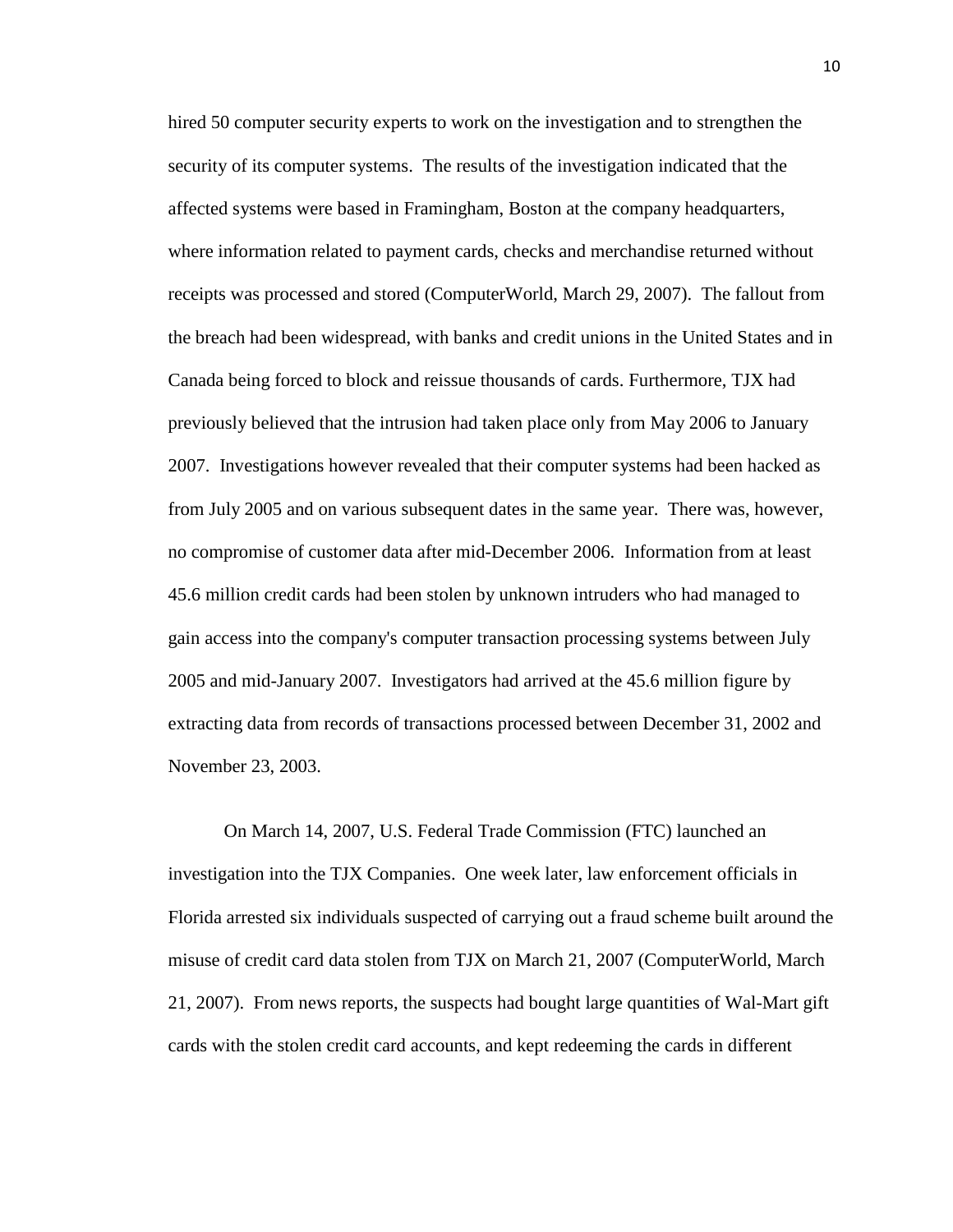locations. According to Florida officials, the losses experienced by Wal-Mart and the banks issuing the credit cards were more than \$8 million.

After the suspects were arrested, TJX concentrated its efforts on dealing with compensation issues with banks and credit card companies. Several lawsuits were filed against TJX after the breach was announced. According to TJX's annual report in March, there were 12 lawsuits against the company in the U.S. and six more in Canada. A group of Massachusetts banks had filed a lawsuit for the cost of replacing consumers' credit cards and other damages, and the Arkansas Carpenters Pension Fund, one of TJX's shareholders, had commenced proceedings to open up the company's books. In addition to the litigation, the U.S. Federal Trade Commission and a group of 30 states' Attorneys General started separate investigations. The Office of the Privacy Commissioner of Canada also initiated a formal investigation.

On April 24, 2007, Massachusetts Bankers Association (MBA) also announced that a Boston Court had filed a law suit against TJX for security breach. MBA required TJX to compensate \$118 million dollars to cover costs and potential liability. This suit included \$11 million in security consultancy fees and other expenses directly related to the attack and a contingency fund of \$107 million to cover liability payments arising from pending lawsuits. Many banks from different states joined this suit and become plaintiffs (iTHome news, April 26, 2007). Plaintiffs in this case included the Connecticut Bankers Association, the Main Association of Community Banks, and an association representing almost 300 Northeastern banks in the US.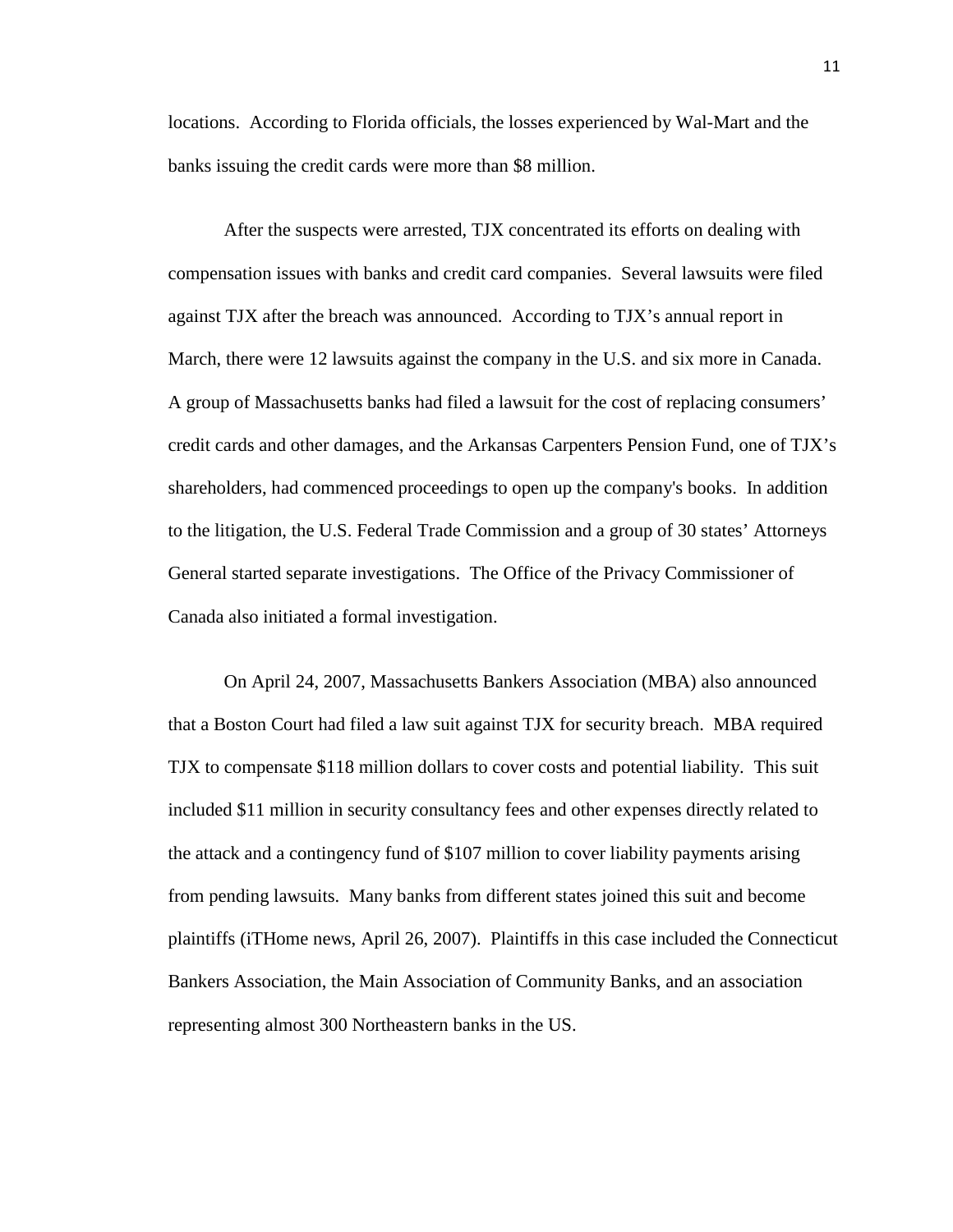Interestingly, TJX's sales were not affected by its legal problems. On August 14, 2007, TJX announced its profits and its earnings had increased 9% to \$4.3 billion for the second quarter ended by July 28, 2007. Consolidated comparable store sales also increased 5% over 2006. It seemed that the security breach crisis had not influenced the selling volume for TJX. Results from a survey taken in England however indicated that the majority UK consumers (1200) would take their business elsewhere in the event of loss of customer data as a result of a security breach or hack attack (The Register news, April 17, 2007). Carol Meyrowitz, President, TJX's CEO stated , "We have continued to learn more about the computer intrusion(s) and are now able to estimate the Company's liability. Over the past months, we have worked diligently to further strengthen the security of our computer systems. Our customers remain our top priority, and I sincerely thank them for their support during this time (TJX newsletter, August 14, 2007)."

Eight months after crisis, the leader of an identity theft ring that [stole credit card](http://www.networkworld.com/news/2007/032907-tjx-data-theft-largest.html)  [numbers from TJX](http://www.networkworld.com/news/2007/032907-tjx-data-theft-largest.html) was sentenced to five years in prison and fined US\$600,000 dollars (PC World, September 15, 2007). On September 24, 2007, TJX offered settlements to the affected customers. The company provided three years of credit-monitoring services along with identity theft insurance coverage for all consumers whose driver's licenses or other personal data had been compromised by the massive data breach (PC World, September 24, 2007). The settlement offer included: 1. Reimbursement to consumers who had to replace their driver's licenses because of the compromise; 2. Shopping vouchers redeemable in TJX stores in the U.S, Canada and Puerto Rico for customers who had to change bank and credit card information because of the breach; 3. A one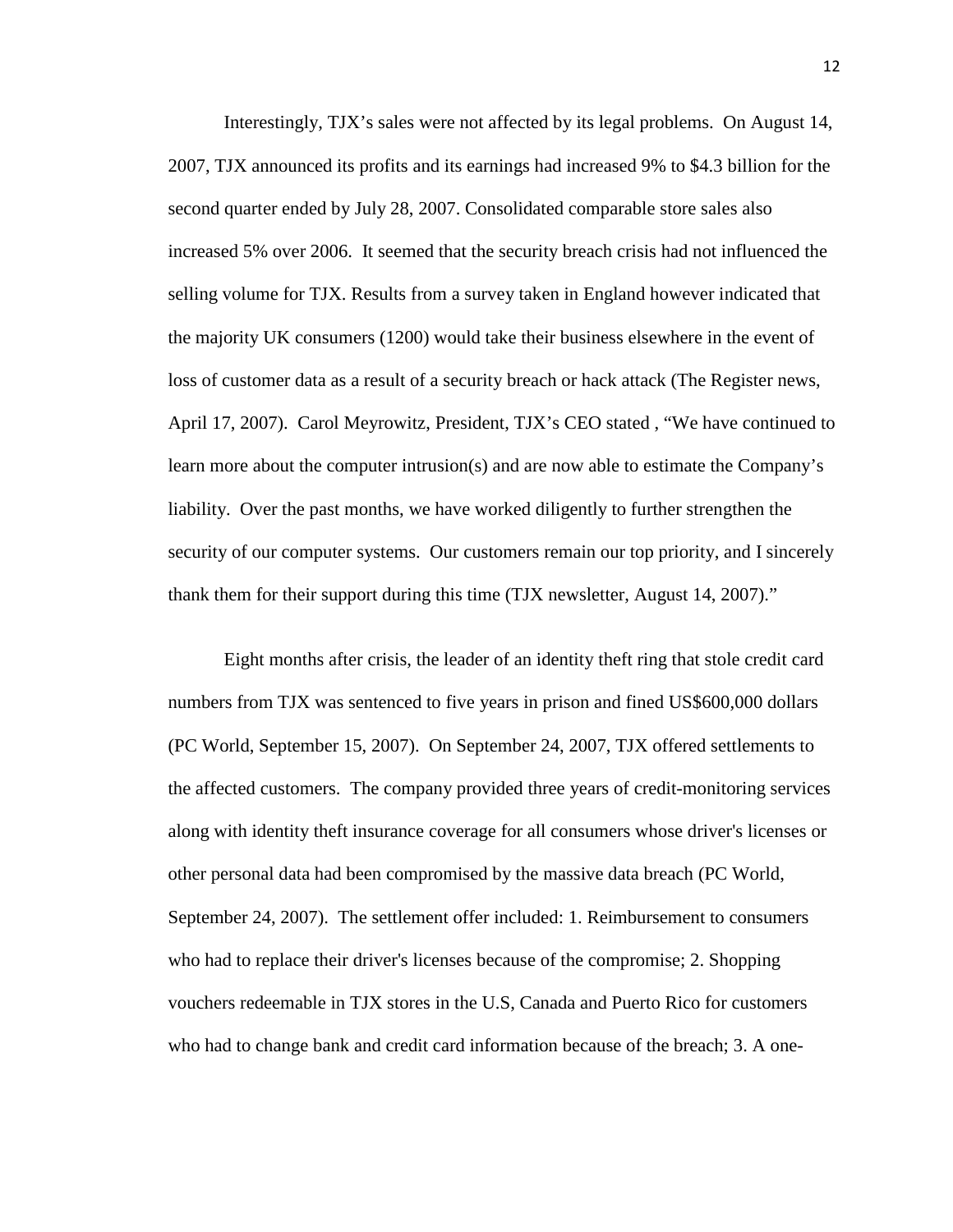time, three-day customer appreciation event at which it all goods were offered at a 15 percent discount. TJX CEO Carol Meyrowitz said in a statement, "This proposed settlement, which covers all class actions in the U.S., Canada and Puerto Rico, addresses the different ways customers have told us they have been impacted by the intrusion(s), importantly; we truly appreciate our customers' continued patronage. TJX has been working diligently to reach a settlement that offers a good resolution for our customers (TJX newsletter, September 24, 2007)."

On November 30, 2007, TJX announced that it had reached a settlement agreement with Visa U.S.A. Inc. and Visa Inc. TJX agreed to fund up to a maximum of \$40.9 million in alternative recovery payments. The agreement also contained a number of other provisions including Visa's suspension and rescission of specified fines. "Based on everything we have done, I believe customers should feel safe shopping in our stores. We value our customers' trust and I want our customers to know that I am deeply committed to continuing to address the security of our computer systems, and that TJX will provide periodic updates as we learn more, said by Carol Meyrowitz (TJX newsletter, February 21, 2007)."

Another announcement with a settlement agreement with the Bankers Association was released on December 18, 2007. TJX entered into settlement agreements with all but one of the seven banks and bankers associations that had sued TJX in a punitive class action as a result of the intrusion(s) into TJX's computer system. Under the agreements, the Massachusetts Bankers Association, Connecticut Bankers Association and Maine Association of Community Banks, along with Eagle Bank, Saugusbank, and Collinsville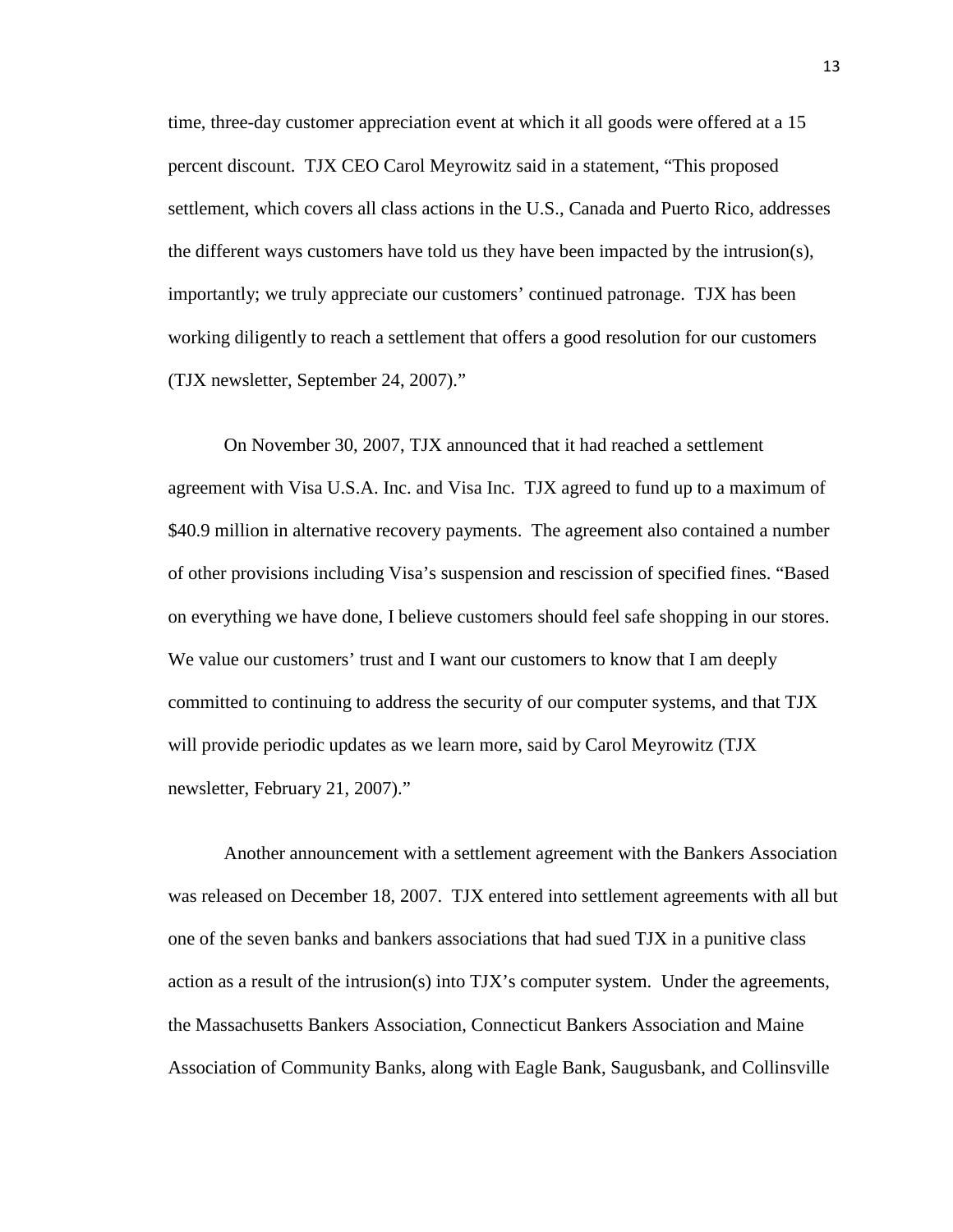Savings Society, would dismiss all of their claims against TJX. Carol Meyrowitz stated that "The TJX experience underscores broader challenges facing the U.S. payment card system that require urgent action by merchants, banks, payment card companies and associations, and we look forward to greater cooperation in order to better serve and protect customers" (TJX newsletter, December 18, 2007). The following year, TJX updated the settlement agreement with MasterCard. TJX had agreed to pay up to \$25 million in the form of alternative recovery payments. The announced settlement with MasterCard International Incorporated and its issuers was completed on May 14, 2008.

In 2009, two years after the crisis occurred, TJX tried to close the book on this infamous security breach. TJX fulfilled the promise it made on September, 2007, and held an appreciation event for its customers. As promised, it rewarded customers with a special sale, offering 15 percent discounts in all its US and Canadian stores on January 22, 2009. This one-day "Customer Appreciation" sale was billed as the firm's way of expressing its appreciation for customers for retaining their loyalty after the information breach (The Register, January 23, 2009). All the customers across the US and Canada were offered a 15 percent discount for one day only at any of the TJX outlets, including TJ Maxx, HomeGoods and Marshalls stores. The sale was originally suggested as part of a court settlement with banks over the consequences of the breach; however, the stipulation failed to make it into the final court agreement. TJX however, still decided to hold this event for its customers.

In June, 2009, the last chapter of this information leak crisis was the settlement with a group of attorney generals regarding the 2005 and 2006 Cyber Intrusion(s) from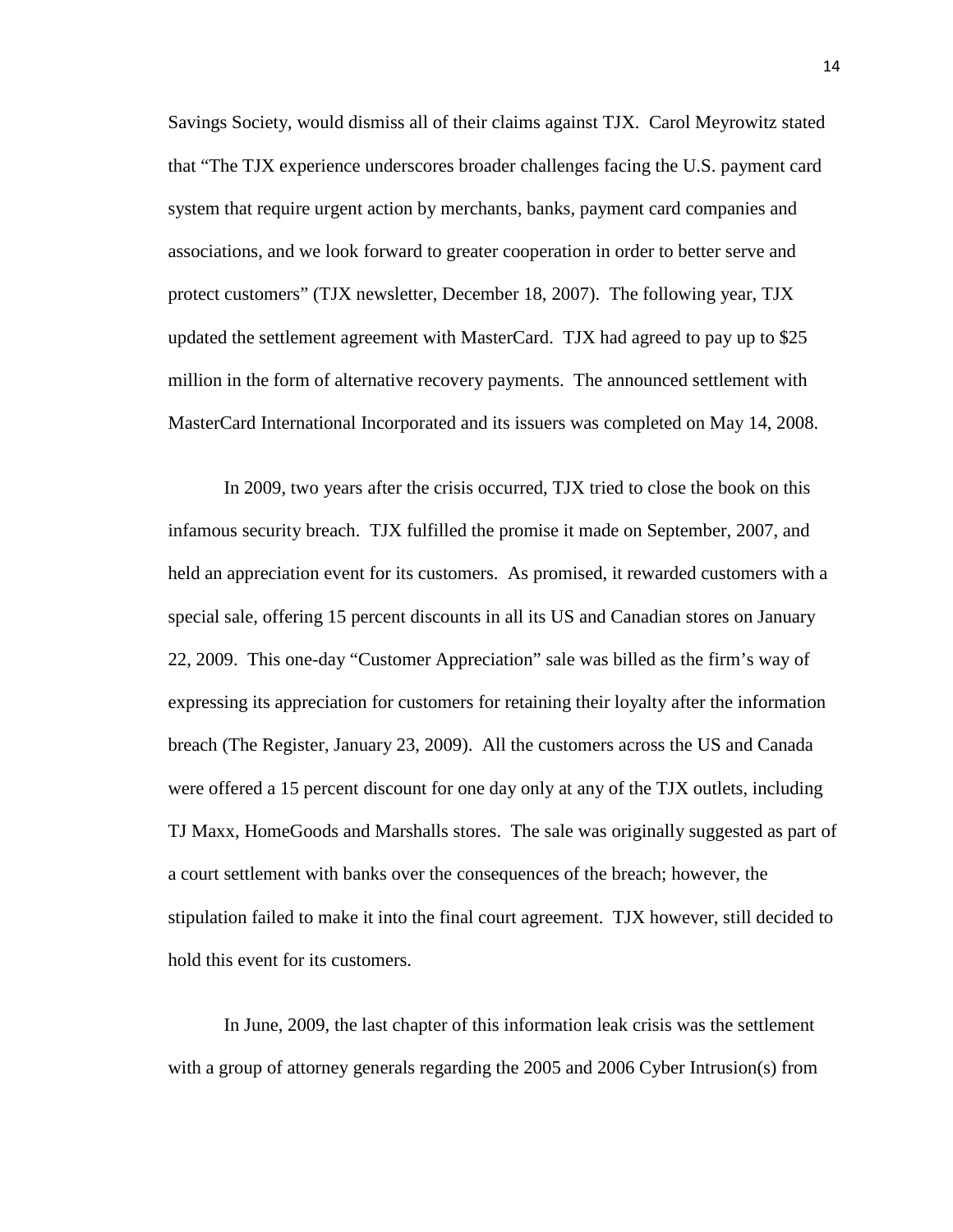TJX. On June, 23, TJX announced that it had settled with a multi-state group of 41 attorney generals, resolving the states' investigations relating to the criminal intrusion(s) into TJX's computer system. Jeffrey Naylor, Chief Financial and Administrative Officer of The TJX Companies, Inc., stated that "This settlement furthers our goal of enhancing consumer protection, which has been central to TJX (TJX newsletter, June 23, 2009). Under this settlement, TJX and the attorney generals had agreed to take leadership roles in exploring new technologies and approaches to solving the systemic problems in the U.S. payment card industry. Mr. Naylor also said, "This settlement furthers TJX's efforts to unite retailers, law enforcement, banks, and payment card companies to consider installing in the U.S. the proven card security measures that are already in use throughout much of the world (TJX newsletter, June 23, 2009)." Under the settlement with the attorneys, TJX agreed to: 1. Provide \$2.5 million to establish a new Data Security Fund for use by the States to advance effective data security and technology; 2. Provide a settlement amount of \$5.5 million together with \$1.75 million to cover expenses related to the states' investigations; 3. Certify that TJX**'**s computer system meets detailed data security requirements specified by the States; and 4. Encourage the development of new technologies to address systemic vulnerabilities in the United States payment card system.

In conclusion, TJX confirmed that its systems were first accessed illegally in July 2005 and then several times later in 2005, 2006 and even once in the January 2007. The company had spent about \$5 million in connection with the breach. Several lawsuits had been filed against it since the data breach was announced. By December 2007, 11 people had been charged with a variety of ID fraud and hacking offences over the breach, some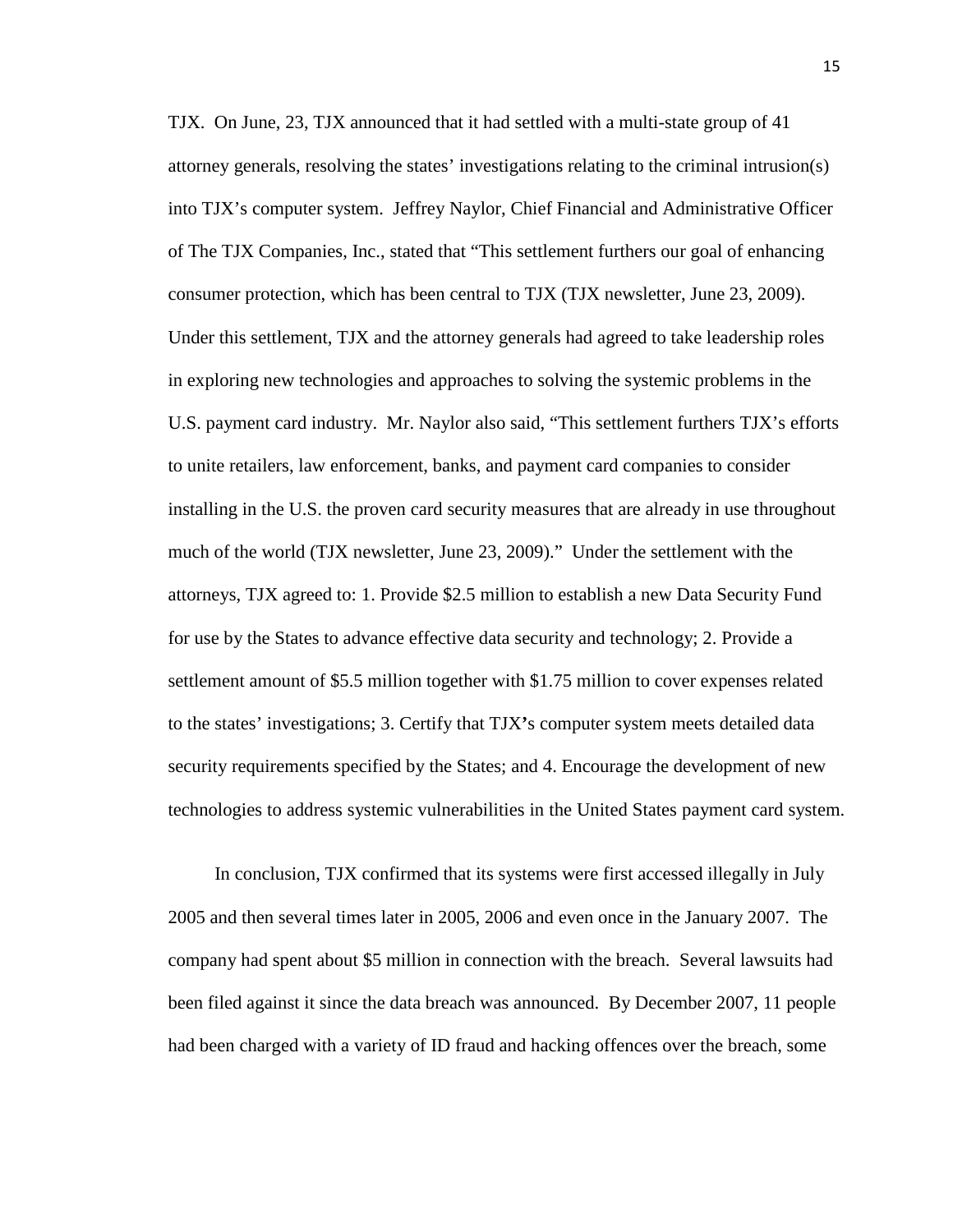of whom had already pled guilty as part of various plea bargaining arrangements (The register news, January 23, 2009). TJX closed the case by setting agreements with banks and paying \$97.5 million for covering the costs and potential liability. TJX also established an information security fund and paid an investigation fee for each state in the U.S.A. It is estimated this breach cost TJX \$1 billion in the five years following the breach in costs for consultants, security upgrades, attorney fees and damage-control marketing. Based on the case history and information collected from media sources in U.S., Canada, Europe and Asia, this study will review TJX breach crisis and discuss how situational crisis communication theory was used by TJX to deal with the crisis.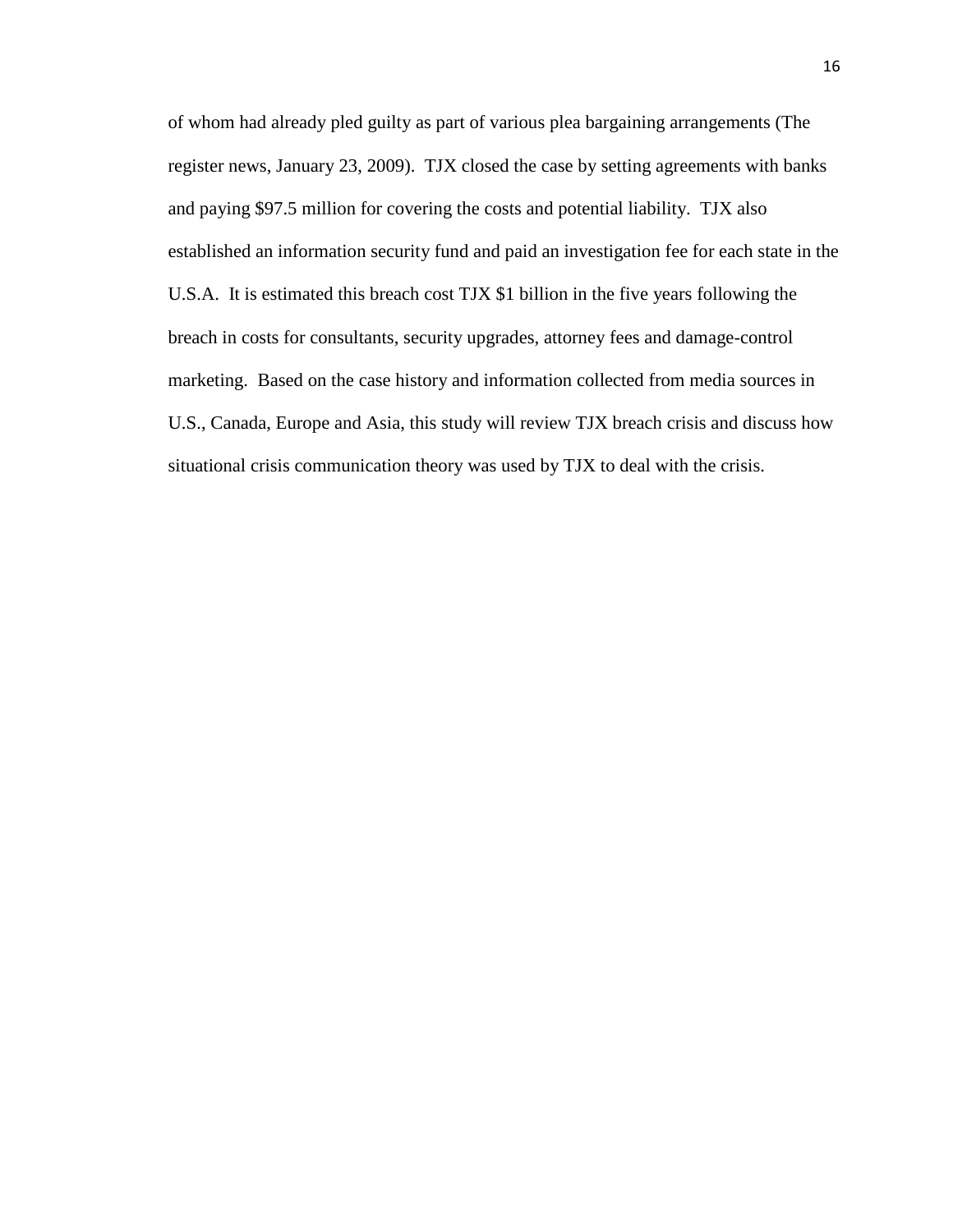#### **CHAPTER 3**

#### **LITERATURE REVIEW**

#### **Crisis Management**

"A crisis can be defined as an event that is an unpredictable, major threat that can have a negative effect on the organization, industry, or shareholders if handled improperly" (Barton, 1993, p. 2). Organizations may face serious challenges anytime, so crisis management is one of the most important public relations functions for organizations. The Oxford Dictionary describes a crisis as "a time of intense difficulty or danger." As Dilenschneider (2000) noted in *The Corporate Communications Bible*, all crises threaten to tarnish an organization's reputation (p. 46). Contrary to popular brief, a crisis may not be necessarily bad. It is merely characterized by a certain degree of risk and uncertainty (Fink, 1986, p. 84). Undeniably, a well-managed crisis can help an organization to overcome a predicament and lead it into a better condition; however, a poorly-managed crisis can result in serious harm to stakeholders, losses for an organization or end its very existence.

Crisis management is a process designed to prevent or lessen the damage a crisis can inflict on an organization and its stakeholders. It is also the art of removing much of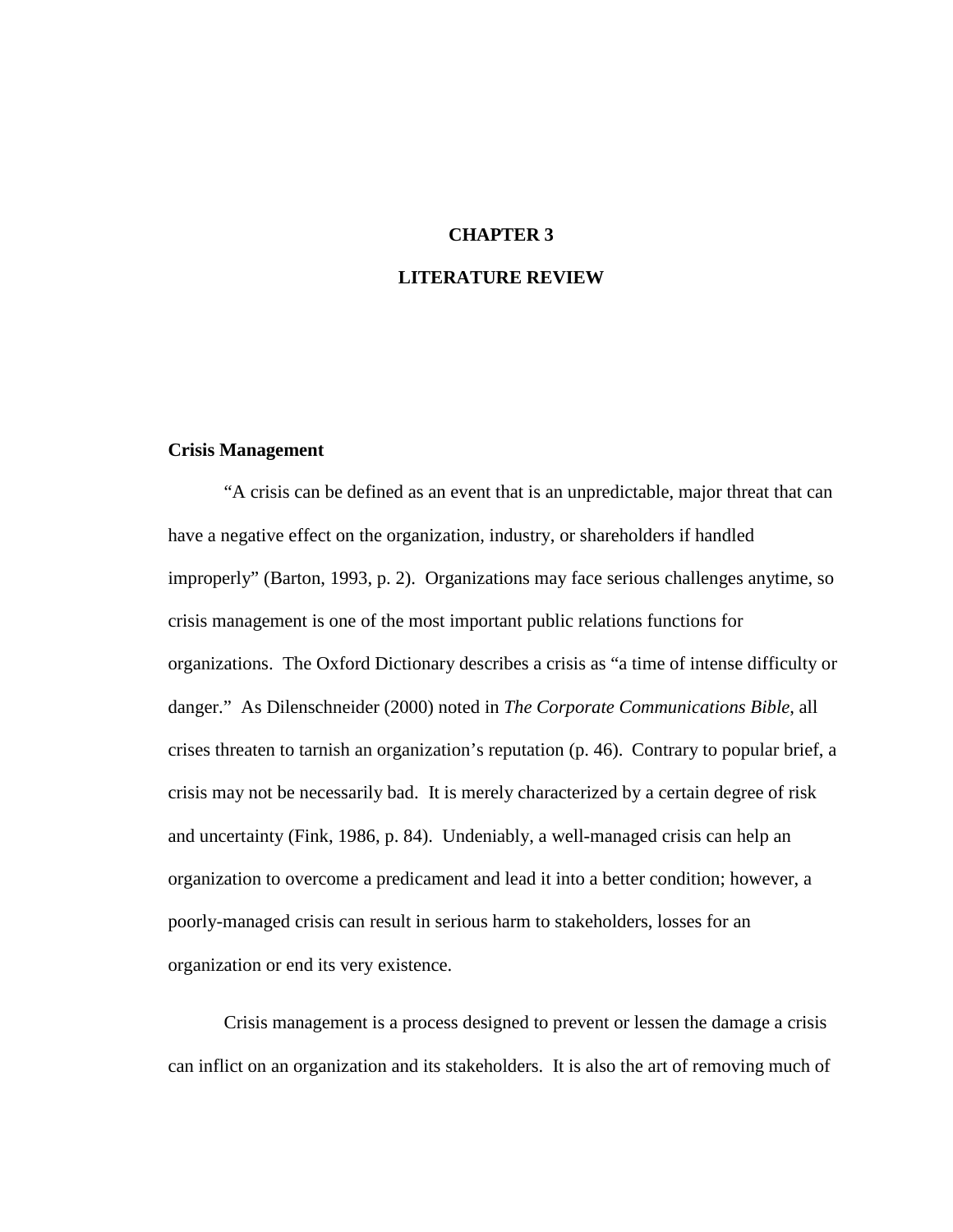the risk in uncertainty, thereby allowing those concerned to achieve more control over the destiny of an organization, and thus creatively exercising the role of management leadership (Darling, Shelton and Walker, 2002, p. 48).

Based on the progress of crises, a crisis can be divided into three stages, which are (1) pre-crisis phase, (2) crisis response phase, and (3) post-crisis phase. The precrisis phase focuses on prevention and preparation. The crisis response phase deals with the crisis and how to rebuild an organization's or individual's damaged reputation. The post-crisis phase prepares for the next crisis and fulfills commitments made during the crisis phase including the provision of follow-up information. Both Barton (2001) and Coombs (2006) document that organizations are better able to handle crises when they (1) have a crisis management plan (CMP) that is updated at least annually, (2) have a designated crisis management team, (3) conduct exercises to test the plans and teams at least annually, and (4) pre-draft some crisis messages.

In the pre-crisis phase, communication with the stakeholders is of utmost importance. Dissemination of information through the news media allows an organization to fast reach a wide array of publics. Lerbinger (1997) and Fearn-Banks (2001) devote considerable attention to media relations in a crisis. They both suggest that a media spokesperson should be trained beforehand if they are to handle a crisis effectively. Other than the news media, websites and intranet sites can also help an organization to provide quick response and reach the public. Taylor and Kent's (2007) study finds that having a crisis website is a best practice for using the Internet during a crisis (p. 140).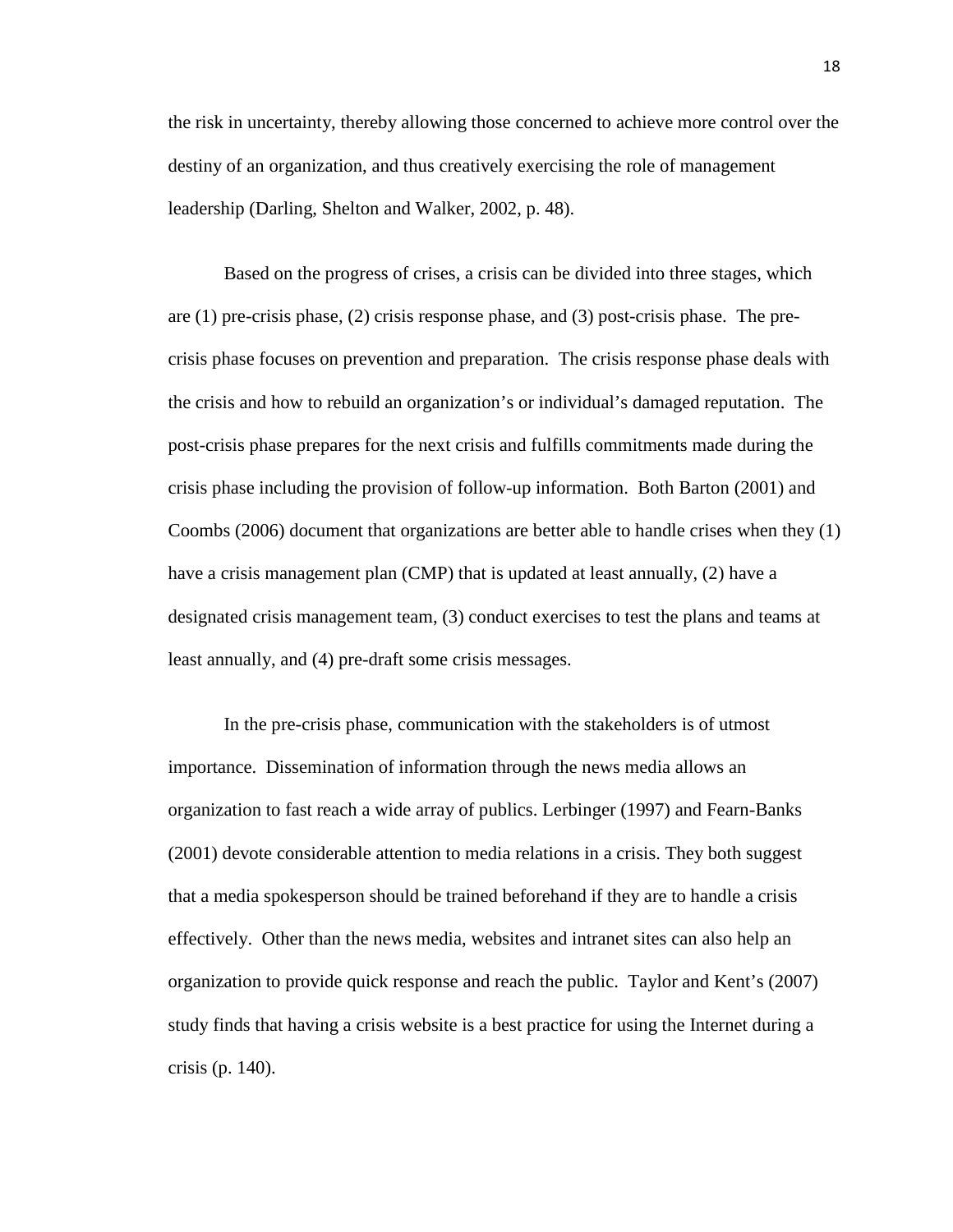Crisis managers should utilize some form of a web-based response or risk appearing ineffective. This supports Coombs (2007), who is of the view that the crisis manager should work on a unique website, the intranet, and a mass notification system. Having a crisis website is the best practice for using the Internet during a crisis as it plays an important function for the organization as the formal source to present the crisis information.

Once a crisis has happened, the stakeholders, including the news media, will turn to the Internet to get information about it (Corporate Leadership Council, 2003). An intranet site also provides a direct approach that usually allows only employees, suppliers, and customers to access the relevant information. A mass notification system includes the contact information of the organization's stakeholders and affected groups such as community members, customers, and employees. In addition, the system provides a channel allowing people to respond to the company's messages. With mass notification systems, the value of intranet sites is increased: crisis managers can enter messages into the system and ask the mass notification system to reach the target audience group through the assigned channels.

Crisis response strategies are also an important area of practice for public relations practitioners. PR practitioners have to develop the different messages that are sent to various publics, providing responses that are quick, accurate and consistent. A quick response may not have much "new" information but it can help the organization position itself as a source allowing it to begin to present its side of the story. Carney and Jorden (1993) indicate that a quick response is active and shows an organization is in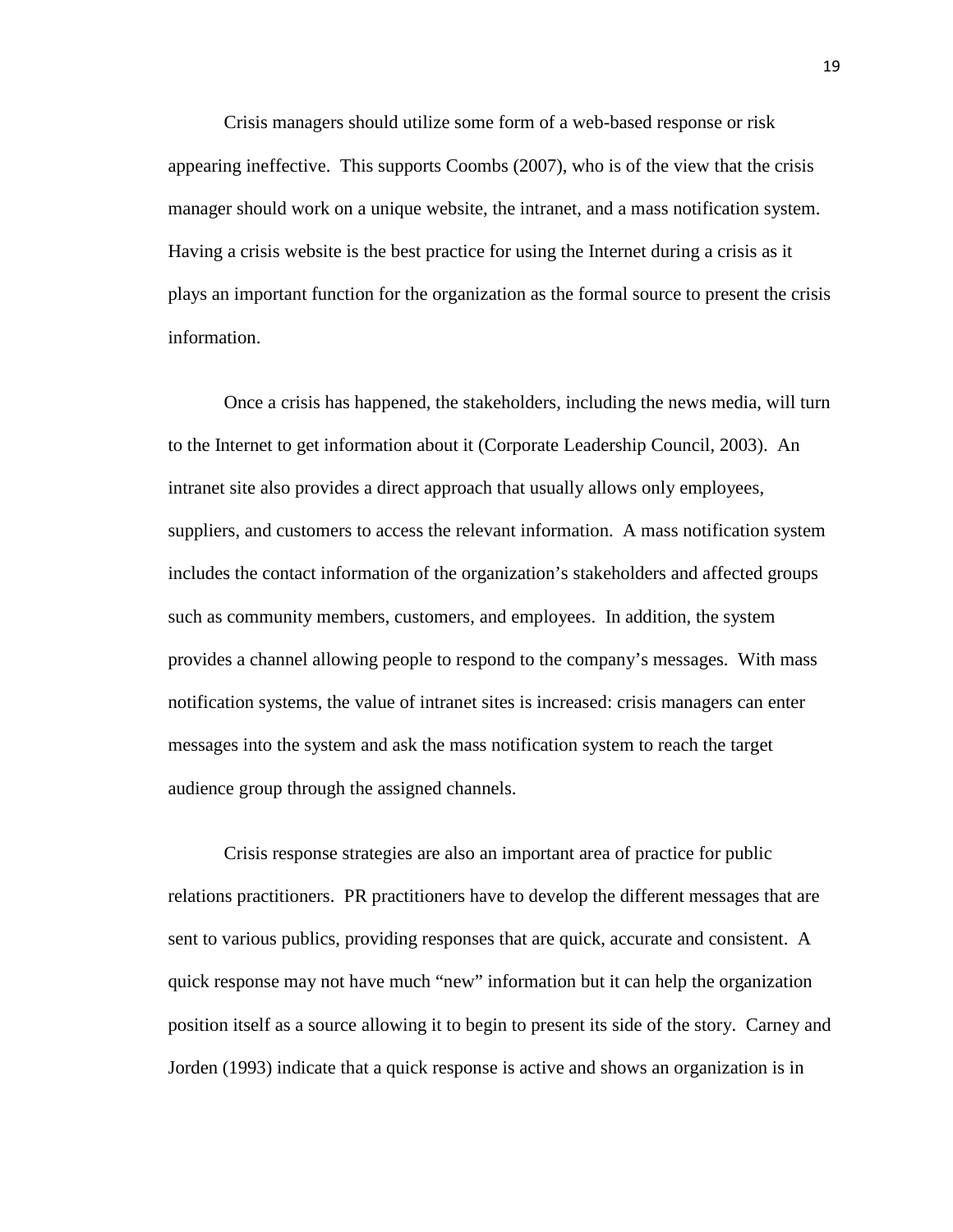control (p. 34). Arpan and Rosko-Ewoldsen (2005) conducted a study that documented how a quick, early response allows an organization to generate greater credibility than a slow response. Providing accurate information is also important when an organization communicates with its publics. When a crisis hits an organization, people want to know what happened and how that event might affect them. Only by providing accurate information makes an organization look consistent.

In the post-crisis phase, the organization is returning to business as usual. The crisis is no longer the focal point of management, but still requires some attention. Follow-up communication is also extremely important at this stage. Crisis managers must remember to deliver the additional information that they promised to provide to the public during the crisis. This is the first form of follow-up communication. The second form of follow-up communication requires the organization to release updates on the recovery process, corrective actions, and/or investigations of the crisis. Missing these actions could potentially make the public lose trust in the company, question the company about not taking responsibility to the public, and become part of the publics' negative history of the company. Also, the post-crisis phase is the time for recovering, reviewing, doubting, and analyzing the company. In this stage, a crisis manager should perform a crisis management evaluation. Evaluation reveals hard experience to the organization and must be remembered as a part of the institutional memory (Coombs, 1999, p. 161). Crises have a cyclical nature, drawing lessons from the former crisis management and making these experiences become the light of the oncoming crisis will help the organization to perform better while facing the next challenge.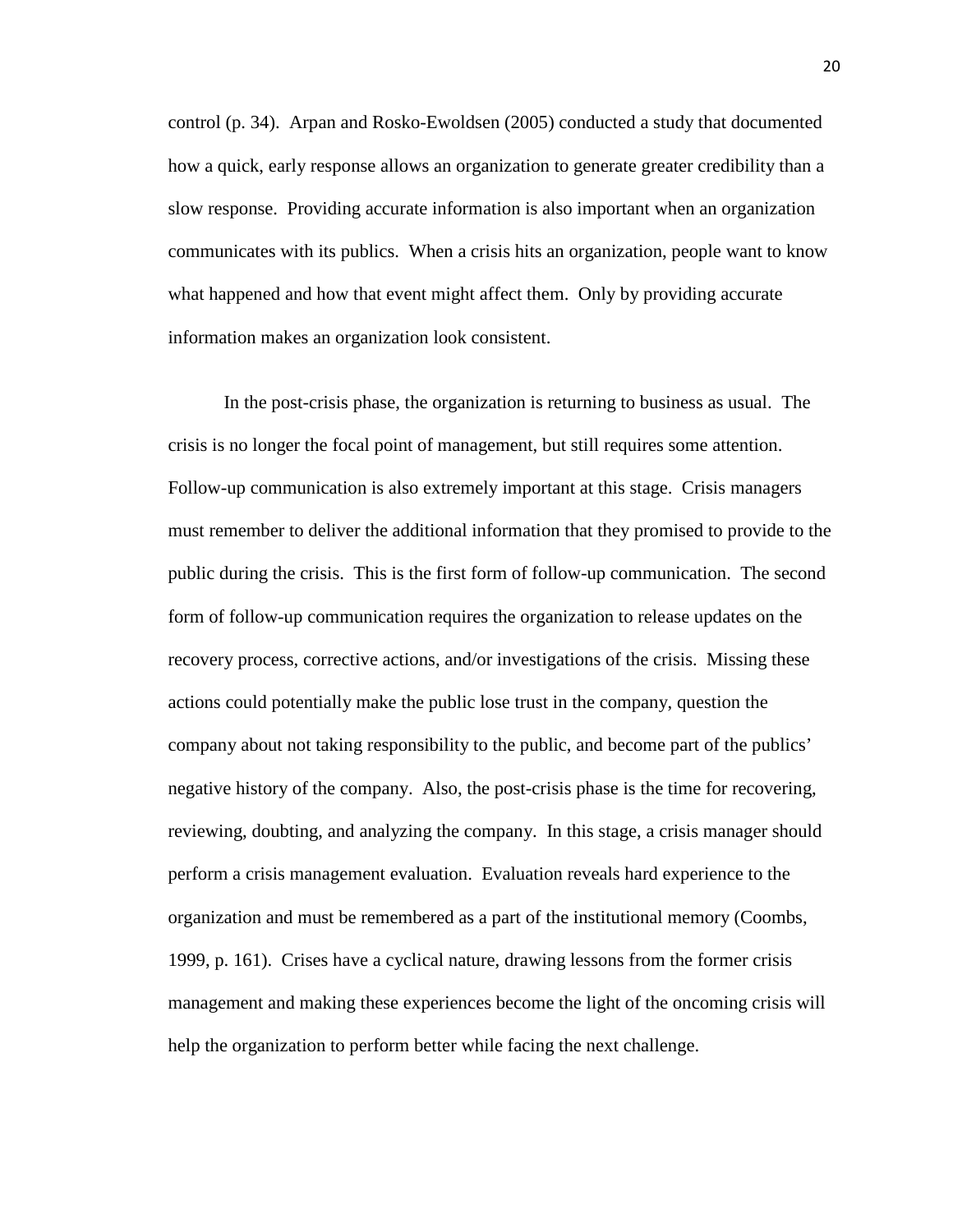In order to minimize the damage of the crisis and turn the crisis into an opportunity, instead of learning the crisis response strategies, an organization should do its best to prepare for one. Crisis management includes efforts designed to prevent and to detect potential crises, and to learn from crisis experiences (Caponigro, 2002; Cohn, 2000; Coombs, 1999b; Mitroff, 2001). The "image repair" and "situational crisis communication theories" are two approaches to managing crises.

#### **Image Repair**

Image repair is part of the post-crisis communication management phase. To decrease the level of damage caused by a crisis, a company uses a series of image repair operations to control the situation. According to Howard (1998), the value of a good corporate image comes from three aspects: financial value, marketplace value, and human resource value. There are a lot of advantages to a company which has a strong corporate image (p. 3). First, having a good reputation makes it easier for a company to attract and recruit the talents to grow the business and to develop deeper customer relationships. Second, a positive cooperate image reduces the recruitment costs. Furthermore, it can use its reputational assets to develop another brand without needing to build trust from customers again. The company's image can be altered or damaged by the accusations, complaints, and behavior of others. At the same time, the image can also be repaired by communication. Benoit and Pang (2007) stated that the key to understanding image repair efforts is to understand the nature of the accusations, attacks, or complaints that threaten corporate images (p. 244).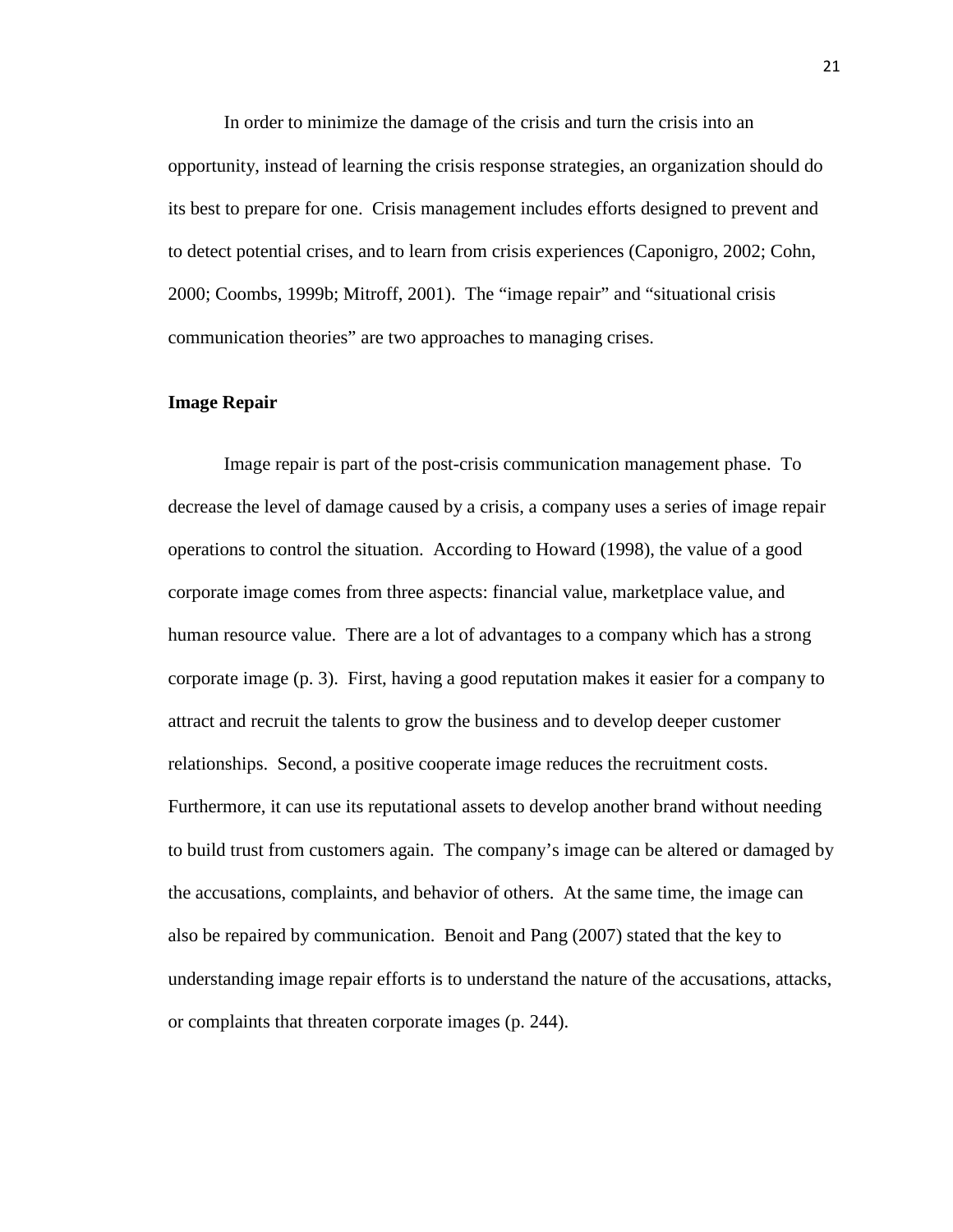According to Benoit's image repair model (1995), to cope with crises and respond to image threats, image repair theory focuses on the content of the communication message and offers five broad categories of image repair strategies which are denial, evasion of responsibility, reducing offensiveness of event, corrective action, and mortification. Compensation is the final subcategory identified by Benoit and Pang (2007) for reducing offensiveness. It involves the compensation of the victims with a certain amount of goods, money, or services depending on the seriousness of the situation, so that the victims' dissatisfaction can be balanced. Generally speaking, if the compensation is acceptable to the victim, the firm's image should be restored, sometimes even improved (Benoit  $\&$  Pang, 2007). Finally, Benoit and Pang's image repair model (2007) cite mortification as admitting to the wrongdoing, apologizing for the act, and asking for forgiveness (Benoit, 1999; Benoit & Pang, 2007). Among these strategies, "bolstering and corrective action have been proven to be effective strategies in earlier studies (Brinson and Benoit, 1999), and pleading defeasibility ( the lack of the necessary knowledge to make informed decisions) also proved to be effective" (Benoit & Pang 2007, p. 258).

According to Coombs (1999) the image repair theory provides a several strategies for dealing with a crisis. It supplies ploys to deal with crises. Coombs also regards Benoit's image repair theory (1995) as taxonomy, which is just a subjective description. Coombs used quantitative research methods to combine crisis situations and strategies to conclude on reputational.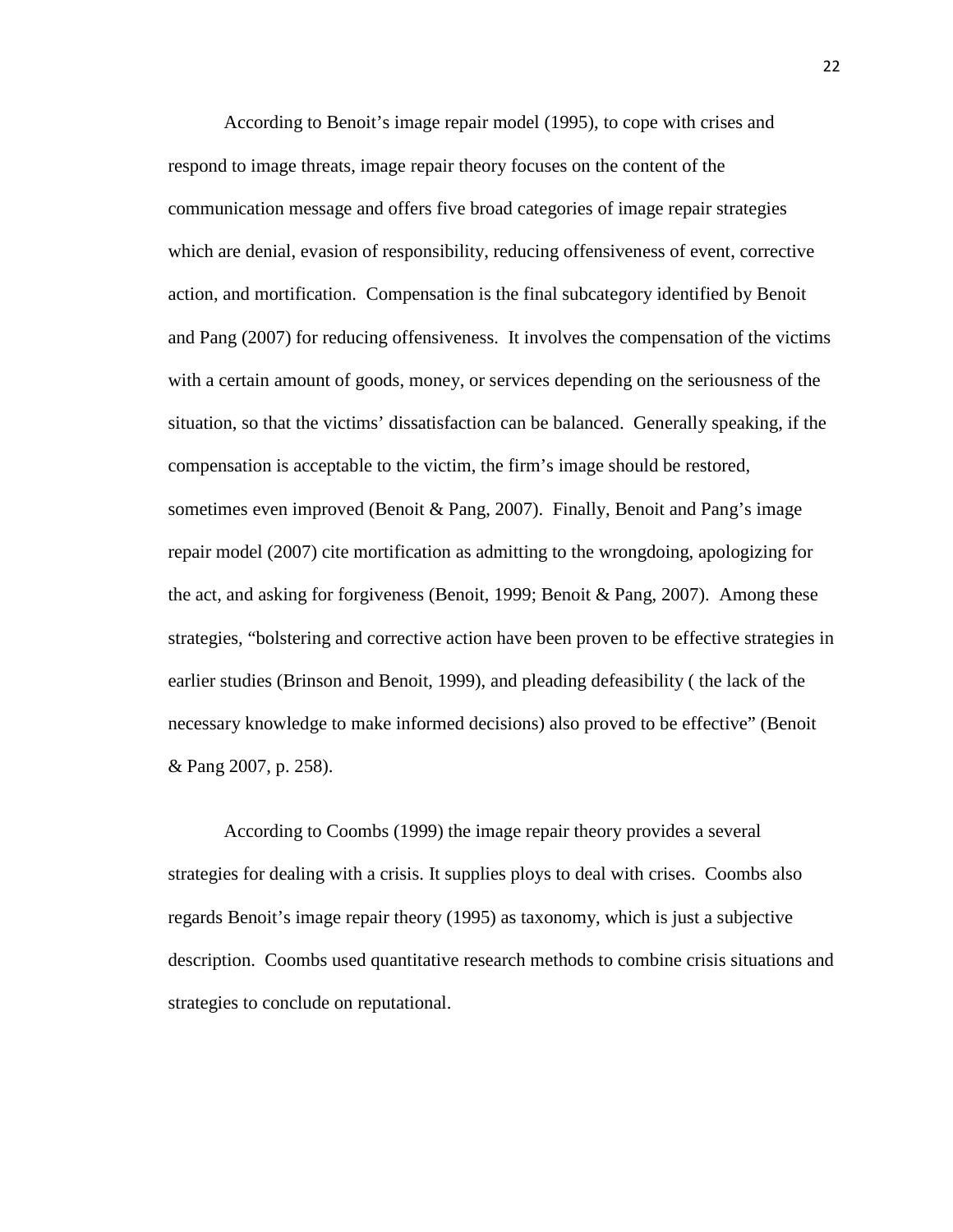#### **Historical Development of SCCT**

Situational crisis communication theory (SCCT) has gone through a number of changes since first appearing as a decision flowchart in 1995. The historical development is divided into terminological changes, research-driven changes, and theory testing.

Changing the language of crisis theory was the first step in signifying the shift from symbolic to situational crisis theories. The term symbolic was chosen because the crisis response strategies were viewed as *symbolic resources* that could be employed during a crisis. Symbolic was replaced with situational because the theory is premised on the crisis situation. Research-driven change is the most significant change resulting from the tests of SCCT was the reconfiguration of crisis types from a grid to a continuum. Theory testing was the final component of the development of SCCT. To test SCCT, measures had to be developed for the central concepts of organizational reputation, crisis responsibility, and potential supportive behavior (Coombs, 1998, 2000b; Coombs & Holladay, 2001).

Organizational reputation, which focuses on trust, is a central concept in past and current conceptualizations of reputation. Crisis types may include organizational misdeeds, human-error accidents, technical-error accidents, technical-error recalls, workplace violence, and product tampering. An organization's crisis history has been found to have a significant effect on organizational reputation for all types of crises except technical-error recall crises. It has also been found to have a significant effect on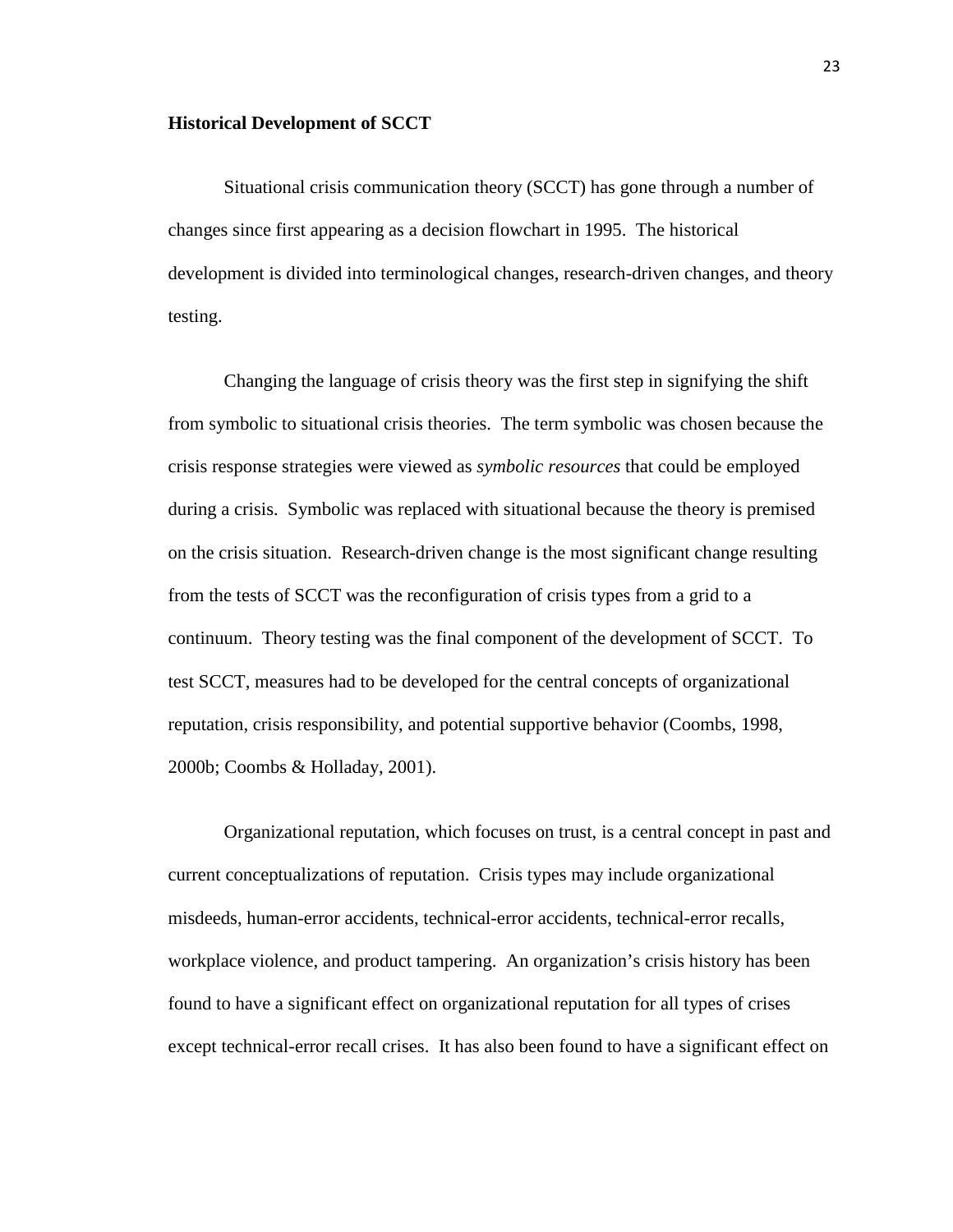crisis responsibility for all types of crises except product tampering and technical-error recall crises (Coombs, 1998, 2000b; Coombs & Holladay, 2001). A crisis type determines the level of an organization's responsibility toward the crisis. There is also a negative correlation between crisis responsibility and organizational reputation.

The crisis situation will generate particular attributions of crisis responsibility, the degree to which the organization is perceived to be responsible for the crisis event. A list of reputation repair strategies by itself may have little utility to an organization undergoing a crisis. Managers have to explore when a specific reputation repair strategy or combination of strategies should be used (Coombs, 2007, p. 9). For this reason, attribution theory is a good concept for developing guidelines of reputation repair strategies. The attribution theory states that people try to explain why events happen, especially events that are sudden and negative. Indeed, attributions generate emotions and affect how people interact with those involved in the event. When the crises are negative, people either blame the organization in crisis or the situation. If people blame the organization, anger is created and people will react negatively toward the organization. Three negative reactions to attributing crisis responsibility to an organization have been documented: (1) increased damage to an organization's reputation; (2) reduced purchase intentions and; (3) increased likelihood of engaging in negative word-of-mouth (Coombs, 2007b; Coombs & Holladay, 2006).

Most of the research has focused on establishing the link between attribution of crisis responsibility and the threat to the organization's reputation. A number of studies have proven this connection exists (Coombs, 2004a; Coombs & Holladay, 1996;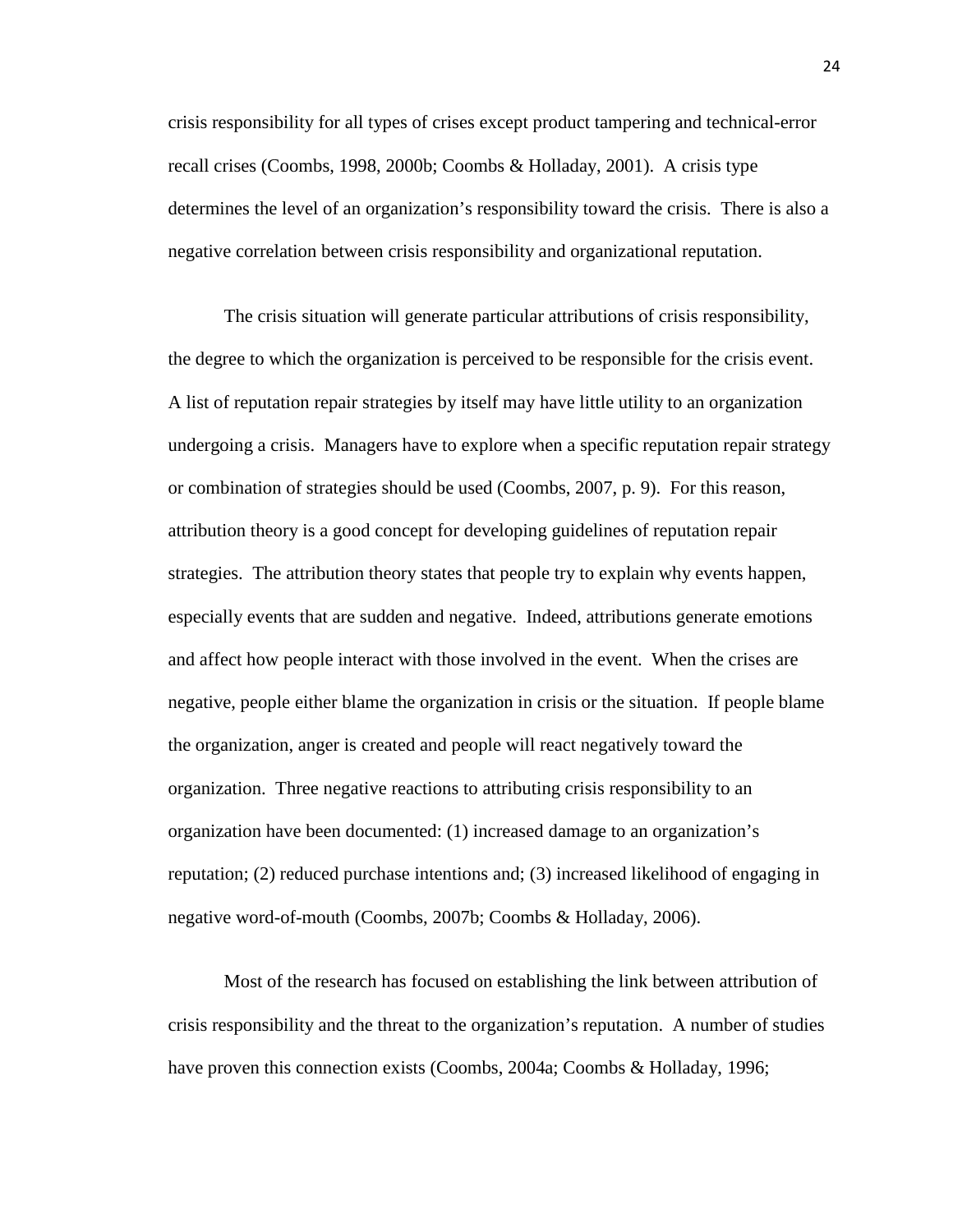Coombs & Holladay, 2002; Coombs & Holladay, 2006). Attribution of crisis responsibility is also an indicator of how much of a threat the crisis is to the organization's reputation and what crisis response strategies are necessary to address that threat. The crisis situation is a combination of a crisis type and the threat intensifiers. It can either be in the form of victim crises, accident crises and preventable crises. From the foundation of crisis type, the crisis manager uses the threat intensifiers to complete the crisis threat assessment. The threat intensifiers serve to intensify the reputation damage a crisis type can inflict on an organization and include <sup>[1](#page-27-0)</sup>crisis history,  $^{2}$  $^{2}$  $^{2}$ relationship history, and  $^{3}$  $^{3}$  $^{3}$ severity.

Crisis response strategies are the firm's strategies of responding to media and publics during the crisis. SCCT works from a list of ten crisis response strategies that are grouped into three postures; deny posture, diminish posture and deal posture. A posture represents a set of strategies that share similar communicative goals and vary in terms of their focus on protecting the crisis victims (victim-orientation) and taking responsibility for the crisis. The three postures represent the three basic communicative options available to the crisis manager and reflect attribution and neoinstitutinal theory. Deny posture represents a set of strategies that claim that either no crisis occurred or that the accused organization has no responsibility for the crisis. If there is no crisis, there can be no organizational responsibility for a crisis (attribution theory) and no violation of legitimacy (neoinstitutional theory). Diminish posture reflects a set of strategies that

 $\overline{\phantom{0}}$ 

<span id="page-27-0"></span><sup>1</sup> Crisis history: It lists similar crises an organization has had in the past.

<span id="page-27-1"></span><sup>2</sup> Relationship history: It indicates if the organization has had a record of good works or bad behavior.

<span id="page-27-2"></span><sup>3</sup> Severity: It is the amount of damage inflicted by the crisis, including injuries, loss of lives, financial loss, and environmental destruction.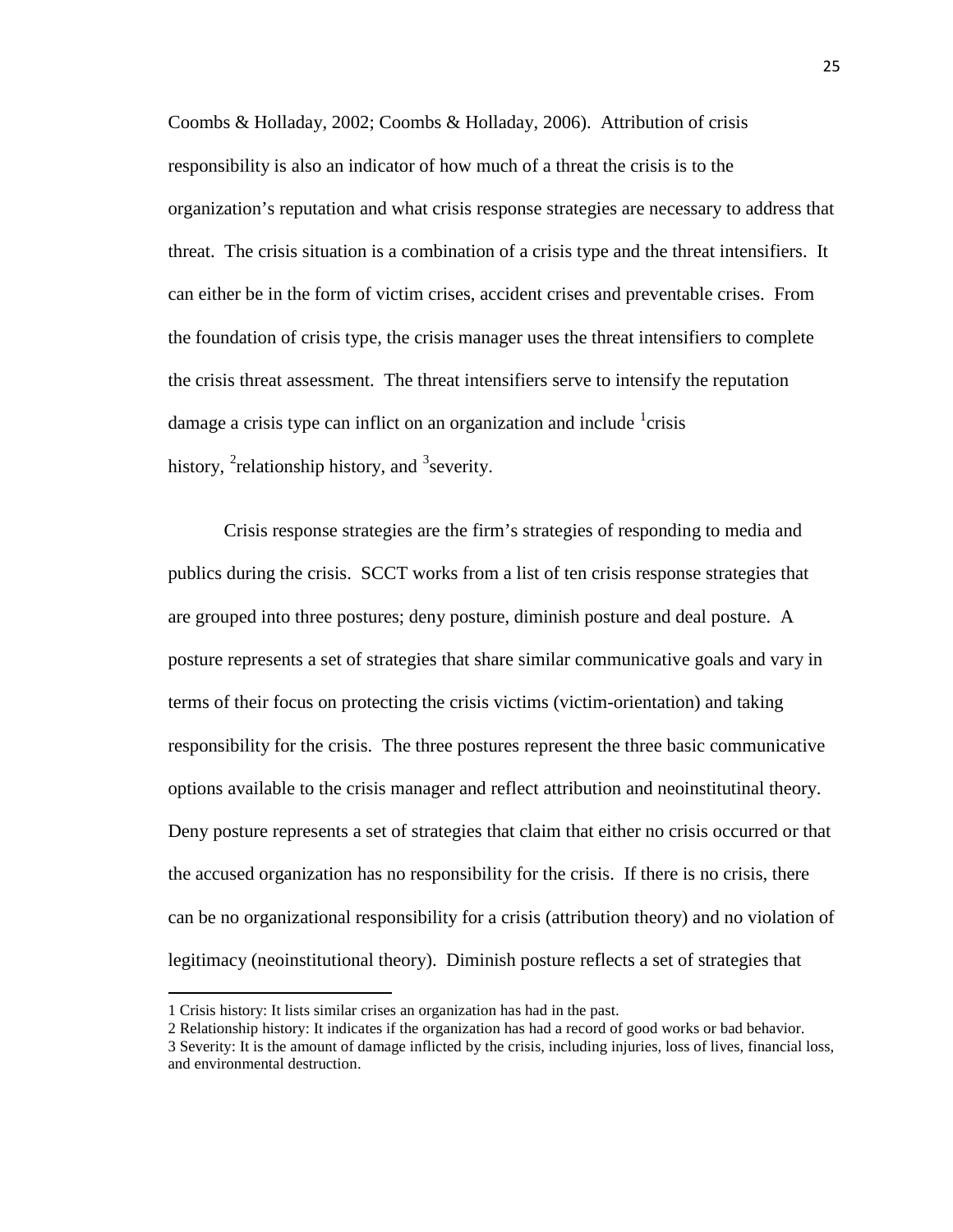attempt to alter stakeholder attributions by reframing how stakeholders should interpret the crisis (attributional theory). Deal posture includes the concern strategy that is an expression of compassion. The group shows that an expression of concern is viewed very similarly to apology and regret, the two crisis response strategies that can open an organization to legal liability. One valuable aspect of any theory is that it provides an organizing framework for the various concepts it uses. Based on this aspect, it is useful to place the various concepts from SCCT into a model that shows their relationship to one another.

SCCT argues that crisis managers have to match their reputation repair strategies to the reputational threat of the crisis situation. Crisis managers should use increasingly accommodative the reputation repair strategies as the reputational threat from the crisis intensifies (Coombs & Holladay, 1996; Coombs, 2007b).

#### **Situational Crisis Communication Theory**

Situational crisis communication theory (SCCT) was introduced by Coombs in 1995. He pioneered the application of attribution theory to crisis management in public relations literature. It builds on Weiner's attribution theory (1986) which explained how people make causal attributions. SCCT articulates the variables, assumptions, and relationships in a crisis situation. It holds that crisis managers should consider these in advance when selecting crisis response strategiesto protect an organization's reputation. SCCT is premised on matching the crisis response to the level of crisisresponsibility attributed to a crisis. This study explores one of the basic assumptions of SCCT by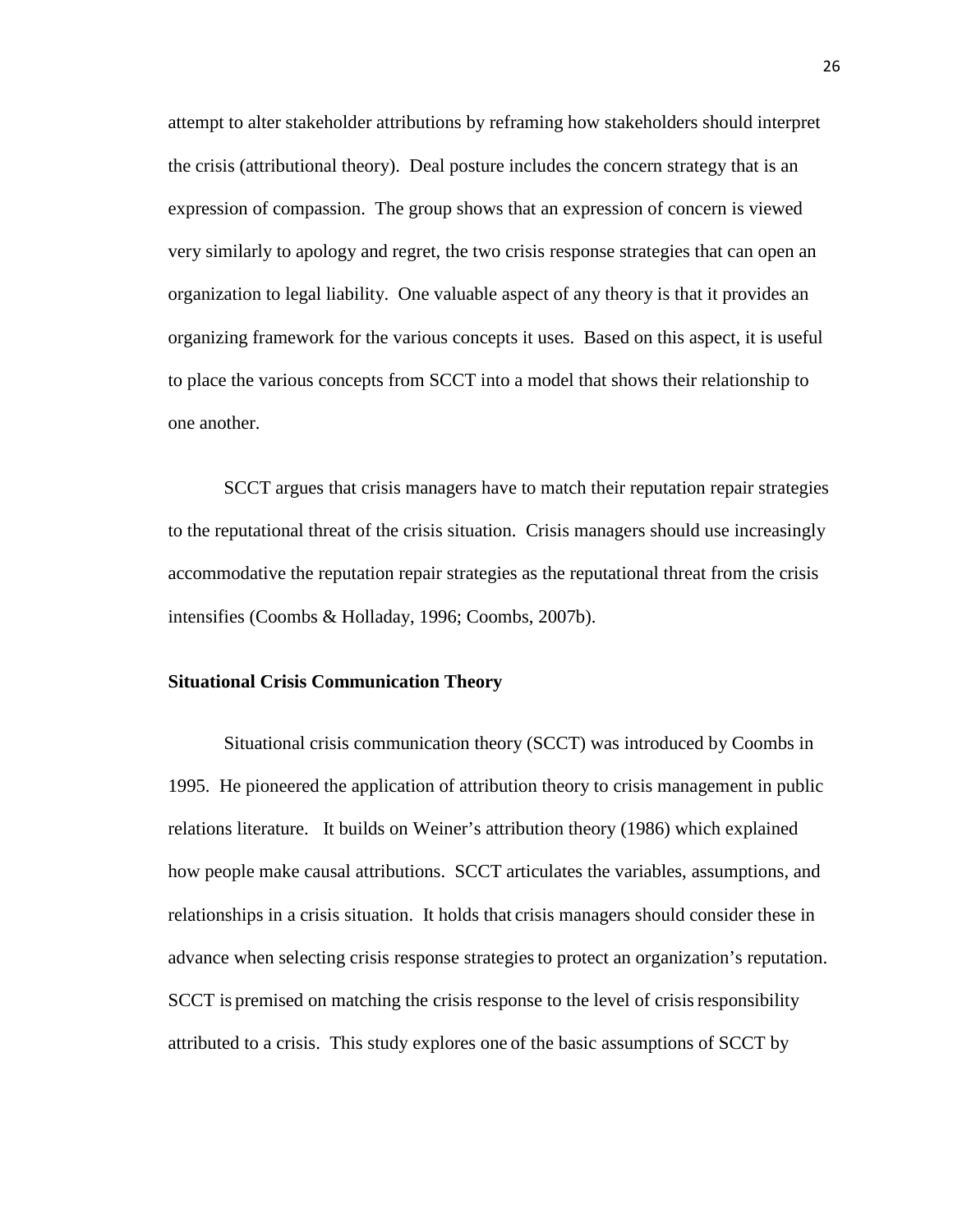assessing whether the predicted correlation relationship between crisis responsibility and organizational reputation occurs across a range of crisis types. Results support the theory's predictions and suggest waysto refine the theory.



#### Figure 3-1 Situational Crisis Communication Theory Model

Source: Coombs, W. T. (2004)

To explain this model, the various relationships in SCCT are presented as propositions.Organizational reputation proposition and the attributions of crisis responsibility have a strong effect on perceptions of organizational reputation. Potential supportive behavior proposition is a strong, positive correlation exists between organizational reputation and potential supportive behavior, intentions to engage in acts that would help an organization. The severity proposition means severity has a significant intensifying effect on crisis responsibility and may damage to organizational reputation. Crisis history proposition means if an organization has an unfavorable crisis history, it may effect on the crisis responsibility and damage the organization's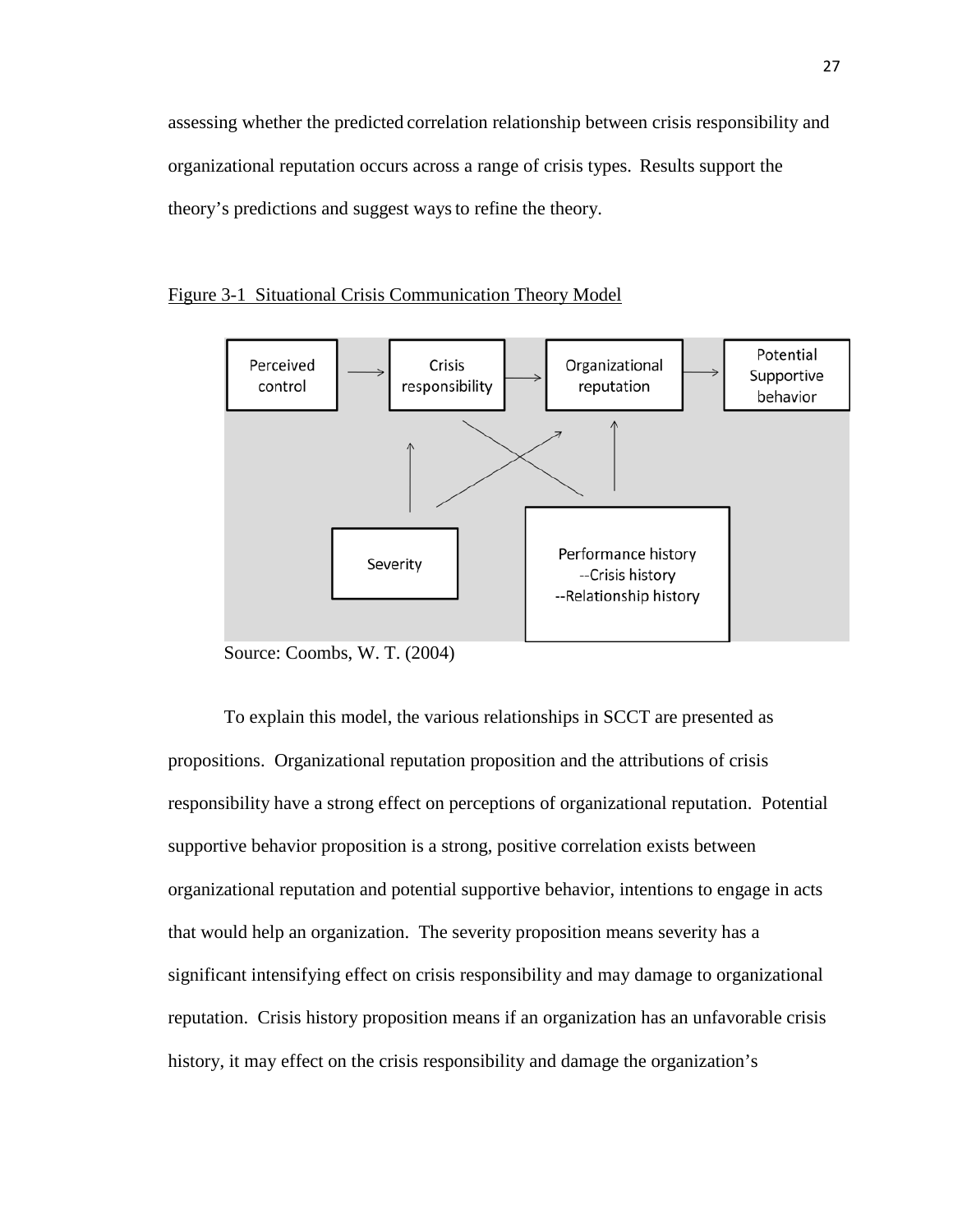reputation. Relationship history proposition can be divided to two parts. The first is an unfavorable relationship history, and it has a significant intensifying effect on crisis responsibility and damage to the organizational reputation. In contrast, the second part is a favorable relationship history. A favorable history has a significant reducing effect on crisis responsibility and damage to the organizational reputation. Both crisis history and crisis severity can determine the perception that whether an organization is responsible for the crisis or not. The crisis response strategy selection proposition indicates an organization will suffer less reputational damage from a crisis and experience greater potential supportive behavior if they match the crisis response strategy to the reputational threat of the crisis. The last step in SCCT is to match crisis situations to crisis response strategies and limitations. SCCT maintains that as attributions of crisis responsibility and/or the threat of reputational damage increases, crisis managers must use crisis response strategies that reflect a greater concern for victims and take more responsibility for the crisis.

Generally speaking, situational crisis communication theory is based on crisis communication, a subset of public relations. Botan's (1989) statement on the public relations field is a perfect fit for crisis communication today: "Theory does not develop automatically out of a large body of practical research. Systematic application of the theory development process is needed" (p. 107). In order to know the difference between "crisis communication theory (CCT)" and "situational crisis communication theory (SCCT)", the scope of each one must be clarified. Crisis communication theory emphasizes post-crisis communication and the use of crisis response strategies. This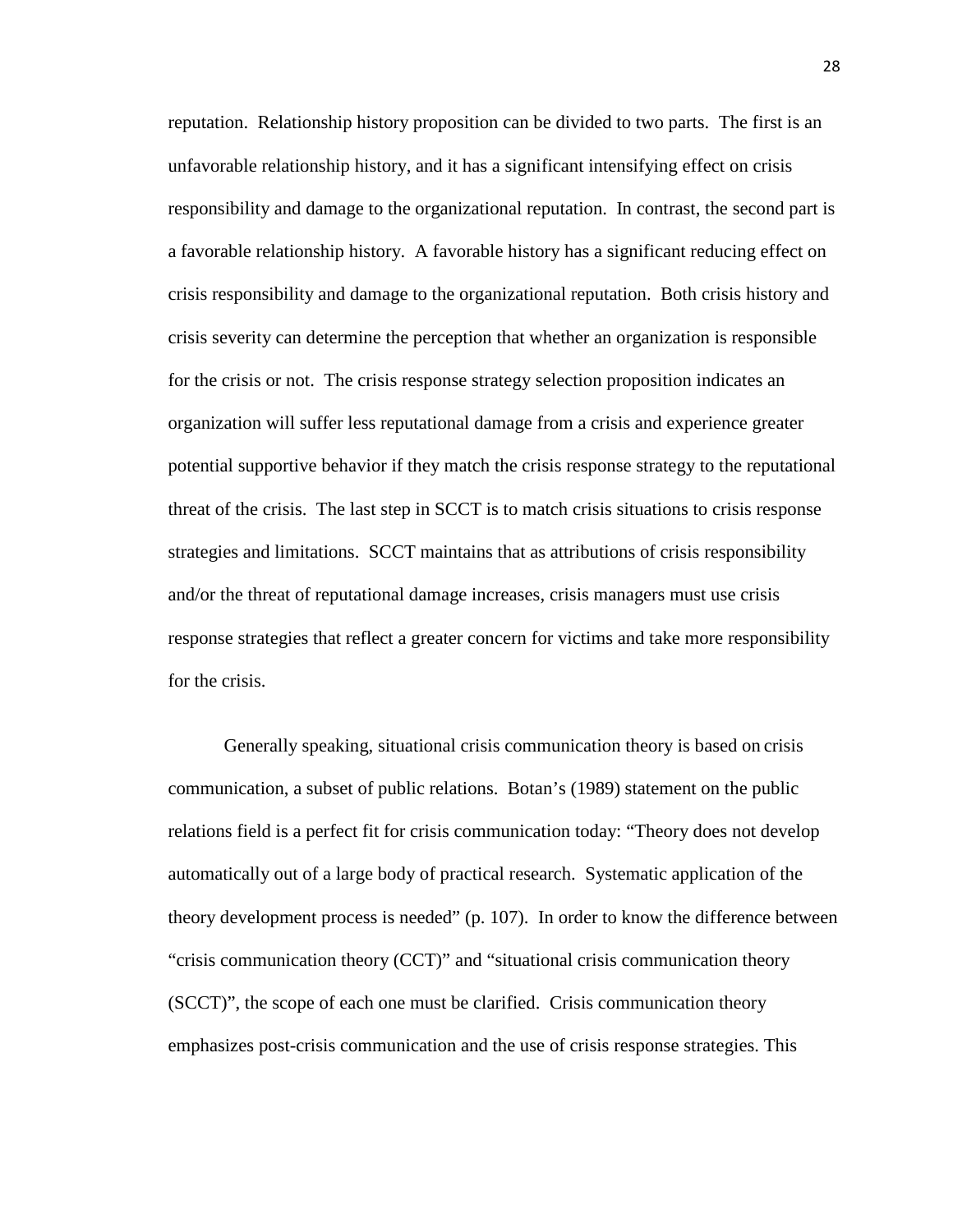includes what organizational leaders say and do after a crisis hits. It also emphasizes an organization's functions and management. However, situational crisis communication theory is interested in how crisis response strategies can be used to protect reputational assets after the presentation of instructing information<sup>[4](#page-31-0)</sup>, which is the first communication priority in a crisis. SCCT assumes the instructing information should have been disseminated in order to protect the people linked the crisis. It argues that the crisis situation determines which crisis response strategies will be the most effective in protecting the organization's reputation. In other words, it emphasizes the correlation between the crisis situation and the strategies. It states that crisis response strategies reflect a greater concern for victims and take more responsibility for the crisis.

Regarding the use of crisis response strategies, CCT focuses on what organizational leaders should respond and react after a crisis hits; however, SCCT more focuses on how crisis response strategies can be used to protect reputational assets after the presentation of instructing information (Sturges, 1994, p. 297). Besides, SCCT assumes that the instructing information has been disseminated in order to protect people linked to the crisis. As far as the functions are concerned, CCT only repairs the image, which has been harmed by crises and rescues the reputation of the organization; however, SCCT determines which crisis response strategies will be the most effective in protecting the organization's reputation. It not only rescues but also enhances the reputation from the public. The strategies CCT applies are: denying responsibility, hedging responsibility, ingratiation, making amends and eliciting sympathy. The method that

 $\overline{\phantom{0}}$ 

<span id="page-31-0"></span><sup>&</sup>lt;sup>4</sup> Instructing information: Tells stakeholders what to do to protect themselves from the crisis, the basics of what happened, and what the organization is doing to fix the situation and to prevent a recurrence of the problem.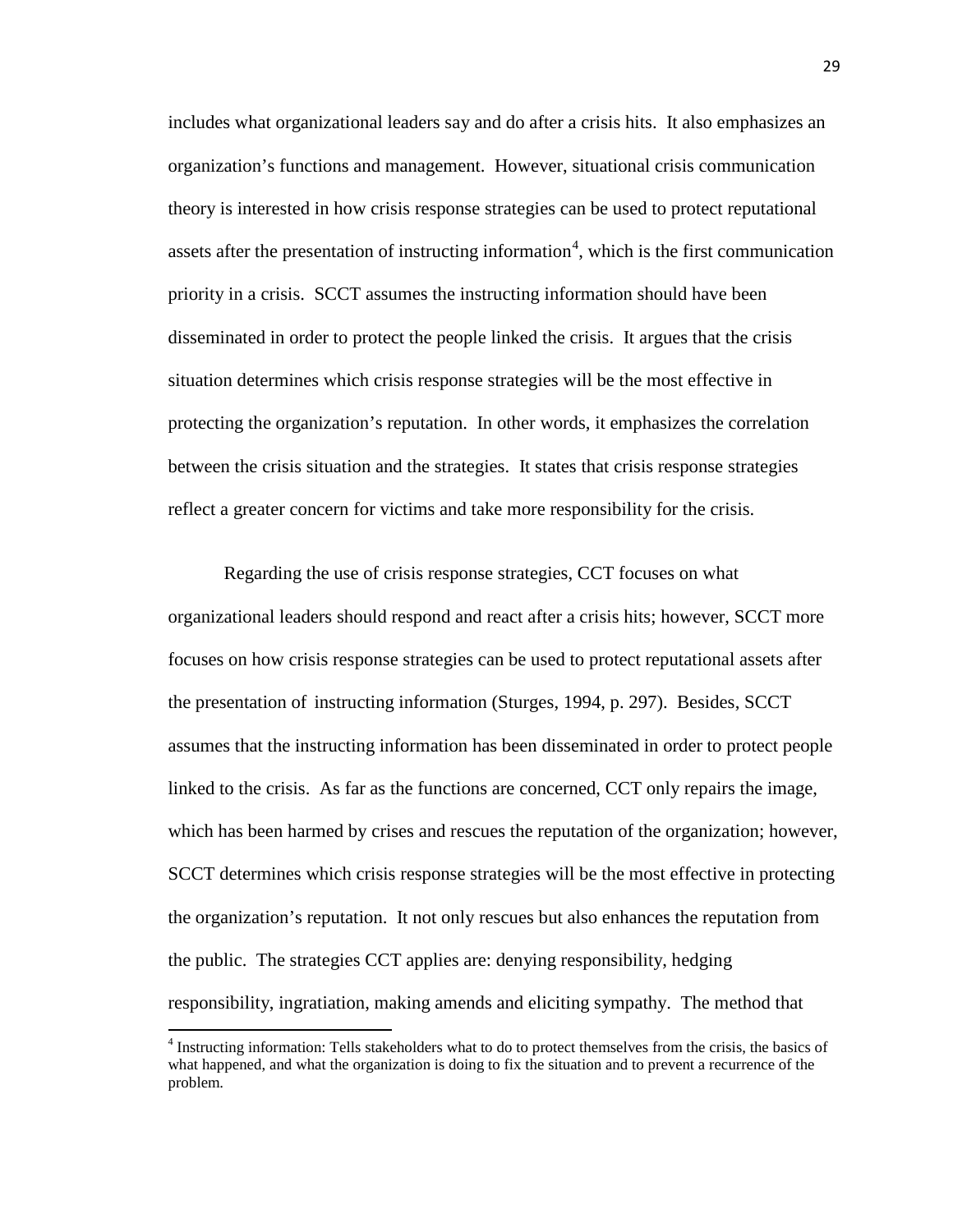SCCT proposes for dealing with crises involves analyzing situation first, and then selecting different strategies from the attribution theory and situational crisis communication theory. There are four types of crisis response strategies suggested by SCCT: deny, diminish, rebuild and reinforcing. Deny strategies include claiming there is no crisis (denial); trying to prove the organization has no responsibility for the crisis (scape-goating), or attacking the accusers. Diminish strategies attempt to minimize the organization's responsibility (excuse) or the seriousness of the crisis (justification). Rebuild strategies involve providing compensation or making apologies to the public for the crisis. Reinforcing strategies involve reminding stakeholders about past good works (bolstering) or praising stakeholders (ingratiation). According to SCCT, reinforcing strategies must be used with one of the other three strategies.

Furthermore, SCCT argues that crisis managers have to match their reputation repair strategies to the reputational threat of the crisis situation. Crisis managers should use increasingly accommodative the reputation repair strategies as the reputational threat from the crisis intensifies (Coombs & Holladay, 1996; Coombs, 2007b). Crisis managers can follow a two-step process to assess the reputational threat of a crisis. The first step is to determine the basic crisis type. This means crisis managers have to consider how the news media and other stakeholders are defining the crisis. Coombs and Holladay (2002) had respondents evaluate crisis types based on attributions of crisis responsibility. They distilled this data to group the basic crises according to the reputational threat each one posed (p. 280). Figure 3-2 provides a list the basic crisis types and their reputational threat.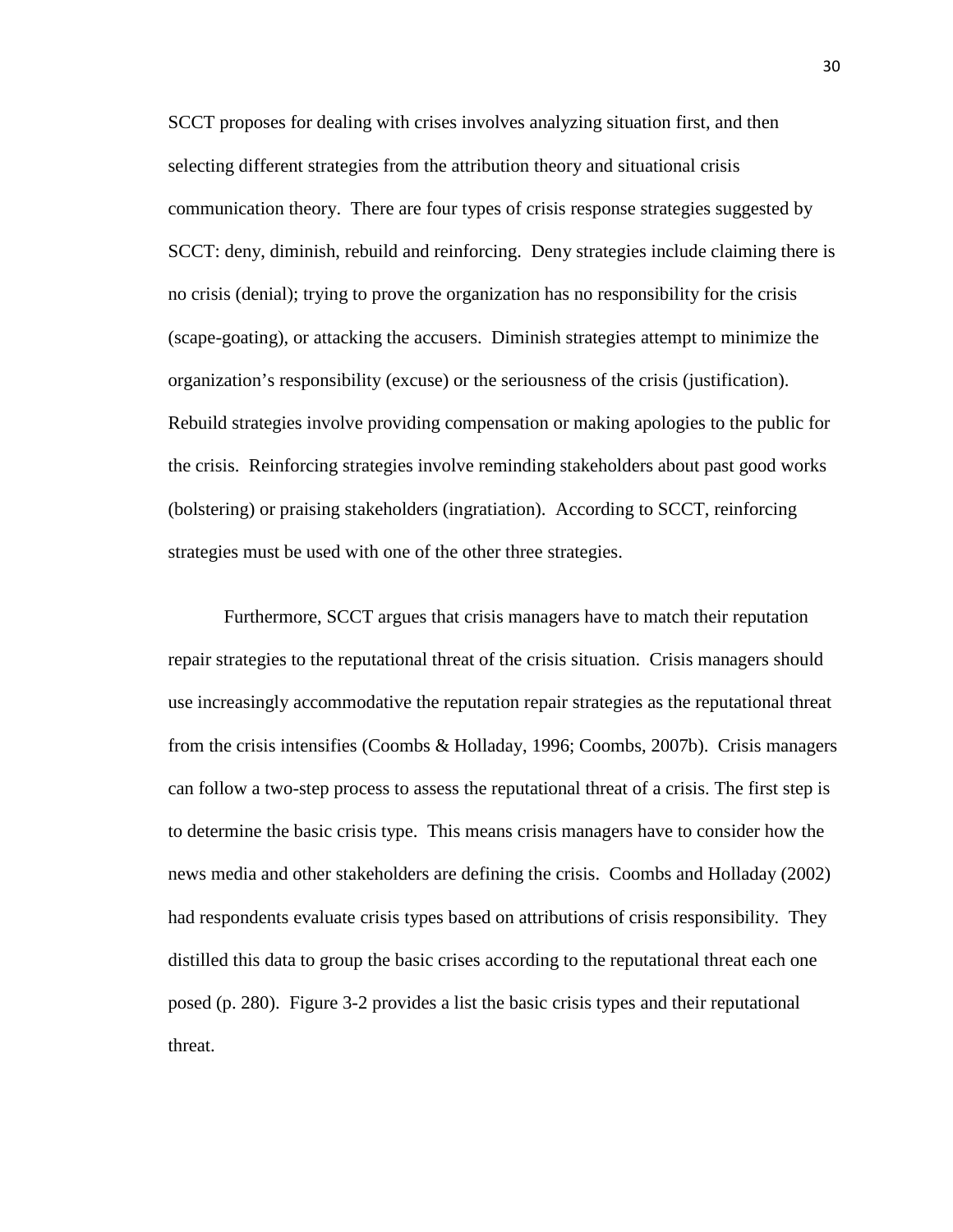| Crisis Types by Aufibution of Crisis Responsibility                            |
|--------------------------------------------------------------------------------|
| Victim Crises: Low Crisis Responsibility                                       |
| Natural disasters: Acts of nature such as tornadoes or earthquakes.            |
| Rumors: False and damaging information being circulated about an organization. |
| Workplace violence: Attack by former or current employee on current            |
| employees onsite.                                                              |
| Product/Tampering/Malevolence: External agent causes damage to the             |
| organization.                                                                  |

 **Crisis Types by Attribution of Crisis Responsibility**

Accident Crises: Moderate Crisis Responsibility

Challenges: Stakeholders claim that the organization is operating in an inappropriate manner.

Magadamage: A technical accident where the focus is on the environmental damage from the accident.

Technical breakdown accidents: A technology or equipment failure causes an industrial accident.

Technical breakdown recalls: A technology or equipment failure causes a product to be recalled.

Preventable Crises: Strong Crisis Responsibility

Human-error accidents: Industrial accident caused by human error

Organizational misdeed: Management actions that put stakeholders at risk and/or violate the law.

Source: Coombs; W. T. (2007)

The second step is to review the intensifying factors of crisis history and prior reputation. If an organization has a history of similar crises or has a negative prior reputation, the reputational threat is intensified. A series of experimental studies have documented the intensifying value of crisis history (Coombs, 2004a) and prior reputation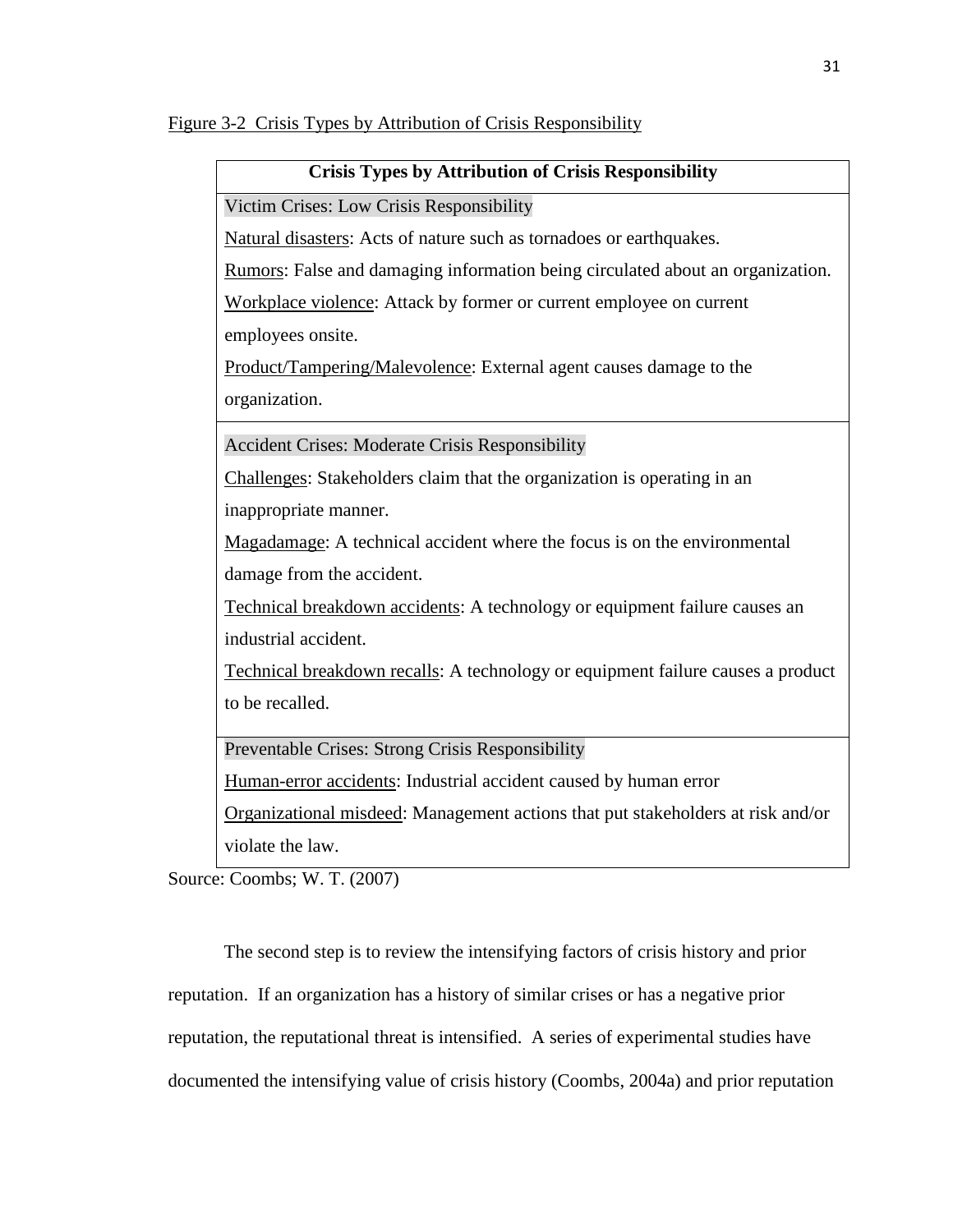(Coombs & Holladay, 2001; Coombs & Holladay, 2006; Klein & Dawar, 2004). The same crisis was found to be perceived as having much strong crisis responsibility (a great reputational threat) when the organization had either a previous crisis (Coombs, 2004a) or the organization was known not to treat stakeholders well/negative prior reputation (Coombs & Holladay, 2001; Coombs & Holladay, 2006; Klein & Dewar, 2004). Figure 3-3 is a set of crisis communication best practices derived from attribution theory-based research in SCCT (Coombs, 2007b, Coombs & Holladay, 1996; Coombs & Holladay, 2001; Coombs & Holladay, 2006).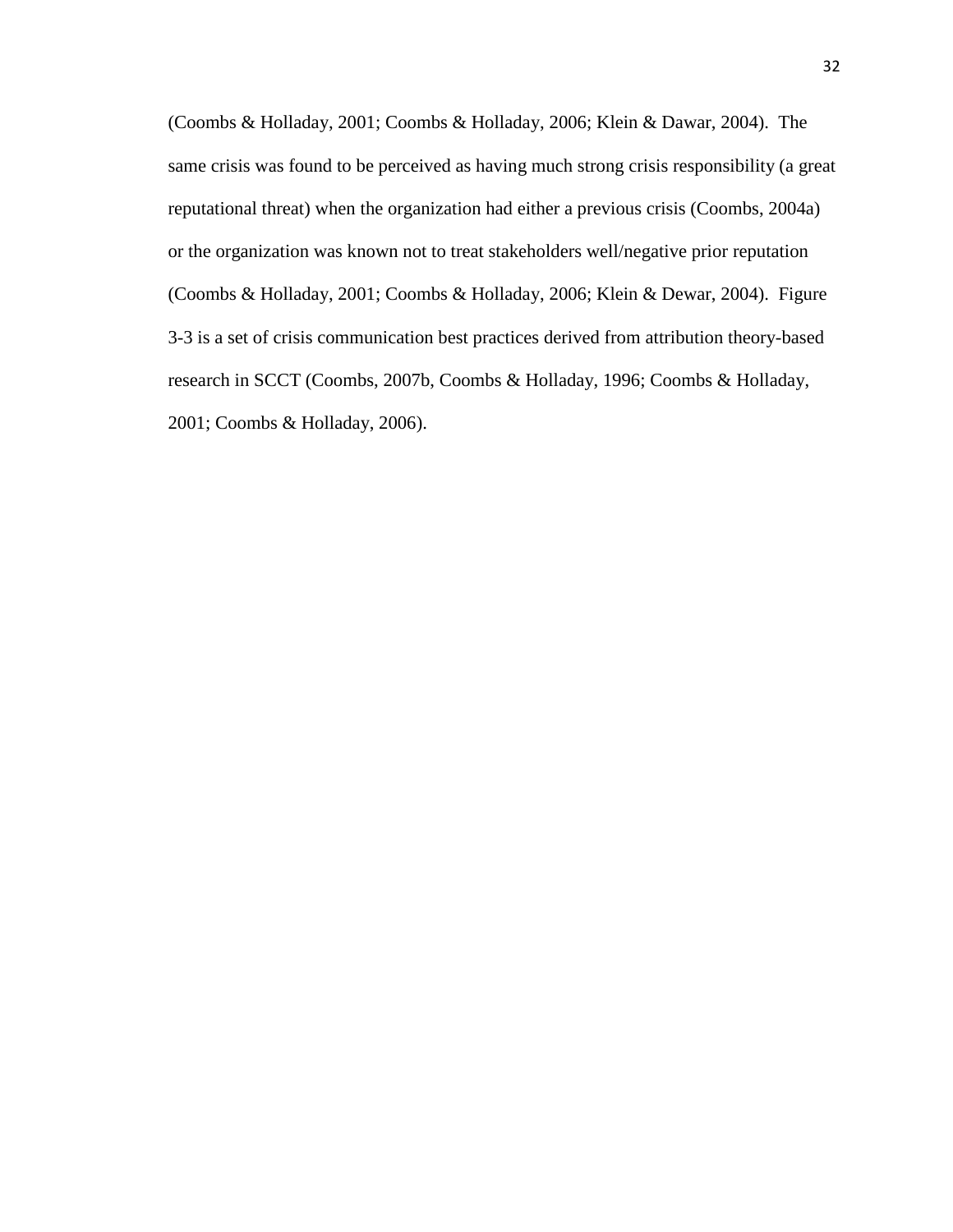Figure 3-3 Attribution Theory-based Crisis Communication Best Practices

1. All victims or potential victims should receive instructing information, including recall information. This is one-half of the base response to a crisis.

2. All victims should be provided an expression of sympathy, any information about corrective actions and trauma counseling when needed. This can be called the "care response." This is the second-half of the base response to a crisis.

3. For crises with minimal attributions of crisis responsibility and no intensifying factors, instructing information and care response is sufficient.

4. For crises with minimal attributions of crisis responsibility and an intensifying factor, add excuse and/or justification strategies to the instructing information and care response.

5. For crises with low attributions of crisis responsibility and no intensifying factors, add excuse and/or justification strategies to the instructing information and care response.

6. For crises with low attributions of crisis responsibility and an intensifying factor, add compensation and/or apology strategies to the instructing information and care response.

7. For crises with strong attributions of crisis responsibility, add compensation and/or apology strategies to the instructing information and care response.

8. The compensation strategy is used anytime victims suffer serious harm.

9. The reminder and ingratiation strategies can be used to supplement any response.

10. Denial and attack the accuser strategies are best used only for rumor and challenge crises.

Source: Coombs; W. T. (2007)

In general, a reputation is how a stakeholder perceives an organization and it is a valuable, intangible asset for an organization. However, the threat posed by a crisis extends to behavioral intentions as well. From Coombs's early research (2007b), it is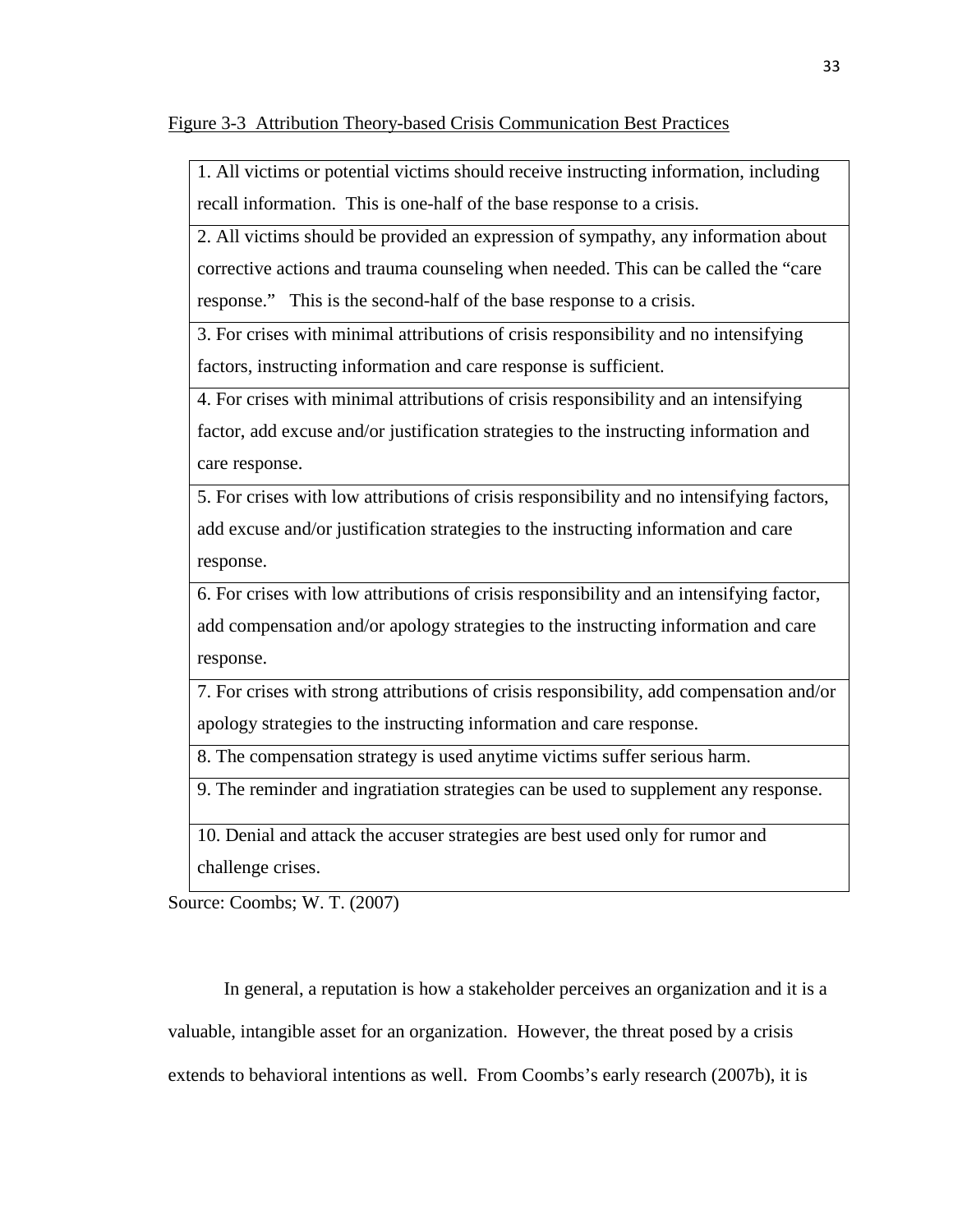suggested that lessons designed to protect the organization's reputation will help to reduce the likelihood of negative word-of-mouth and the negative effect on purchase intentions as well. SCCT is an increasingly influential theory in crisis communication research. It assumes an organization's reputation is a valuable resource that can be seriously damaged by any crisis. Effective crisis management can minimize the damage and may allow an organization to emerge stronger than it was before the crisis.

To summarize the guidelines provided by SCCT, the concerned crisis response strategy should be added to any crisis with victims, in order to express compassion for the victims at a loss. SCCT maintains that as attributions of crisis responsibility and/or the threat of reputational damage increases, crisis managers must use crisis response strategies that can reflect a greater concern for victims and take more responsibility for the crisis. SCCT allows crisis managers to understand the effect of choosing a nonmatching strategy by indicating why the effectiveness of the response is reduced. SCCT therefore helps crisis managers to protect reputational assets effectively.

### **Research Questions**

In this study, situational crisis communication theory will be reviewed by analyzing the TJX crisis in 2007. Through analyzing 75 of the news reports which covered TJX crisis and response, this study will answer the research questions by using quantitative results and qualitative results, the study tries to answer the following questions: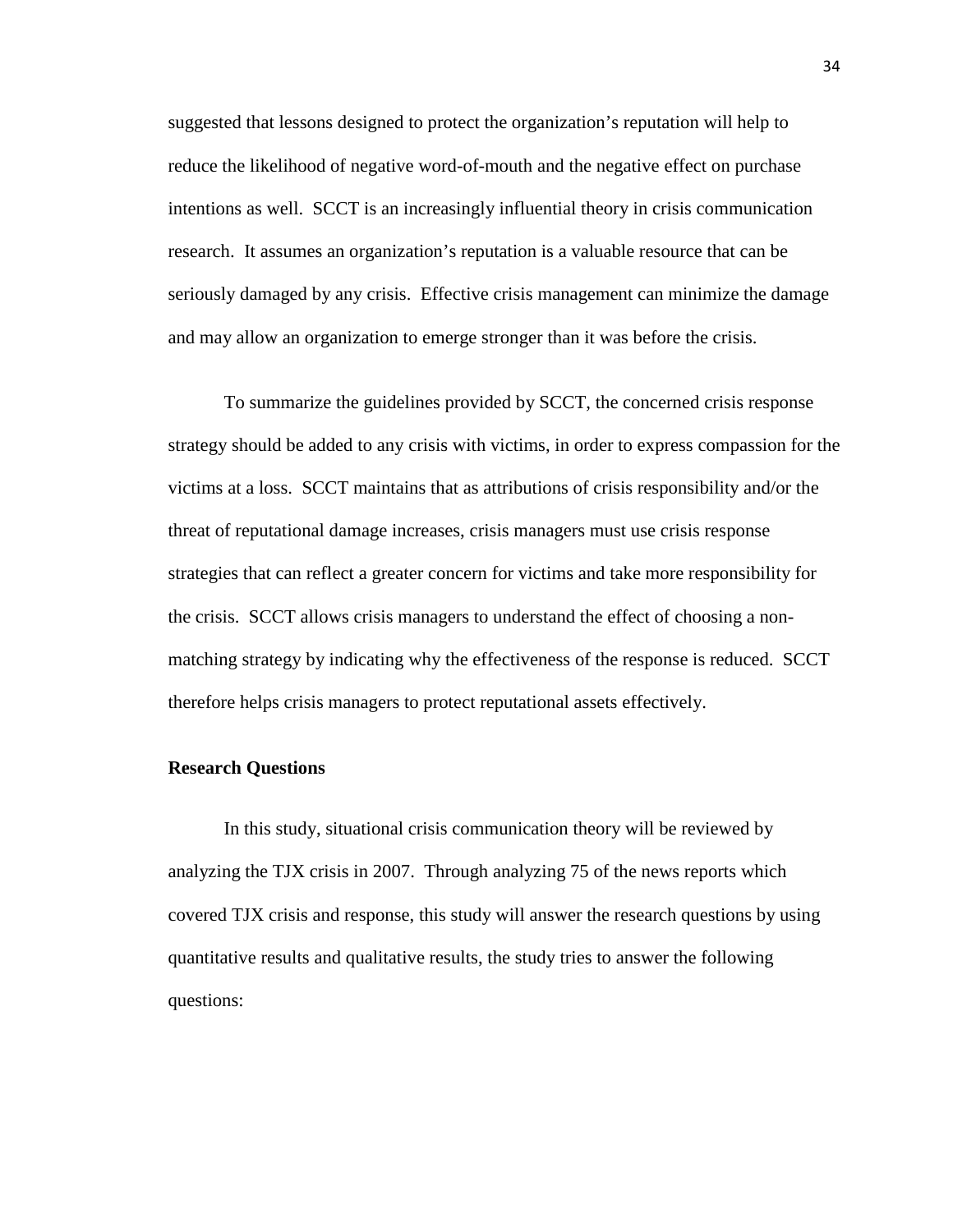RQ1: Could the situational crisis theory be useful in dealing with the information technology crisis as TJX?

RQ2: What strategies, if any, worked in the TJX breach information case in responding to the crisis?

RQ3: Could situational crisis theory have helped TJX deal with this crisis more successfully?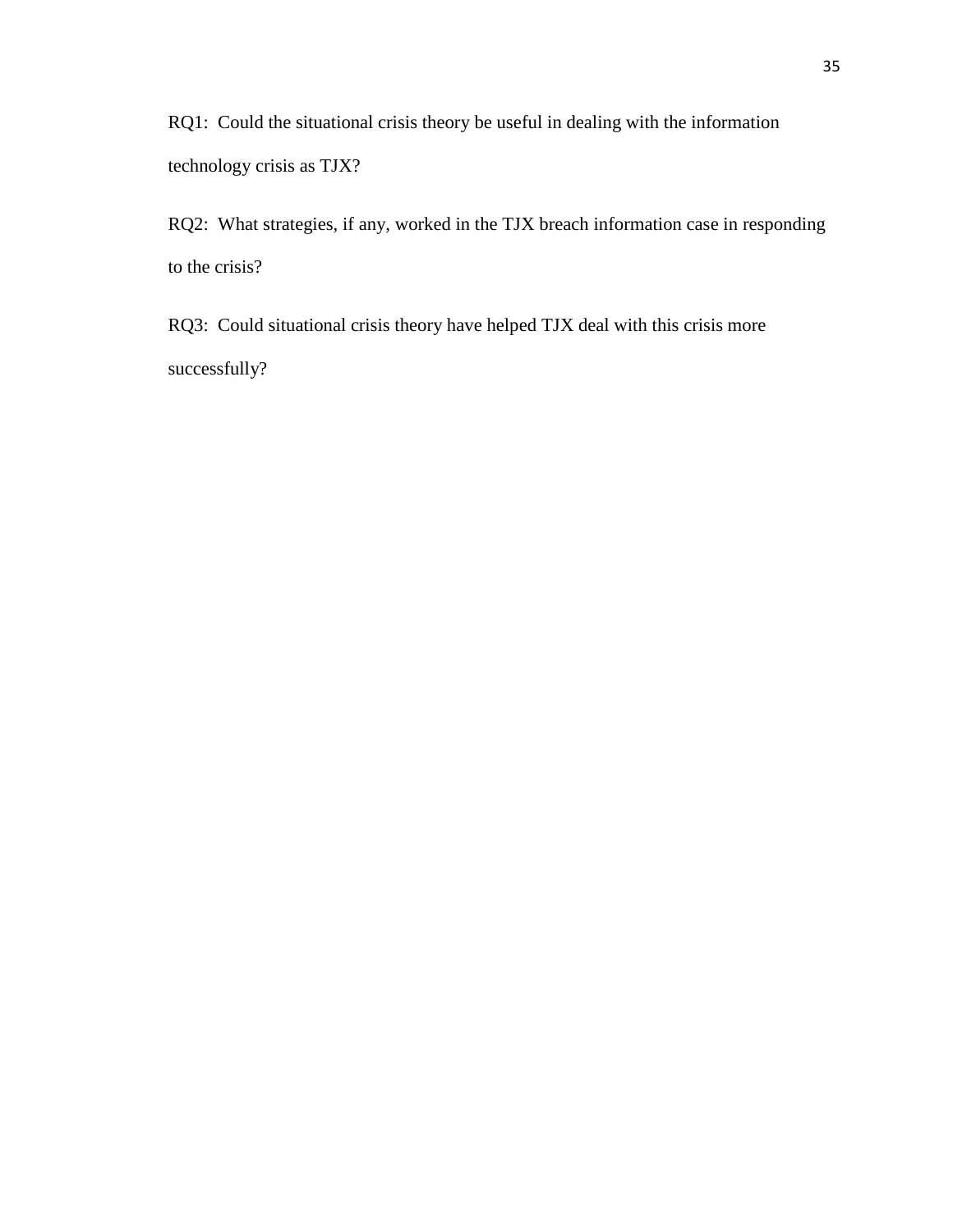### **CHAPTER 4**

# **METHODOLOGY**

The methodology employed in this research paper used is case study. Content analysis is used to support and complement the analysis. According to Stacks (2002), "There is no more descriptive approach to public relations than the case study" (p. 71). A good case study can describe and analyze a person, organization or event in detail.

## **Qualitative Method**

Qualitative research methods were developed in the social sciences to enable researchers to study social and cultural phenomena. This form of research aims to gather in-depth understanding of the research questions, and explore the reasons behind the results. In short, it investigates the why and how of decision making in a situation and helps to focus the findings. There are various approaches to qualitative research methods: (a) Participation in the setting; (b) Action research; (c) In depth interviews; (d) Analysis of documents and material; (e) Focus groups; (f) Case-study research. Qualitative data sources include observation and participant observation (fieldwork), interviews and questionnaires, documents and texts, and the researcher's impressions and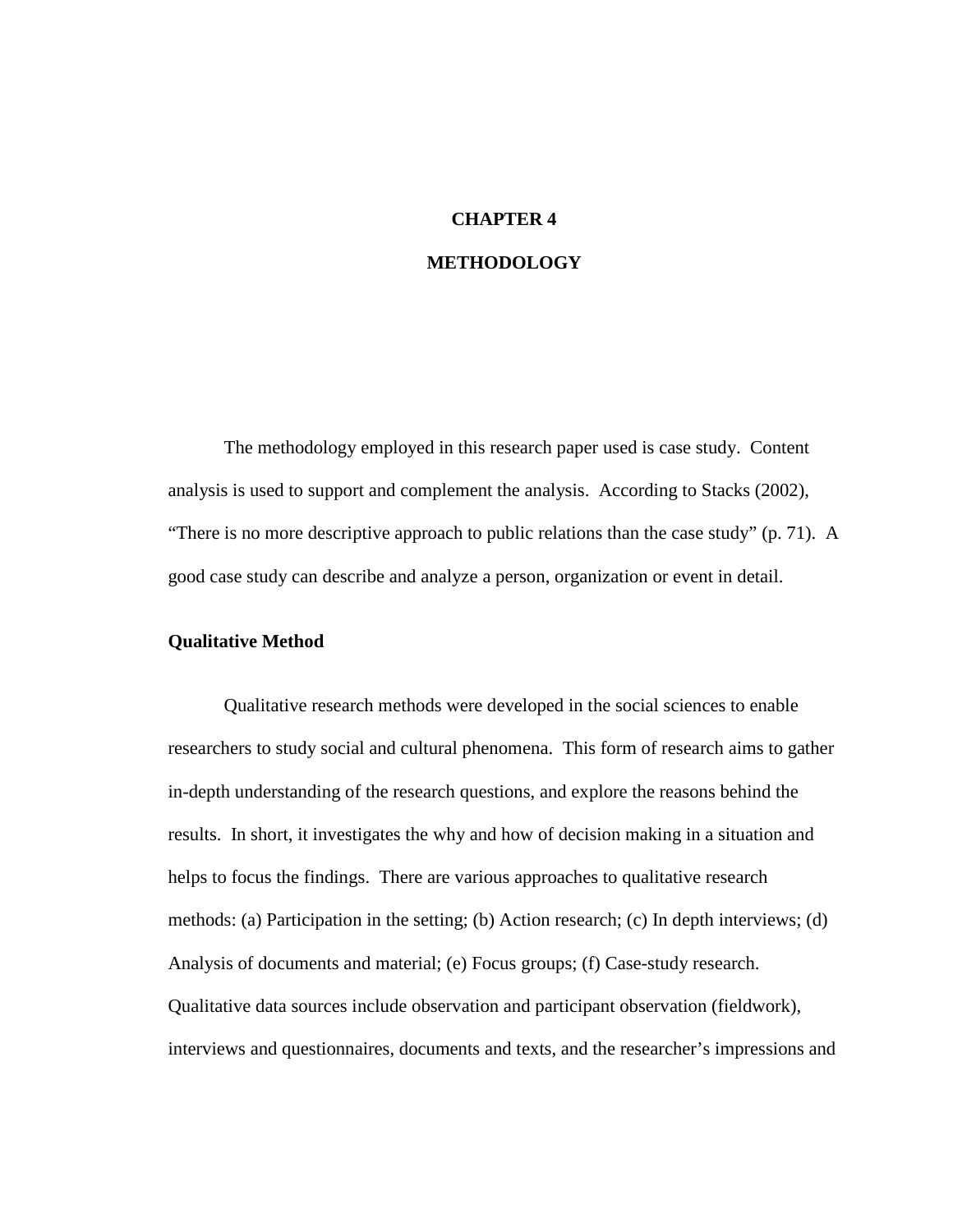reactions (Myers, 1997, p. 241). The reason the case study research method was chosen for this paper is that "Qualitative research is a highly useful in policy and evaluation research, where understanding why and how certain outcomes were achieved is as important as establishing what those outcomes were" (Bryman, 1988, p. 160).

### **Case Study Research**

Case study is an ideal methodology when a holistic, in-depth investigation is needed (Feagin, Orum and Sjoberg, 1991). It is one sort of qualitative research methodology and an extension of secondary research. The methods involve an in-depth, longitudinal examination of a single instance or event (case). According to Bent (2006), "As a result the researcher may gain a sharpened understanding of why the instance happened as it did, and what might become important to look at more extensively in future research. Case studies lend themselves to both generating and testing hypotheses" (p. 220). Therefore, case study can be a single case or multiple case studies, it also includes a few notions of quantitative evidence, relies on multiple sources of evidence. The purpose of case study, cited by Hartley (2004, p. 323), "is to provide an analysis of the context and processes which illuminate the theoretical issues being studied."

Researcher Robert K. Yin defines the case study research method as an empirical inquiry that investigates a contemporary phenomenon within its real-life context; when the boundaries between phenomenon and context are not clearly evident; and in which multiple sources of evidence are used (Yin, 1984, p. 23). The goal of most case studies is to describe and provide examples. A secondary goal is to provide a grounded theory of how public relations work. "Case study research is the most common qualitative method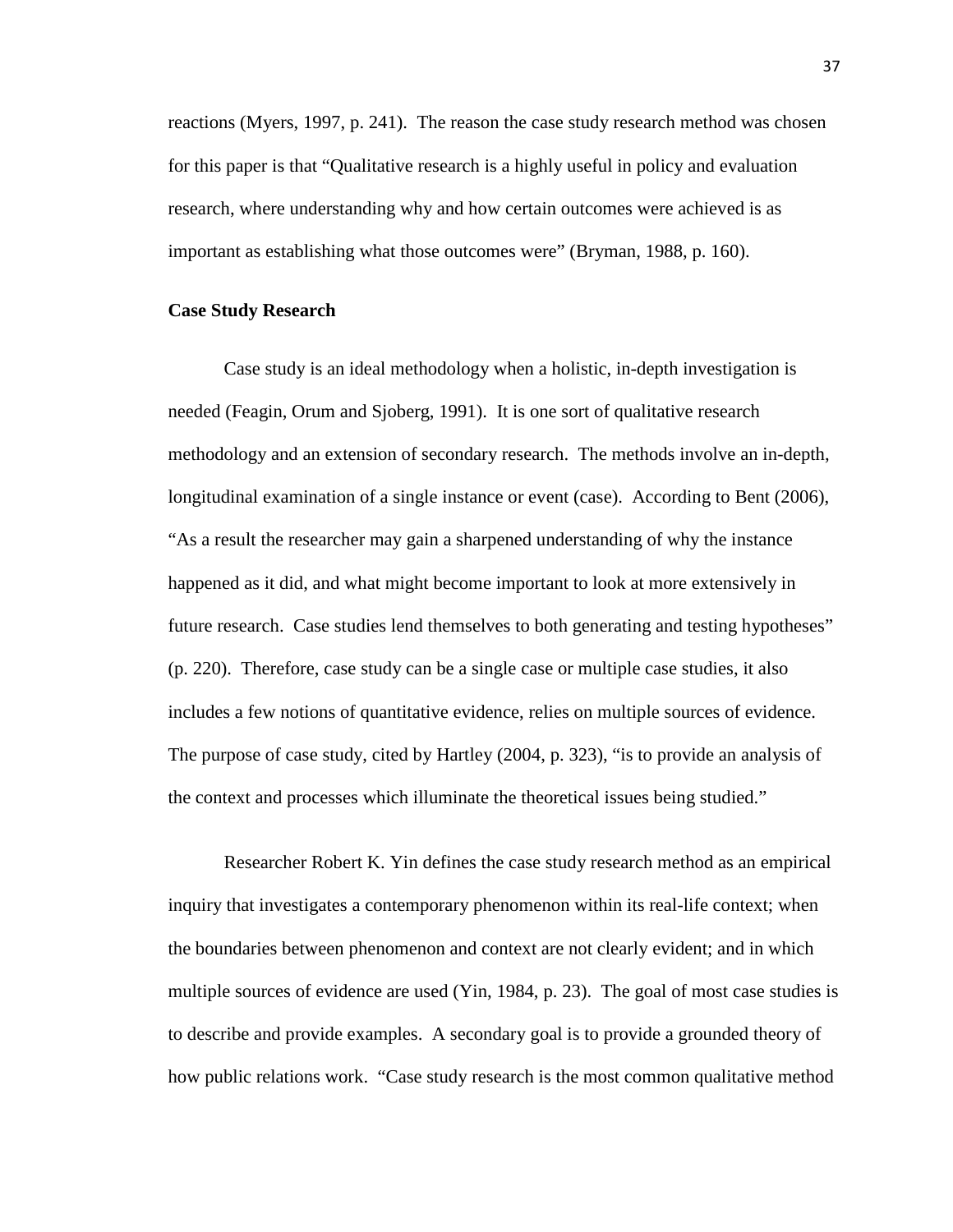used in information systems " [\(Orlikowski and Baroudi, 1991;](http://www.qual.auckland.ac.nz/general.aspx#Orlikowski, W.J. & Baroudi, J.J.) [Alavi and Carlson, 1992\)](http://www.qual.auckland.ac.nz/general.aspx#Alavi, M. and Carlson, P.). According to Yin (1989), the case study methodology is used when: (1) the study questions are "how" or "why" questions, (2) the researcher has little control over the event, and (3) when a contemporary phenomenon or an event with a real-life context case study is emphasized. The TJX case is qualified with the above reasons. Hartley (2004), states that a case study is particularly fitting to questions that require detailed understanding of social or organizational processes (p. 28).

Hartley (2004) also specifically points out seven types of questions that a case study methodology can be used to address: "(1) how the organizational and environmental context impacts or influences social processes; (2) for exploring new or emerging processes or behaviors; (3) exploring not typicality but unusualness or extremity with the intention of illuminating processes; (4) capturing the emergent and changing properties of life in organizations; (5) where exploration is being made of organizational behavior which is informal, unusual, secret or even illicit; (6) to understand everyday practices and their meanings to those involved, which would not be revealed in brief contact; and (7) to perform the essential in cross-national comparative research" (p. 325).

According to Stacks (2002), "Case studies are in-depth studies of particular people, organizations, events, or even processes. They provide a richly detailed and complete understanding of the case under study" (p. 71). The advantage of case study method is that what is under study has already occurred. The researchers are able to use current evidences to analyze and explain what and why the case occurred, or in the case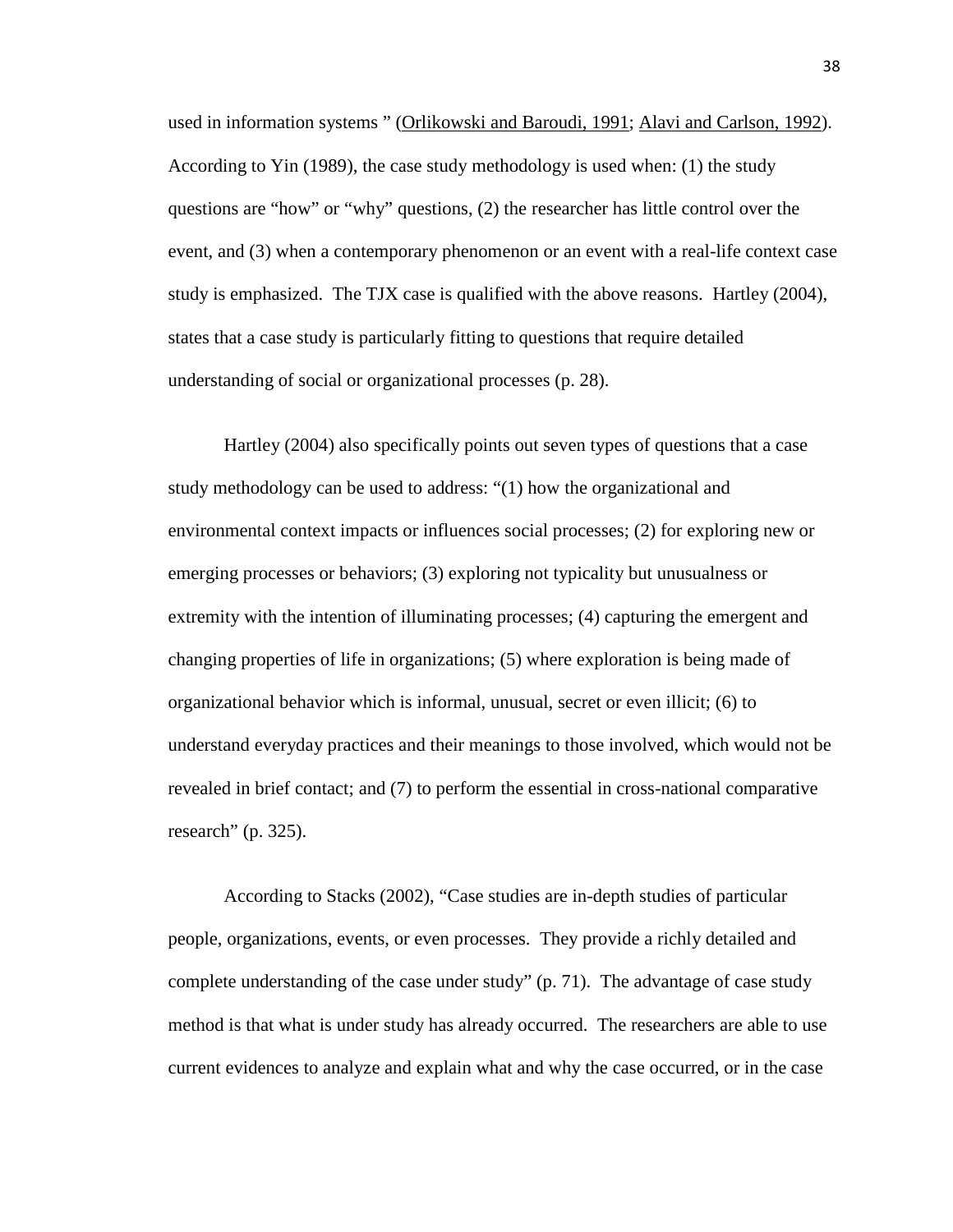of public relations, how the public relations practitioners managed the outcome. Case studies provide details that can only be found in hindsight and presents them in such a way as to establish what strategies worked and why. Thus, the case study in public relations can examine the way a problem was stated and the initial research gathering stages based on environmental scanning and monitoring; the strategic communication planning based on stated objectives; the communications themselves, the actual outputs; and the evaluation of the entire program or campaign (Stacks, 2002, p. 68). On the other hand, the disadvantage of case study is that it is not able to generalize its findings. Case study is not able to do this because it is an in-depth analysis of a particular phenomenon; however, it provides examples of what worked and what did not work in a specific case. The purpose of the case study methodology, cited by Hartley (2004), is to provide an analysis of the context and processes which illuminate the theoretical issues being studied.

The case study was selected as methodology in this instance since it is particularly suited for answering research question. In order to obtain rich detailed information in this case, it was necessary to engage the case study methodology. By collecting news and information from newspapers, magazines, online articles and newsletters from the TJX's website, this study uses a timeline approach to analyze the events and the data in detail. The timeline presents the key dates and processes TJX engaged in, in dealing with the crisis. Finally, the case study provides a richness of data and understanding that is not available through other methods. This research paper will use case study as the main methodology for the purpose of understanding how TJX dealt with the crisis in 2007.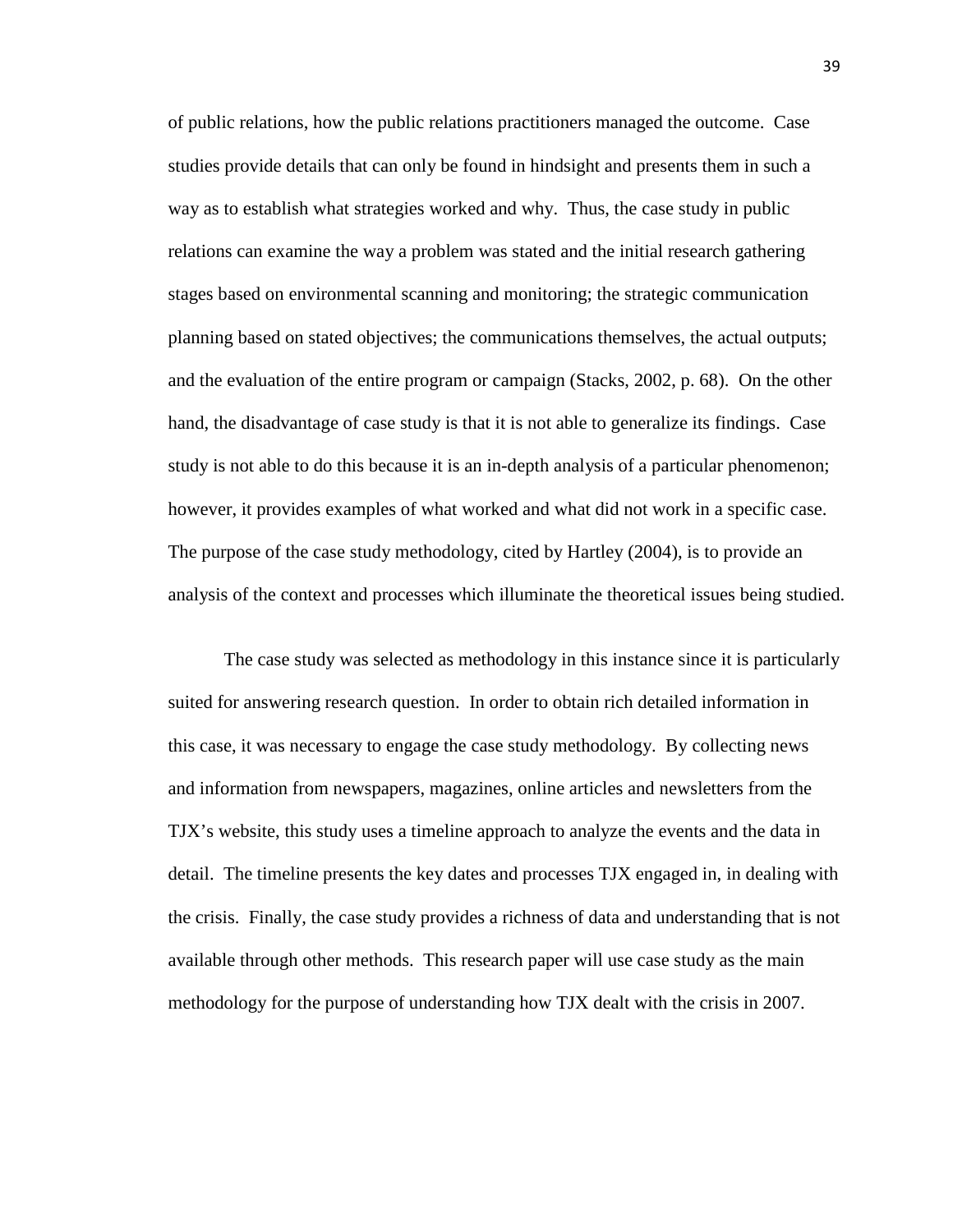Since the crisis is rich with real-life contexts, and the case study research is the most suitable methodology to use.

### **Content Analysis**

Qualitative content analysis has been defined as "a research method for the subjective interpretation of the content of text data through the systematic classification process of coding and identifying themes or patterns" (Hsieh & Shannon, 2005, p. 1278). [Neuendorf](http://en.wikipedia.org/w/index.php?title=Kimberly_A._Neuendorf&action=edit&redlink=1) (2002) offers a six-part definition of content analysis: "Content analysis is an in-depth analysis using quantitative or qualitative techniques of messages using a scientific method, including attention to objectivity-intersubjectivity, a priori design, reliability, validity, generalizability, replicability, and hypothesis testing and is not limited as to the types of variables that may be measured or the context in which the messages are created or presented" (p. 10).

Content analysis is also called documentary analysis or informational analysis. The characters of content analysis are "subjective" and "systematic". Content analysis allows the public relations researcher to employ some sophisticated statistical analyses on qualitative data. Berelson (1952) defined "content analysis" as a systematic, replicable technique for compressing many words of text into fewer content categories based on explicit rules of coding (p. 135). D.P. Cartwright (1953) defined the process of content analysis as, "We propose to use the terms "content analysis" and "coding" interchangeably to refer to the objective, systematic, and quantitative description of any symbolic behavior" (p. 466). And D. Hays (1969) thought the linguistic foundation is the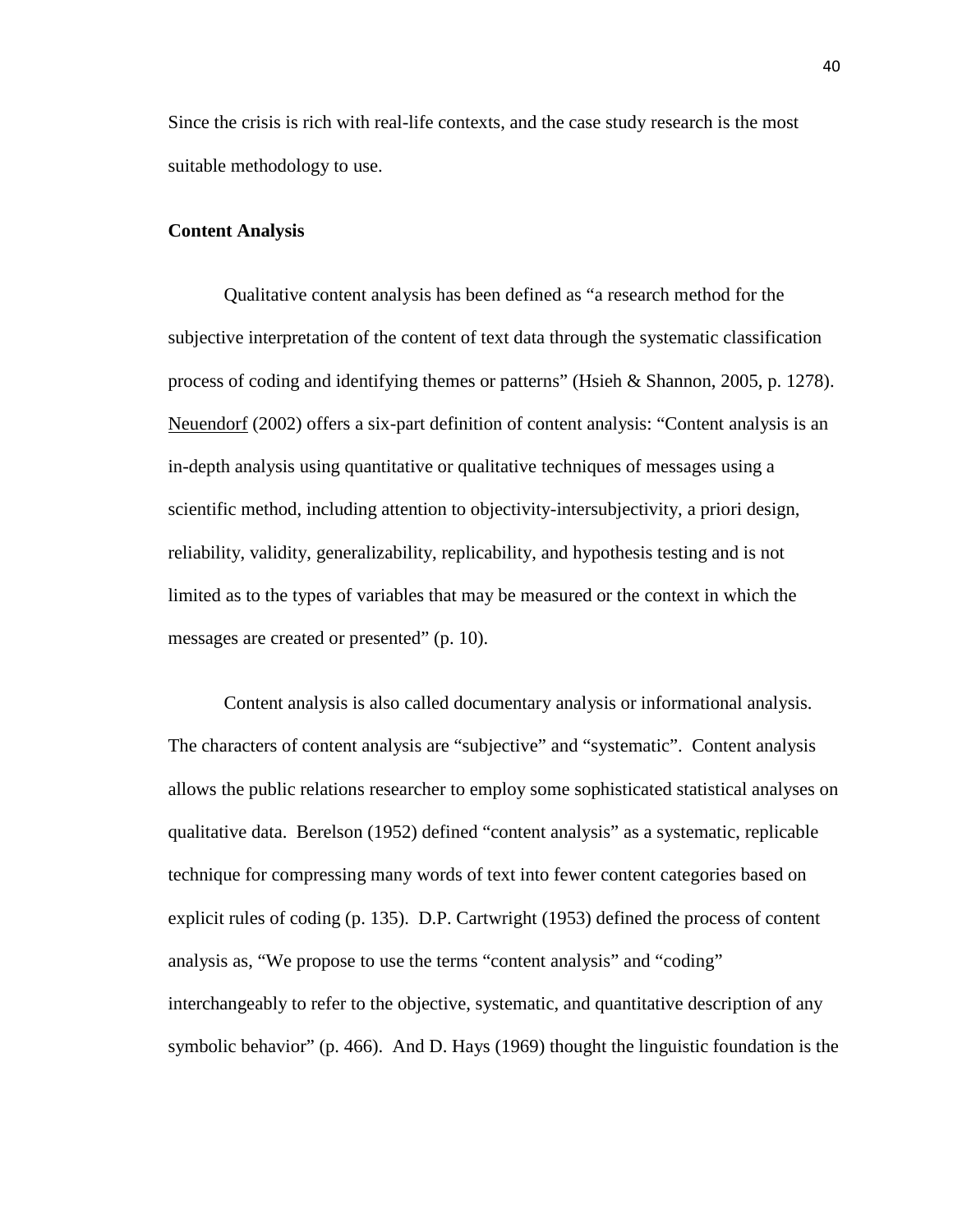basic for a theory of content analysis (p. 57). In 1990, Dane regarded content analysis as a research method used to make objective and systematic inferences about theoretically messages (p. 170).

Content analysis is a method for summarizing any form of content by counting various aspects of the content. The content can be from newspapers, magazines, documents, and journals. Lasswell (1952) and Holsti (1968) indicated the six elements of Content Analysis: (1) Who--who is the source of information; (2) What--what is the content; (3) Whom--who is the information receiver; (4) How--How to communicate--the skill of communication; (5) With what effect---What is the effect of this information, and (6) Why--The reason of communication about this information. Wildemuth  $&$  Zhang (2006) stated that the goal of content analysis is to identify important themes or categories within a body of content, and to provide a rich description of the social reality created by those themes/categories as they are lived out in a particular setting. Through careful data preparation, coding, and interpretation, the results of qualitative content analysis can support the development of new theories and models, as well as validate existing theories and provide thick descriptions of particular settings or phenomena.

For this study, news articles from United States, England, Canada and China covering the TJX information leak crisis were examined. The materials collected were published between January 17, 2007 and March 12, 2010. A total of 75 news articles were collected from newspapers, on-line news, magazines and announcements posted on the TJX website. The researcher organized the articles by publication date and coded them from 1 through 75. The researcher coded for the publishing date, word count,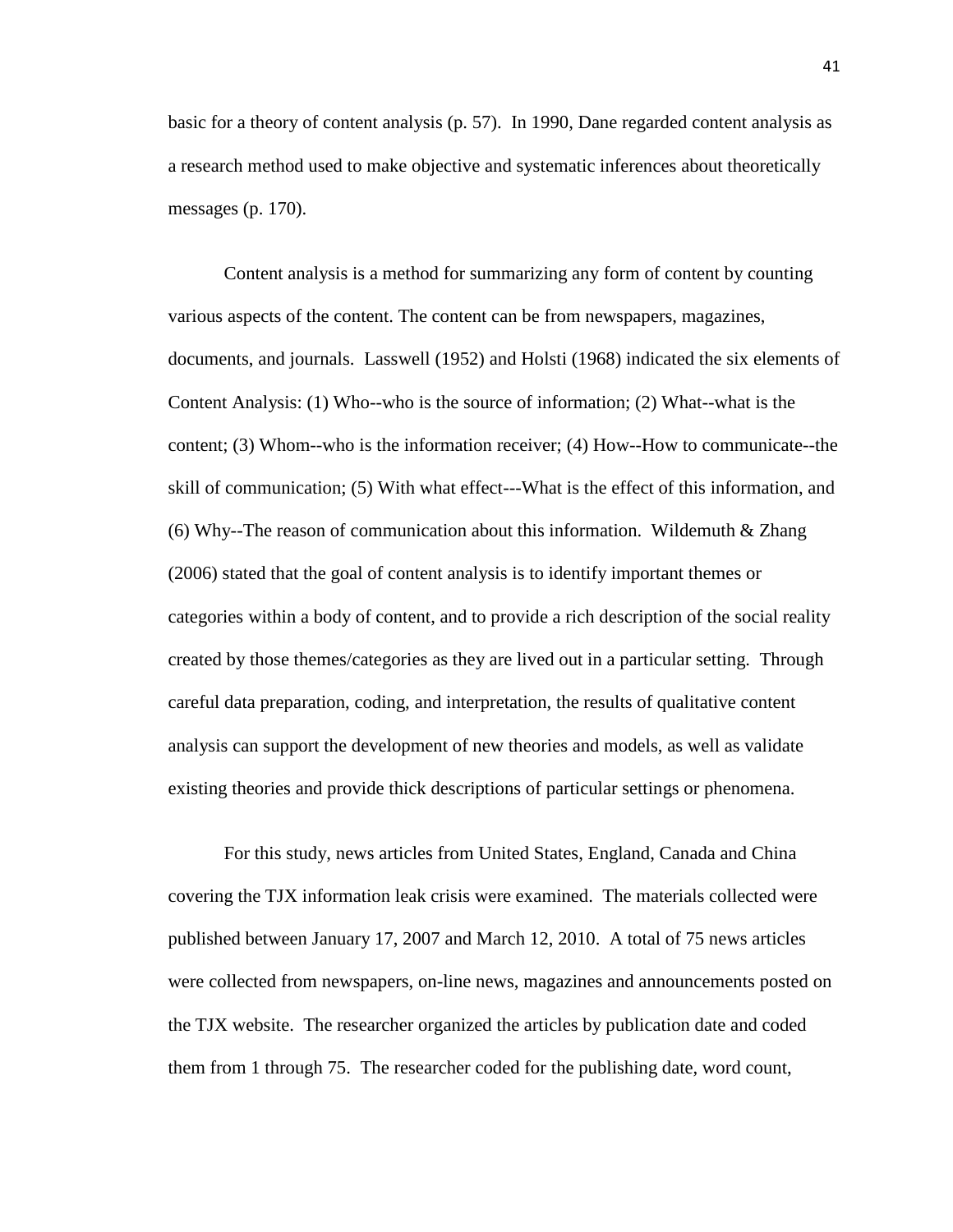number of information sources, information sources, and quotes from TJX spokesmen or company newsletters. The positions from the articles were classified as either positive, negative, or neutral.

After all units were recorded, each of the news sources was assigned a specific number for coding. The sources of information were divided into 11 types: TJX's newsletter, TJX's spokeswoman Sherry Lang, TJX executives including the ex-CEO and current CEO, the spokesman Bruce Spitzer for the Massachusetts Bankers Association, spokesperson for Visa Card, spokesperson for MasterCard, spokesperson for Citizen's Bank, the information technology analysts, Federal Trade Commission (FTC), and the Florida Department of Law Enforcement and government. Content of the quotes was classified into 10 categories, which were (1) Explanation of the reasons why the breach crisis happened, (2) TJX investigations and its estimations of the financial loss, (3) The cooperation with the security companies to solve the crisis (4) the settlement with banks, (5) Assurance of customers safety while shopping in TJX, (6) Apologies to the public, (7) Explanation of the late announcement of the breach crisis, (8) The method used by TJX in dealing with the customers during the crisis, (9) The amount of compensations, and (10) others. With the coded information, the data was keyed into the Statistical Package for the Social Sciences (SPSS) software to get the mean, median, frequency, and percentage numerical values. This enabled the researcher to evaluate whether the company's procedure for dealing with the crisis was successful or not, according to SCCT. It also helped to reveal what crisis communication strategies were conducted, and how these strategies were conducted.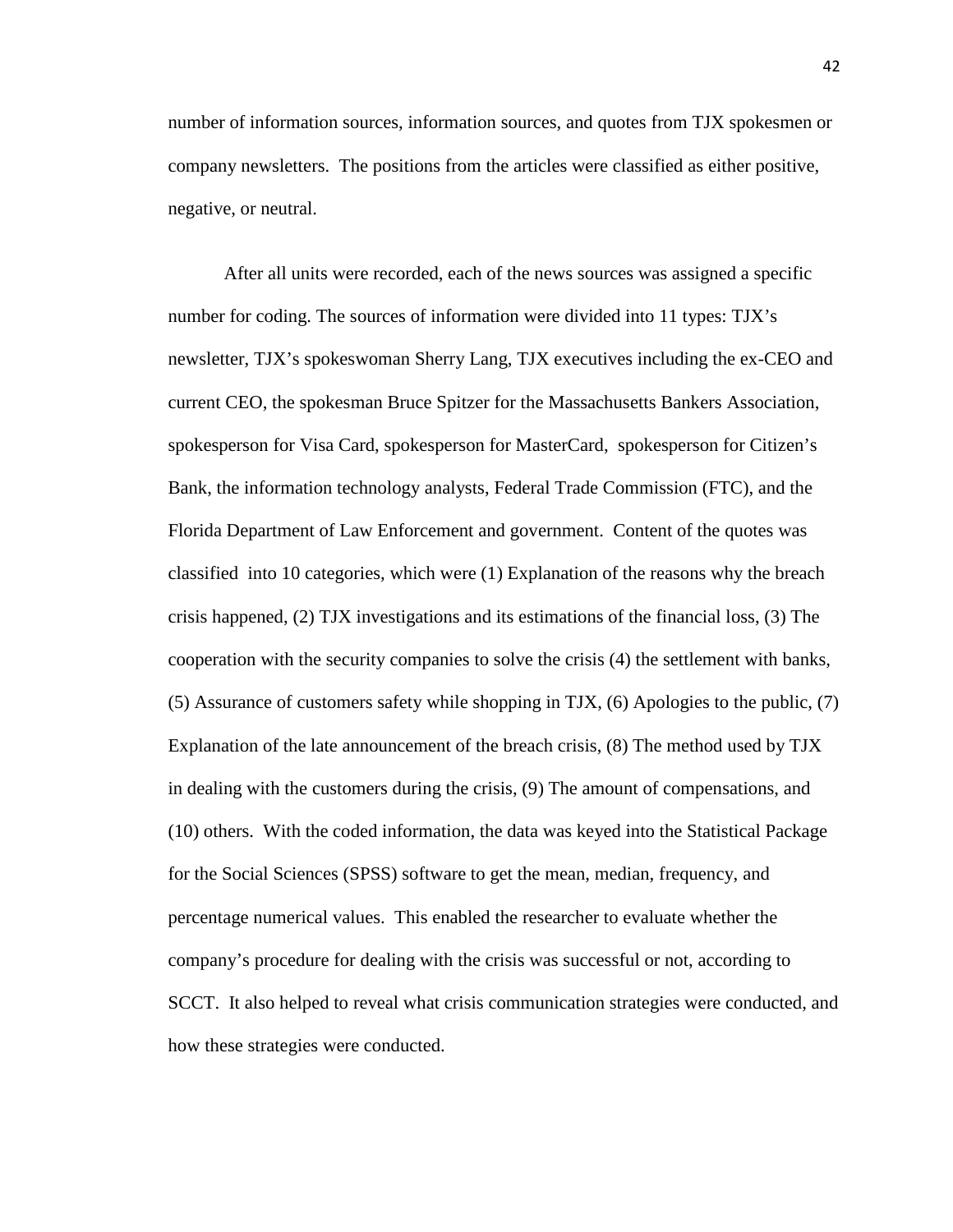Content analysis enables researchers to look at qualitative data in a quantitative manner. By using content analysis method to support case study for this research, the information from the TJX case was systematically collected and analyzed. After defining the variables which influence the replying strategies, the results will serve to reveal better recommendations that might have been used by TJX in dealing with the crisis.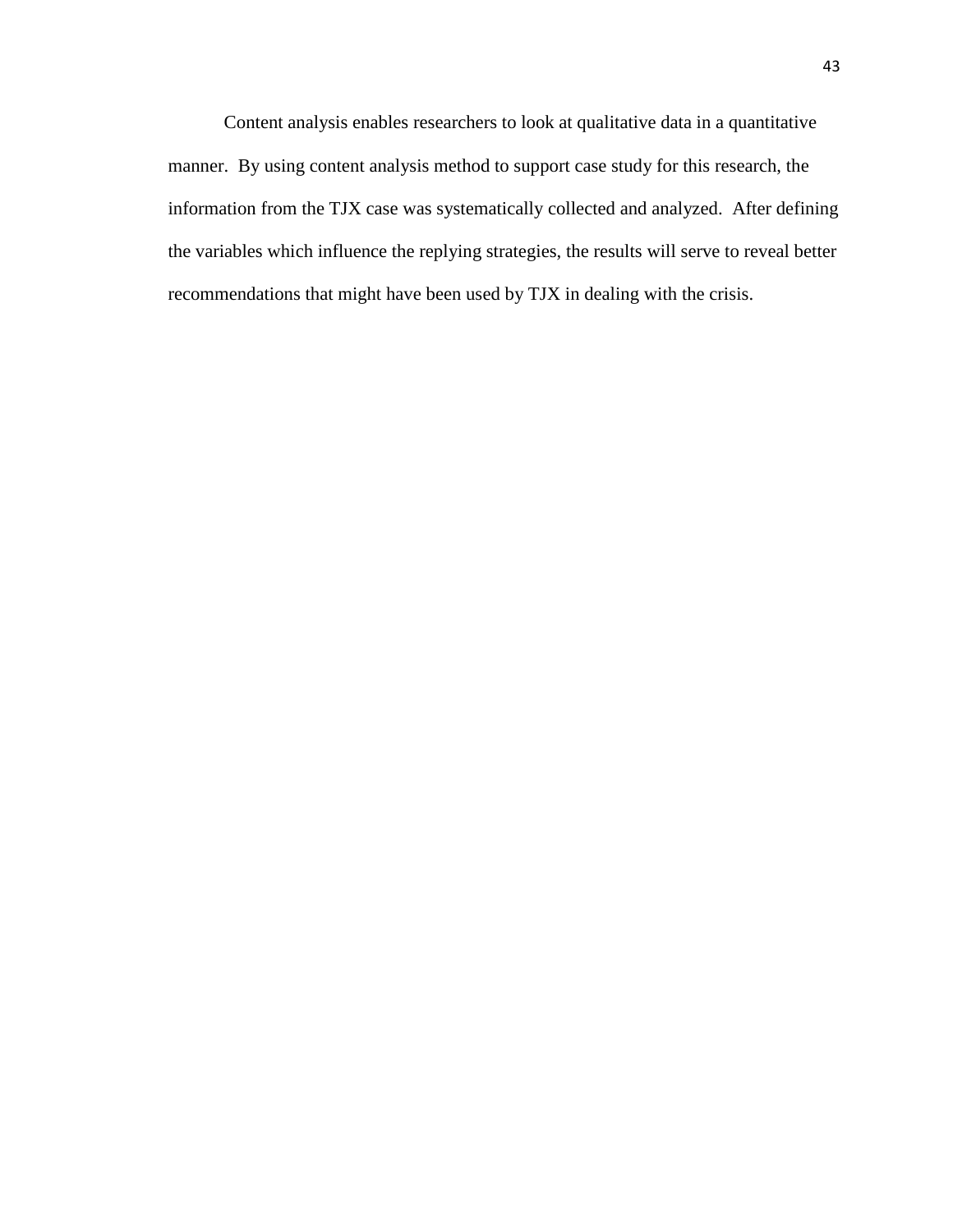## **CHAPTER 5**

### **RESULTS**

Through the analysis of 75 news reports which cover the TJX crisis and response, this study will answer the research questions using the qualitative results and also supported by the quantitative method. The research questions are:

*RQ1: Could the situational crisis theory be useful in dealing with the information technology crisis as TJX?*

The analysis of the 75 news reports that directly discussed the TJX breach crisis, yielded the following results.

All of the news came from a total of 16 sources including TJX website. The Register news (44%), PC World news (14.6%) and the TJX Company (13.3%) were the main sources of news coverage for the crisis.

A closer look at the results also revealed that TJX's newsletter and company statements were the most frequently used sources, cited in up to 58 articles. TJX spokeswoman Sherry Lang was quoted 14 times, making her statement the second most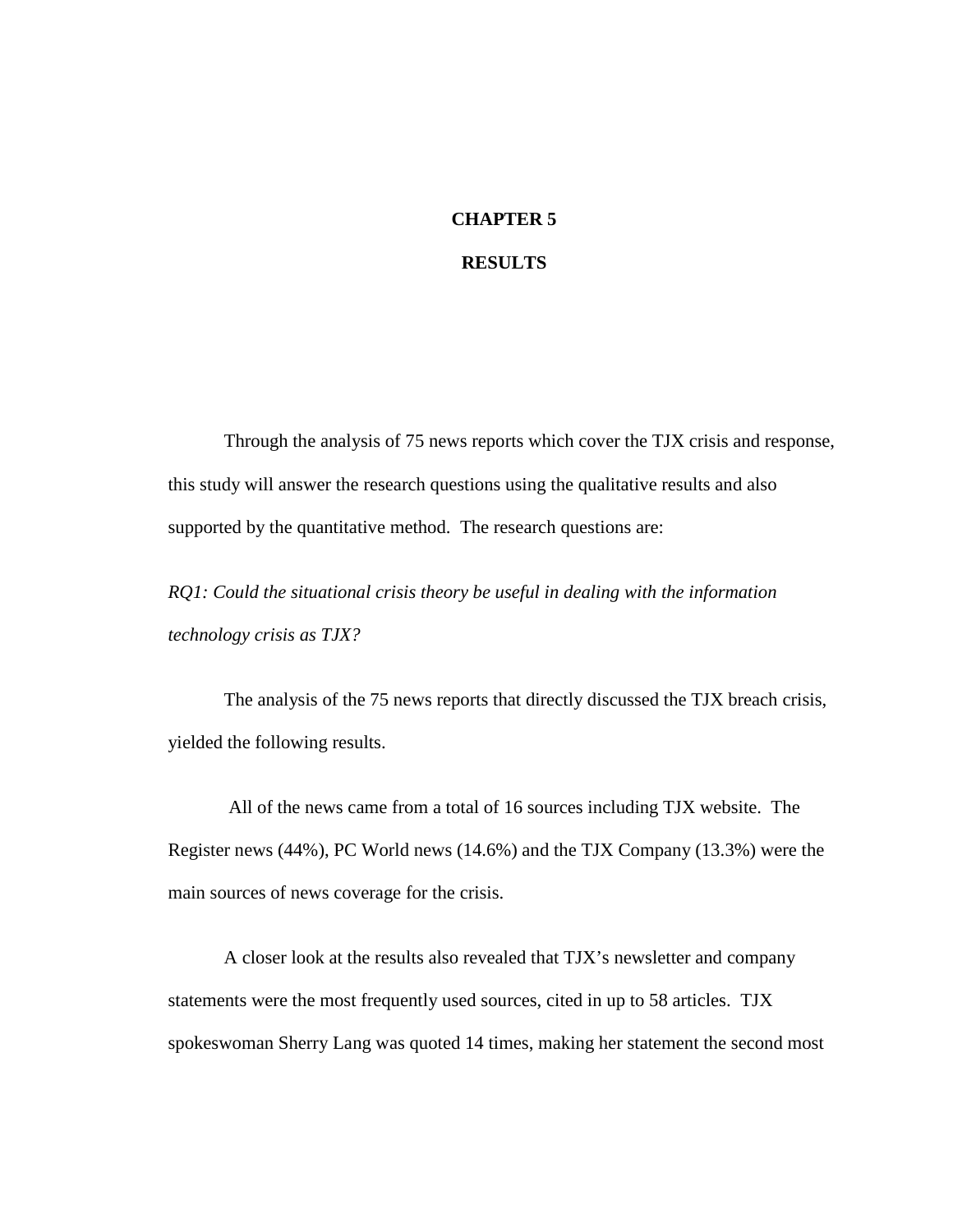frequently used source, with Bruce Spitzer, a spokesman for the Massachusetts Bankers Association being the most quoted. Both TJX's ex-chairman, Ben Cammarata, and current president Carol Meyrowitz who took the responsibility of updating the media, were quoted 11 times each. Other sources included Massachusetts Bankers Association, banks statement from companies such as Visa, MasterCard, Citizen's Bank, information technology analysts, Federal Trade Commission, Florida Department of Law Enforcement and government. In general, TJX was the major source of information and accounted for up to 77% of sources in the news or articles.

11 articles (14.6%) held a positive attitude toward TJX breach information crisis, 16 articles (21.3%) took a negative position, and most of articles (48) took a neutral position (64%), only reporting news to the public.

In a crisis, an organization cannot expect the media to report positively; however, it could influence the media to report in a neutral position to reduce the harming reputation. By providing instructing and adjusting information when crisis occurred, TJX minimized the problem it faced. These results therefore answer the first research question indicating that the situational crisis theory was applicable in the information technology crisis as TJX.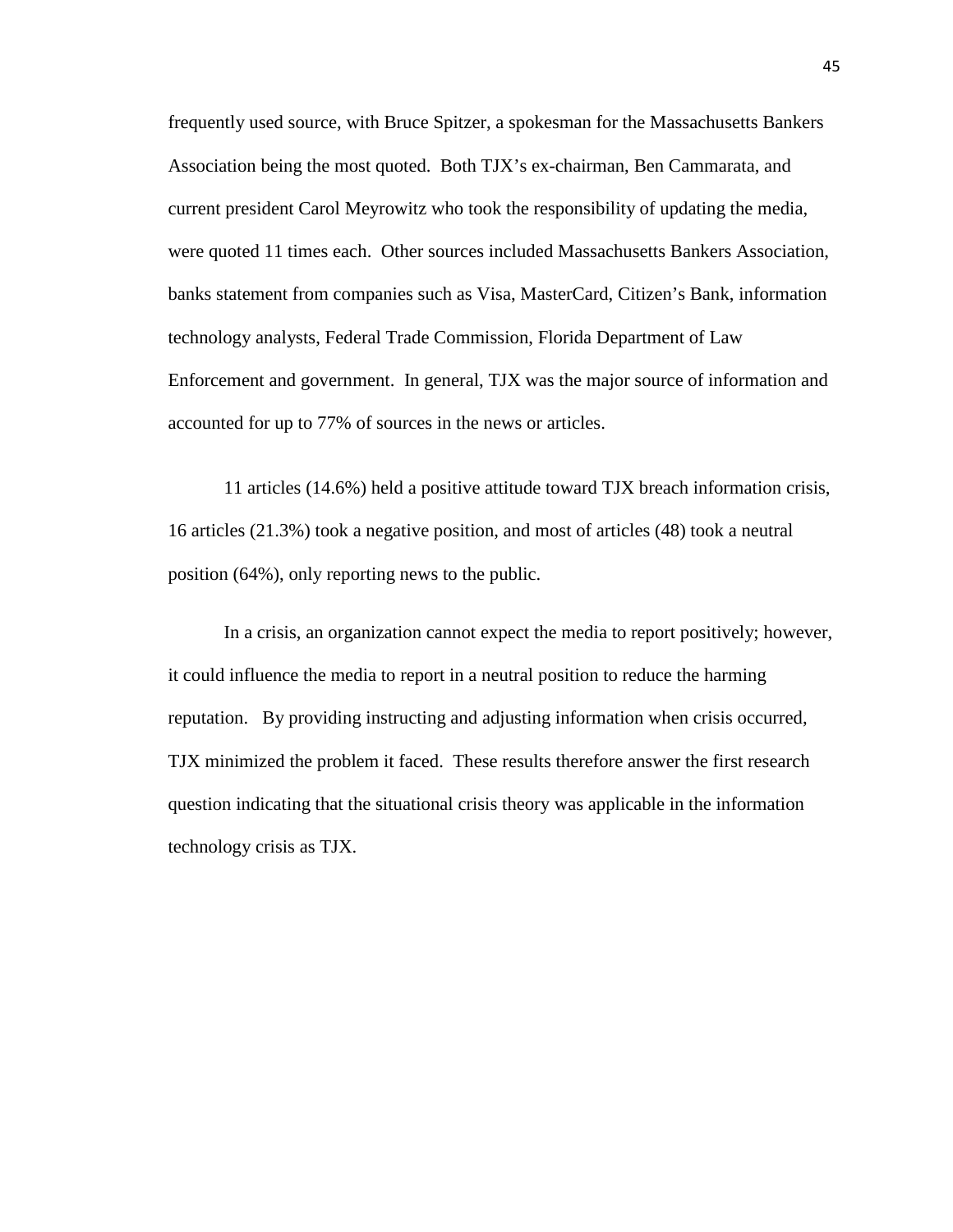



*RQ 2: What strategies, if any, worked in the TJX breach information case in responding to the crisis?* 

By examining the quotes from TJX in each article, this study is able to answer the second research question. Crisis response strategies include what an organization says and does after a crisis happens. An analysis of the quotations from the company during the crisis, reveal that information about the investigation appeared 33 times. Quotes about solving problems appear 23 times. TJX is seen giving information about its cooperation with IBM and other security companies to strengthen its information security. The next category has to do with explaining the reasons why this breach crisis happened. In this category by TJX was quoted 16 times. The settlement with banks about compensation appeared 14 times, with quotes being available from 2008 until 2010. Quotes about "the dealing method TJX used" and "clarifying the current safety of shoppers' information" were both used 12 times. Quotes on regret and apology from the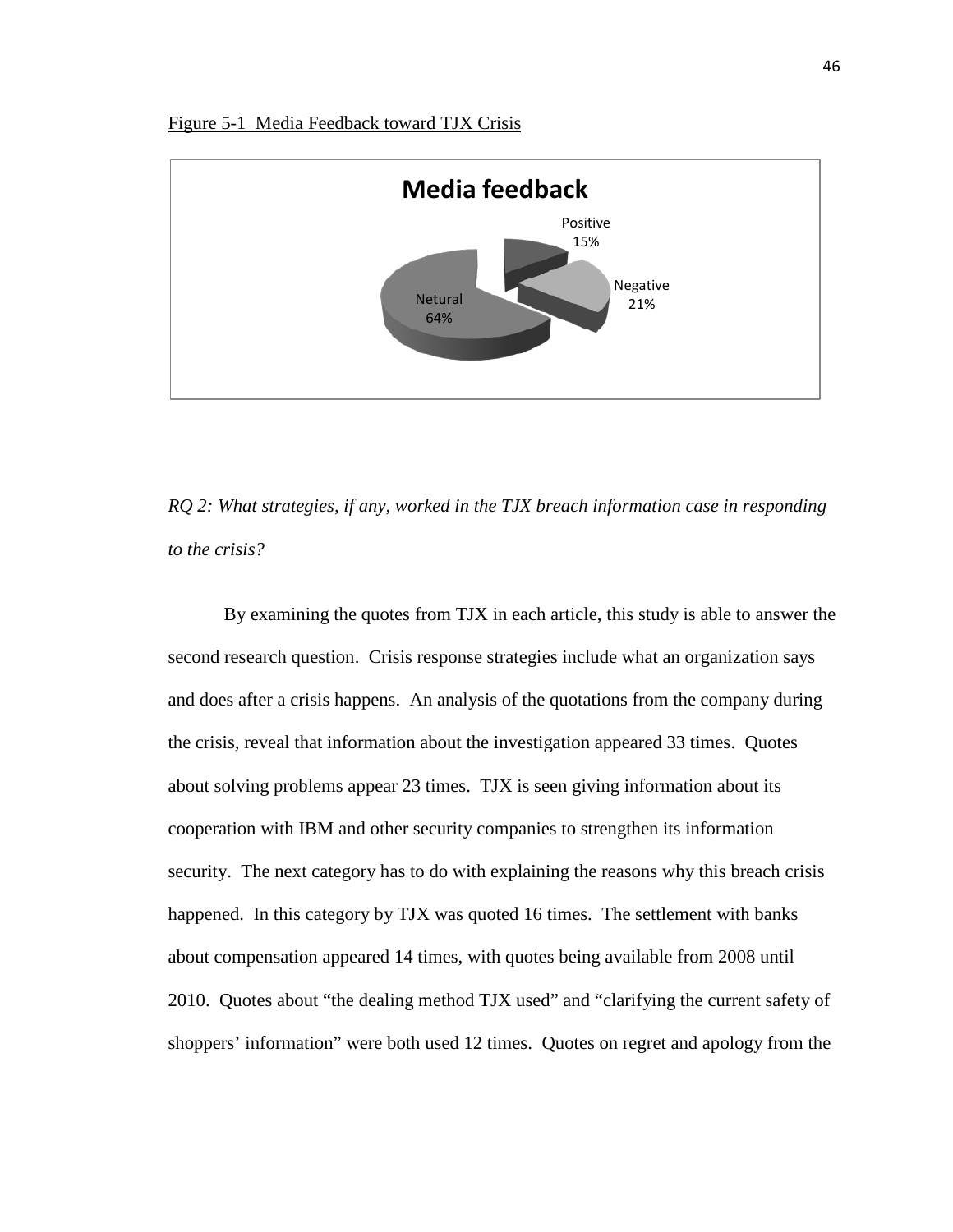CEO appeared 9 times. Next on the descending list of frequency, which both appeared 8 times, were quotes providing explanations of the late announcement about breach crisis" and "the amount of compensation toward customers.

Based on SCCT, these response strategies help an organization to protect reputation. According to the frequency of the quote contents, there are five strategies that were used by TJX, these are corrective action, minimization, mortification, shift the blame, and compensation. The results, shown in Figure 5-2, indicate that corrective action strategy was used the most and worked well. Minimization, shift blame, mortification and compensation strategies are also worked and played important roles in TJX's case.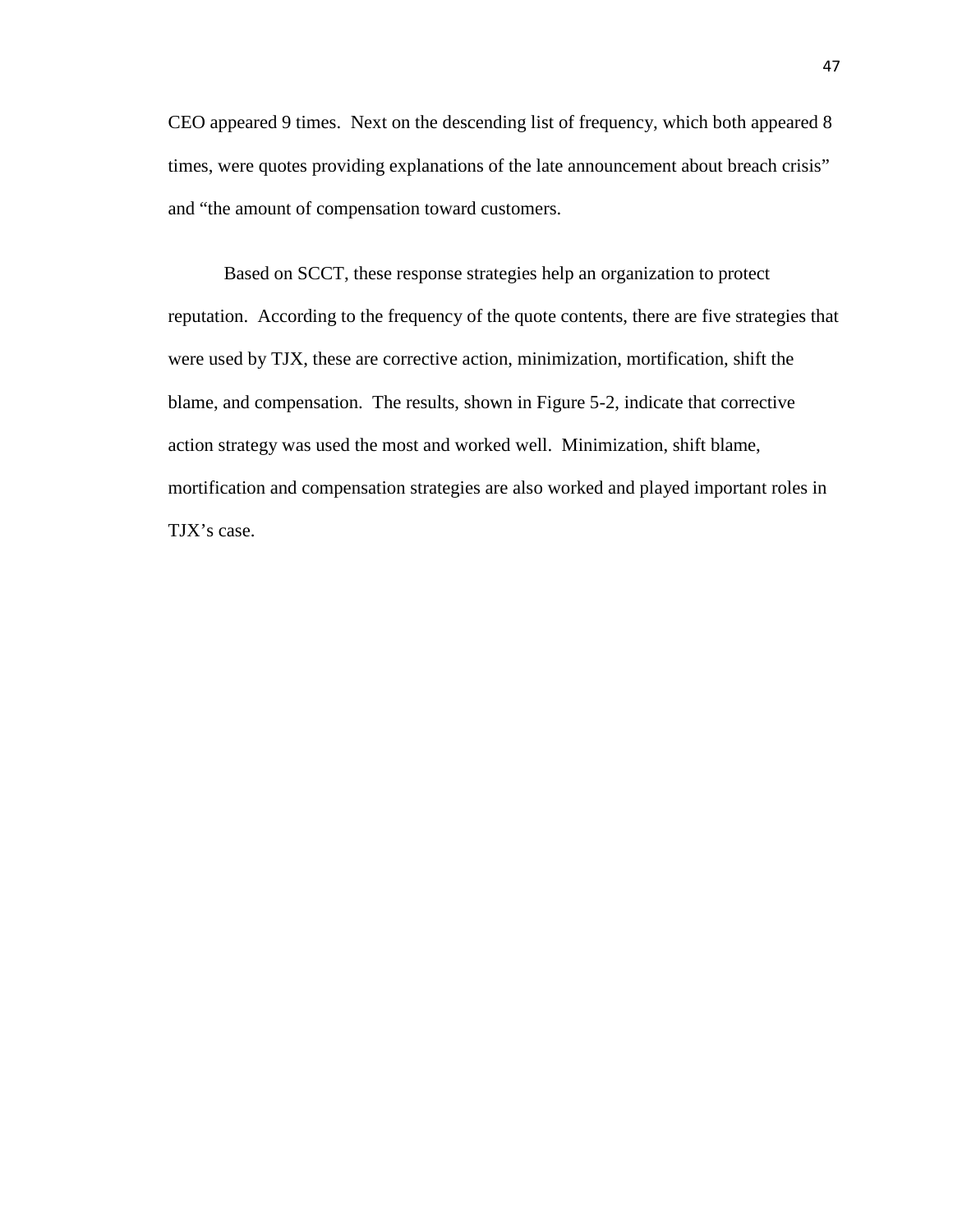| Corresponding            | <b>Quote content</b>                                                                 | <b>Times</b> | Percentage |
|--------------------------|--------------------------------------------------------------------------------------|--------------|------------|
| strategy                 |                                                                                      |              |            |
| <b>Corrective Action</b> | Investigate and estimated results                                                    | 33           | 17.2%      |
| <b>Corrective Action</b> | Solving way (cooperate with IBM and<br>security company)                             | 23           | 11.9%      |
| <b>Corrective Action</b> | Explain the reason why the breach crisis<br>happened                                 | 16           | 8.3%       |
| Minimization             | The settlement with banks                                                            | 14           | 7.3%       |
| Minimization             | The dealing methods TJX used (ex: set<br>the toll-free help lines)                   | 12           | 6.3%       |
| Minimization             | Clarify the current safety                                                           | 12           | 6.3%       |
| Mortification            | Regret and apology from the CEO                                                      | 9            | 4.7%       |
| Shift the blame          | Explanation of the late announce                                                     | 8            | 4.1%       |
| Compensation             | The amount of compensation                                                           | 8            | 4.1%       |
|                          | Others (Opinions from MBA, other<br>banks, security companies and the<br>government) | 57           | 29.7%      |
| <b>Total</b>             |                                                                                      | 192          | 99.9%      |

Figure 5-2 Quote Frequency and the Corresponding strategies

As SCCT argues, the effectiveness of communication strategies is dependent on the characteristics of the crisis situation. This study analyzes the situation and tries to figure out what strategies TJX used that matched SCCT. SCCT states that the company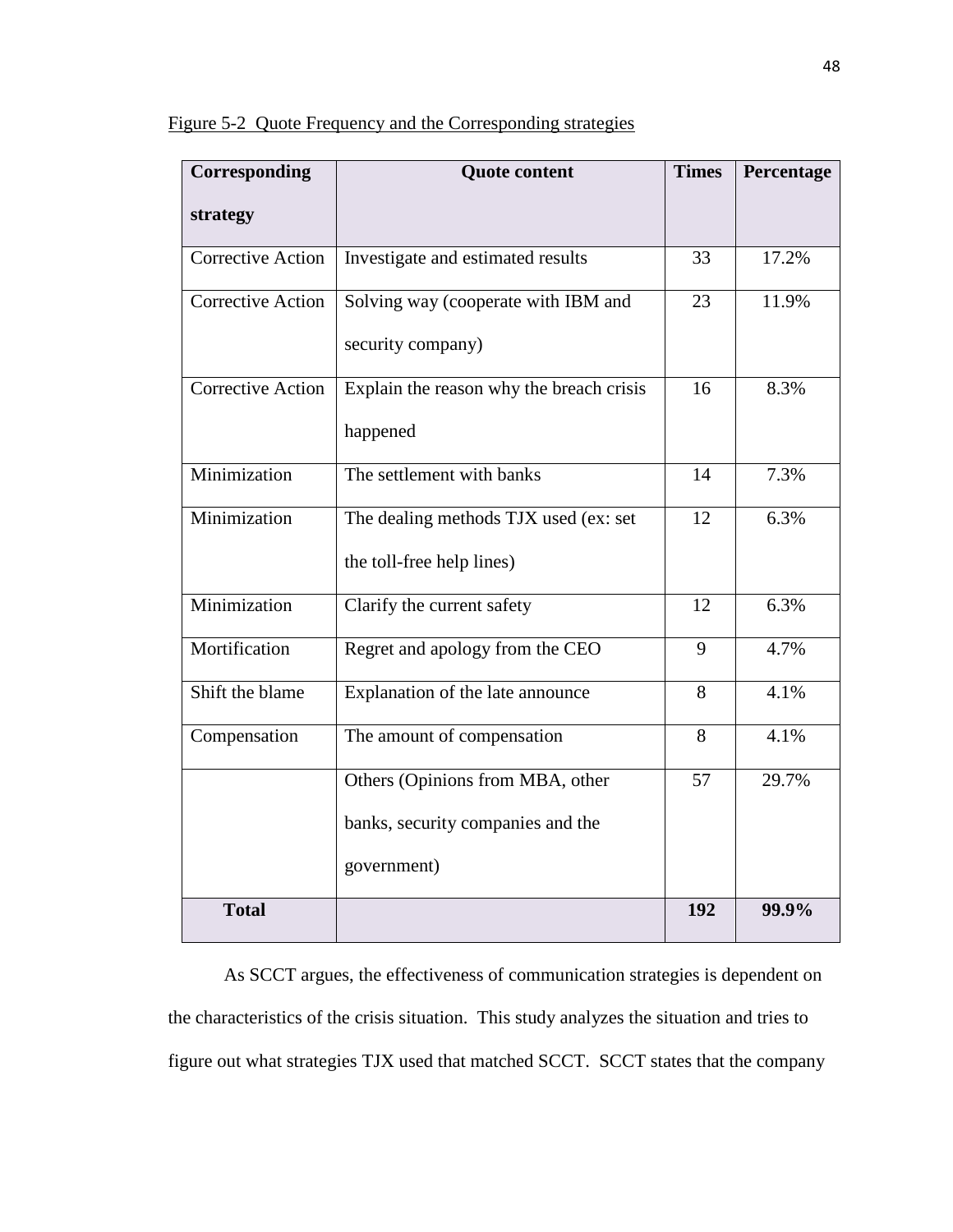facing a crisis has to analyze situation first, then, chose the right response toward the crisis. Analyzing the situation helps an organization to determine an appropriate response. The reputational threat is assessed by a two-step process. The first step is to identify the crisis type. A crisis type is the frame used to interpret the crisis (Lerbinger, 1997). The second step is to determine whether there is a crisis history, whether or not an organization has experienced similar crises.

SCCT research has shown that a history or similar crises intensifies the reputational damage of a crisis (Coombs & Holladay, 2001). Crisis types and crisis history are combined to determine the reputational threat of a crisis situation. Determining the crisis type provides an initial assessment of the reputational threat by indicating the level of crisis responsibility associated with the crisis. By reviewing the situation TJX faced, the crisis may be classified as a moderate reputational threat since it involved a technical breakdown, which might be considered an accident. The level of threat is an important element because it drives the selection of crisis response strategies for the organization. In this crisis type level, it means the organizational actions leading to the crisis were unintentional. After knowing the level of threat, the crisis managers may then examine the company's crisis history.

Research on the TJX Cos., revealed that TJX did not have any similar crises in its history. For crises with low attributions of crisis responsibility (accident crises) and no history of similar crises, SCCT suggests that crisis managers use the diminish crisis response strategies. Diminish strategies attempt to minimize the organization's responsibility and the seriousness of the crisis. There are two actions involved in this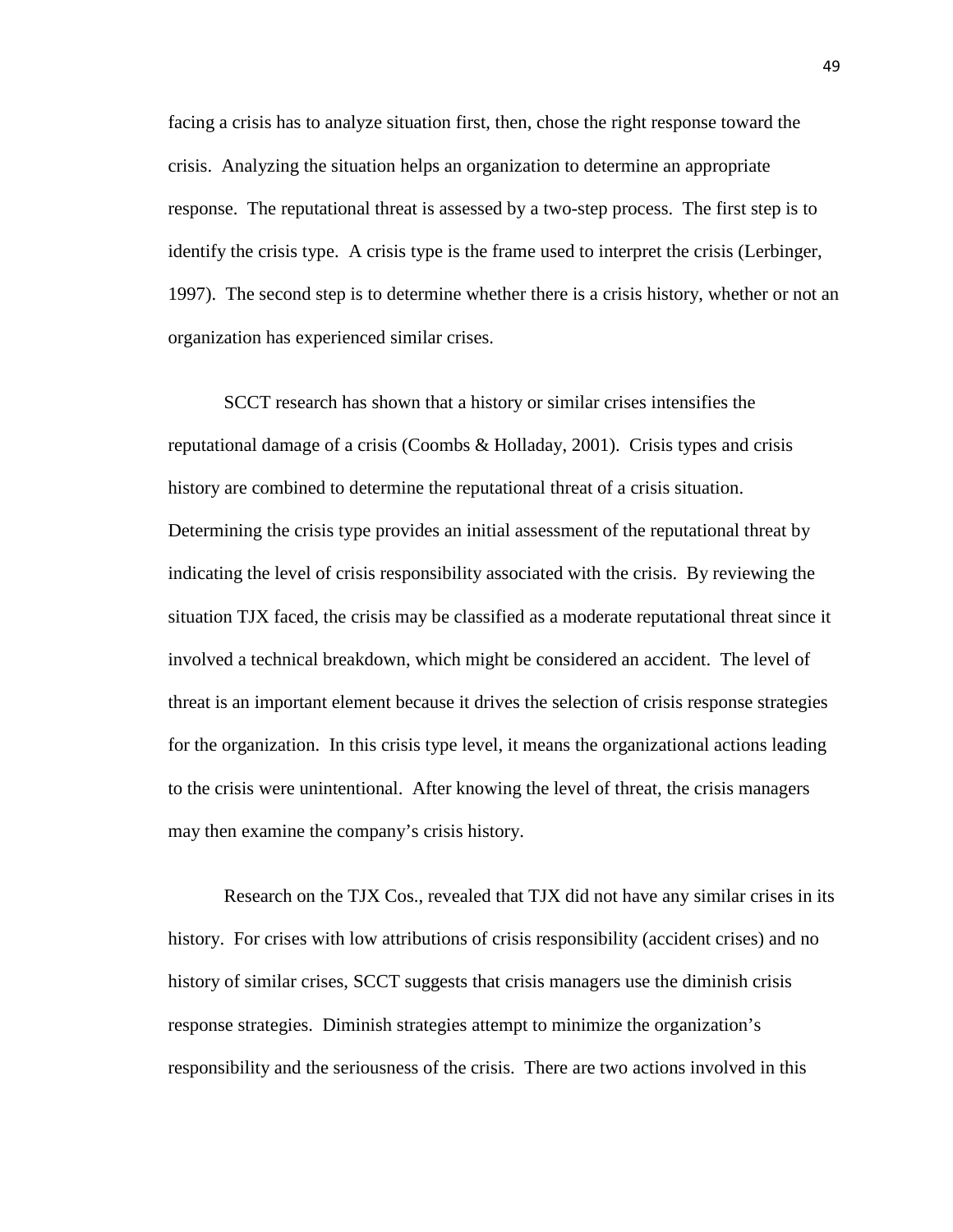strategy, which are excuse and justification. The excuse strategy can help crisis mangers minimize organizational responsibility by denying intent to do harm and/or claiming inability to control the events that triggered the crisis.

A review of the case shows that TJX's response was a mix of diminishing and rebuilding<sup>[1](#page-52-0)</sup> strategies. For diminish, TJX attempted to highlight its current safety inspection process and minimize the severity of the information breach that had occurred. It asserted that "TJX is continuing its investigation seeking to determine whether additional customer information may have been compromised" (TJX announcement, January 17, 2007); and "TJX has hired IBM and General Dynamics to help investigate and improve its security (Security Focus, March 30, 2007)". To rebuild its reputation amongst customers and banks, TJX implemented mortification and compensation tactics. The company made apologies through its website and sent videos to the news media. Quoted from The Boston Globe (January 28, 2007), Ben Cammarata, TJX's ex-CEO, stated "I regret any difficulties our customers may experience because of this incident, and we want our customers to feel safe shopping in our stores and I really believe you are." And to restate the apology, the current CEO, Carol Meyrowitz, said "Let me begin by telling our customers personally how much I regret any problems or inconvenience they may have experienced as a result of the unauthorized intrusion into our computer system (TJX newsletter, February 21, 2007)." Both quotes reveal the mortification strategy used by TJX. For compensation, TJX made settlements with banks and

ı

<span id="page-52-0"></span><sup>&</sup>lt;sup>1</sup> Rebuilding strategies, compensation and apology, are suggested to be used in the crises with low or strong attributions of crisis responsibility and a history of similar crisis.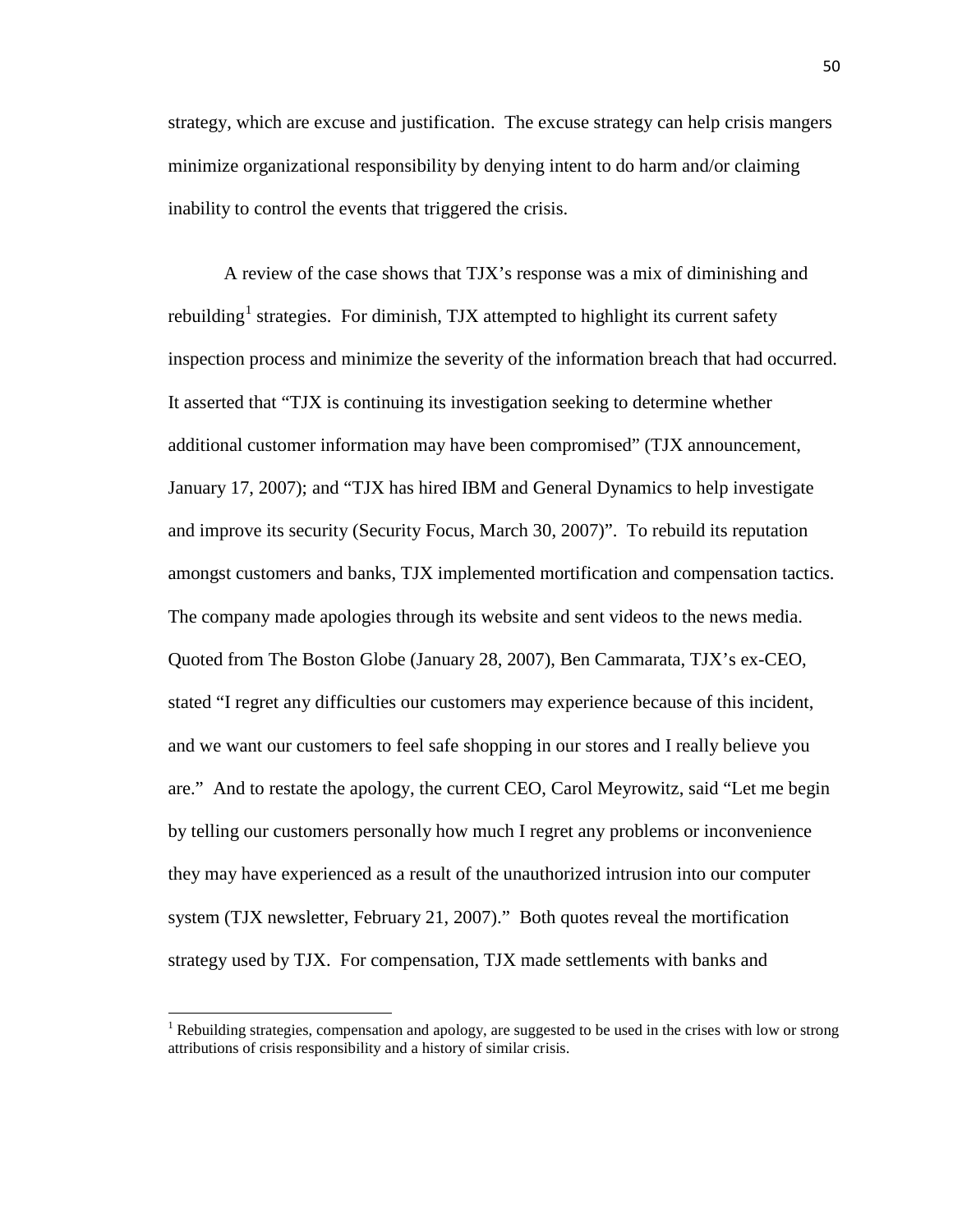companies such as Visa, MasterCard and Massachusetts Bankers Association, and paid about 256 million as part of a settlement agreement. To customers, TJX promised that all the affected customers would be reimbursed for the replacement costs of their drivers' licenses. Also, the customers who had to change bank and credit card information would receive vouchers redeemable in any TJX stores. In addition, TJX held a special event for all customers whether they were affected by the crisis or not. Quoted from ComputerWorld (September 24, 2007), "victims will receive vouchers redeemable in TJX stores in the U.S, Canada and Puerto Rico, and TJX will hold a one-time, three-day customer appreciation event at which it will offer a 15 percent discount on all goods sometime next year." Based on the results from research question two, this study tries to answer the next research question: It addresses how situational crisis communication theory might have helped TJX deal with crises more successfully.

*RQ3: How can situational crisis communication theory help TJX deal with the crisis more successfully?*

SCCT holds that the effectiveness of communication strategies is dependent on the characteristics of situation. First of all, an organization can analyze situation, and then select the right response toward the crisis. Knowing the situation helps an organization to determine an appropriate response aimed at the public (Coombs, 1999). SCCT agrees that crisis mangers can use a combination of crisis response strategies. An examination of this case reveals that TJX used both diminish strategies and rebuild strategies.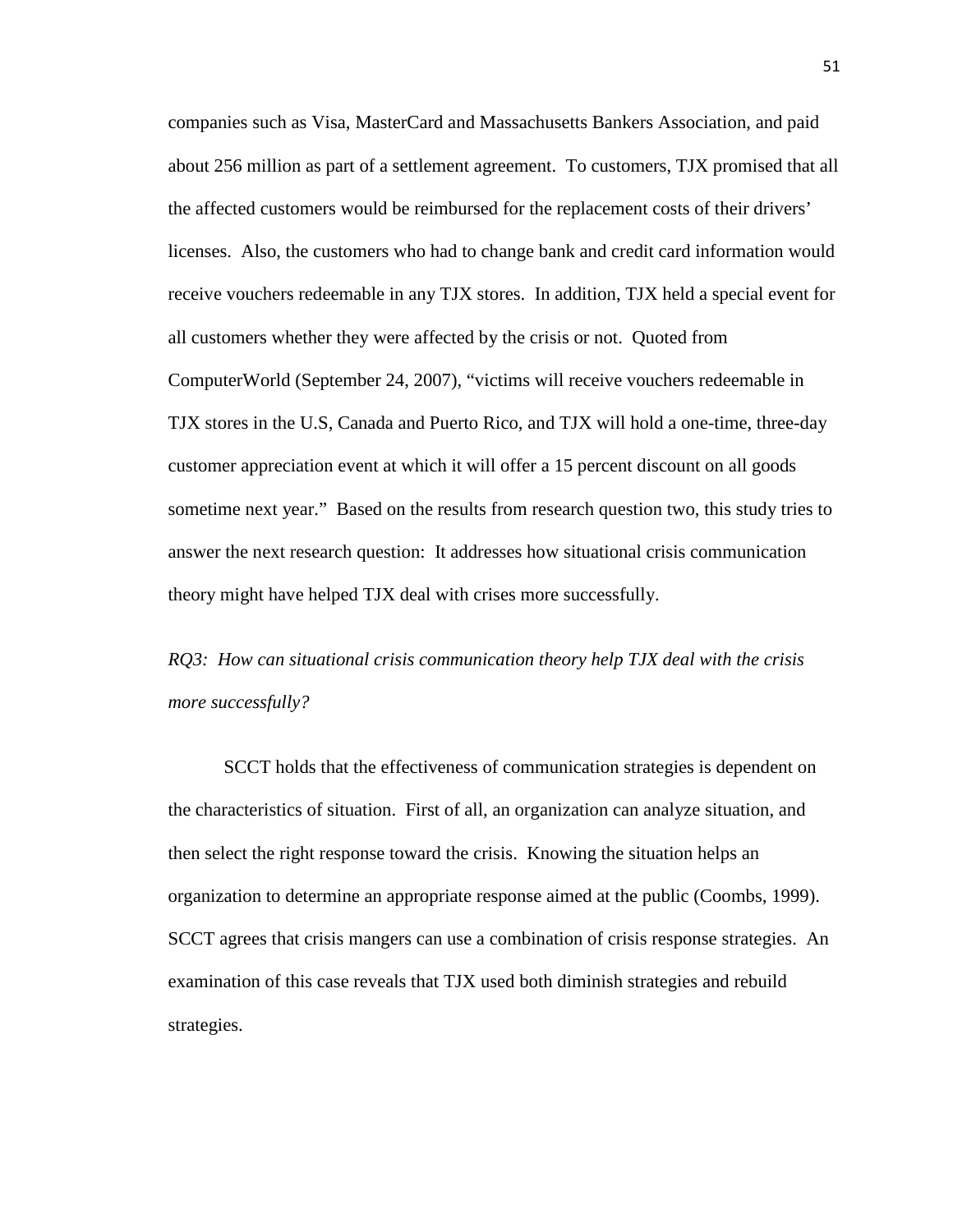The company used corrective action by providing solutions to the problems caused. It also used a minimization strategy in entering into settlements with banks and credit card companies. By doing so, TJX dealt with the crisis successfully in the beginning. From TJX newsletters and news reports from the media, the quote "TJX has been working aggressively with relative firms as IBM and Federal government to monitor and evaluate the intrusion, assess possible data compromise, and seek to identify affected information (TJX announcement, January 17, 2007)" indicates that the company used corrective action of the rebuild strategies. The quote "We immediately engaged two leading computer security and incident response firms to investigate the problem and enhance our computer security in order to protect our customers' data (Computerworld Security newsletter, January 17, 2007)" also indicates the use of the corrective action and minimization strategy. Also, the quote "I regret any difficulties our customers may experience because of this incident, and we want our customers to feel safe shopping in our stores and I really believe you are (The Boston Globe, January 28, 2007)" showed the use of the mortification strategy.

When facing criticism from banks and media about the delayed announcement of the crisis, the quote "by delaying a public announcement, with the help of top security experts, we were able to contain the problem and further strengthen our computer network to prevent further intrusion. Therefore, we believe we were working in the best interests of our customers" (Boston Herald, January 29, 2007) showed use of the justification approach from the diminish strategy. The quote "Some banks and payment card companies have advised us that they have found what they consider to be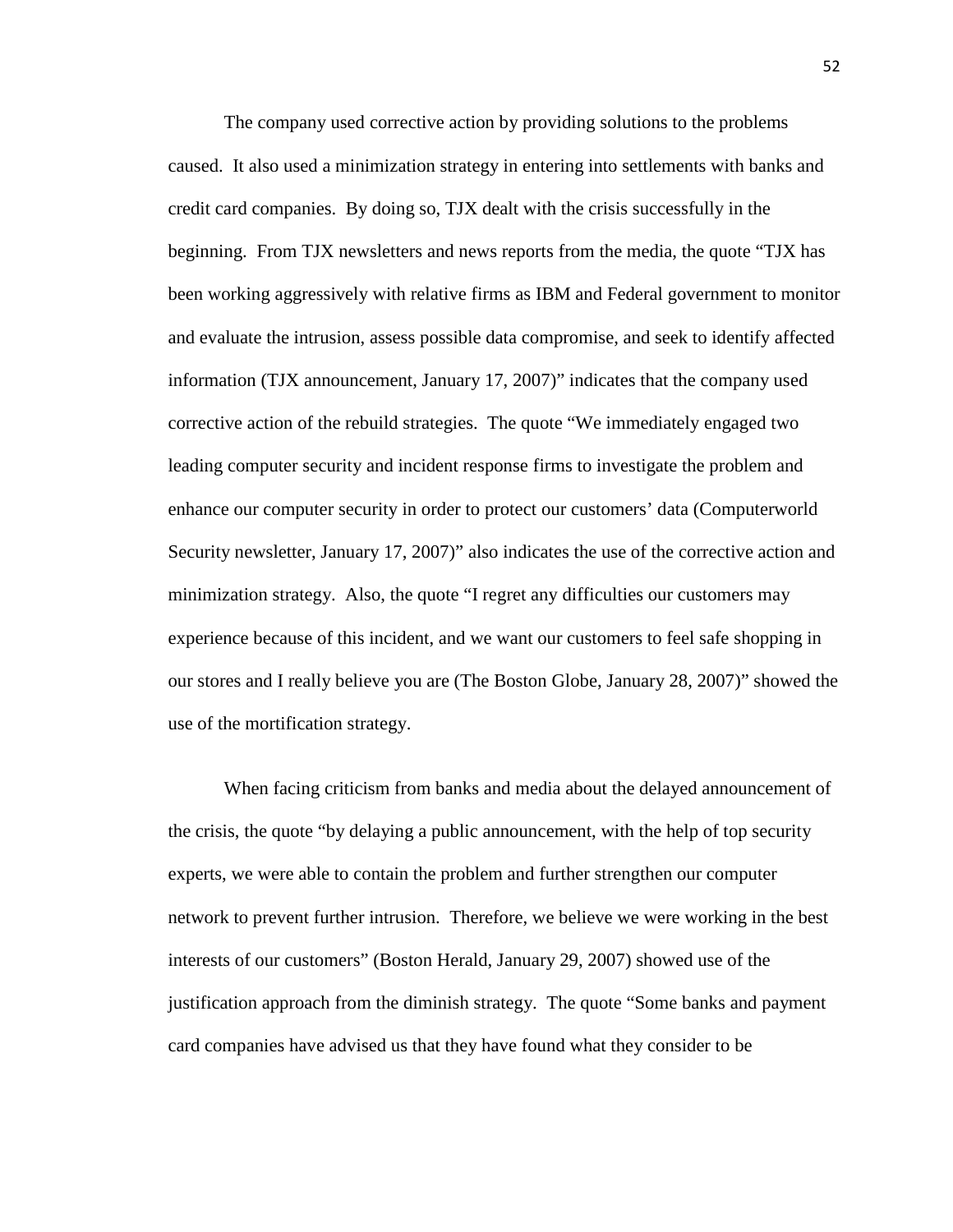preliminary evidence of possible fraudulent use of credit payment card information that may have been stolen from us, but they have not shared with us the details of their preliminary findings (PC World, March 21, 2007)" indicates the use of the shift blame strategy.

In conclusion, TJX conducted the crisis response strategies in a sufficient and moderate way. Other than the strategies above that TJX used, excuse under diminish strategy should have been used to some extent in this case, as suggested by SCCT. More discussion about the steps and strategies TJX should have used in addition will be presented in the next chapter.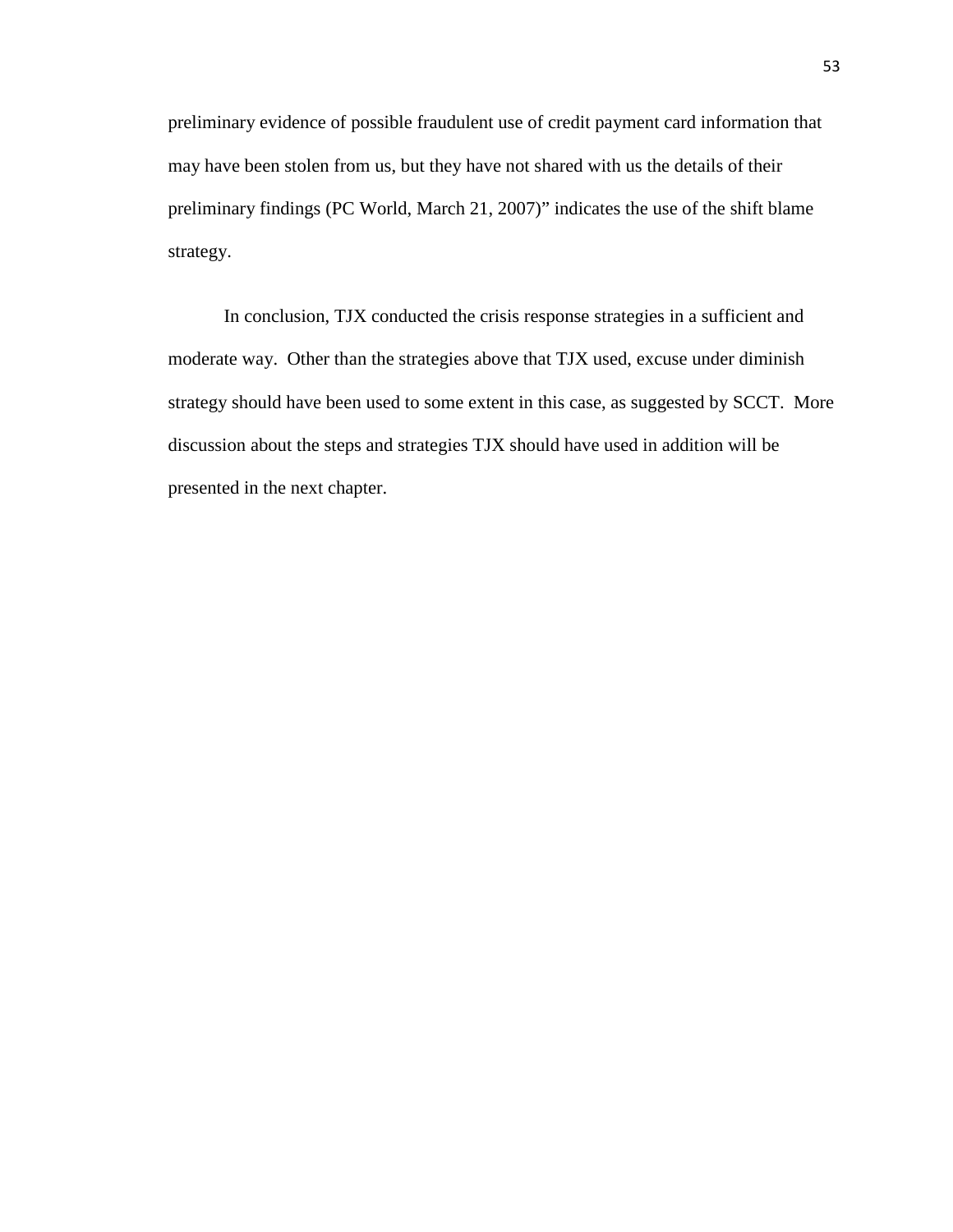# **CHAPTER 6**

# **DISCUSSION**

Results from the statistics and analyses of the news reports that are presented above, TJX communicated with the public through the media and implemented a crisis management program. This case study was analyzed based on the situational crisis communication theory (SCCT), which is premised on matching the crisis response to the level of crisis responsibility attributed to a crisis. SCCT emphasizes that an organization should match the situation and crisis in order to select the most appropriate and beneficial reaction to help it deal with a crisis (Coombs, 2007). This theory holds that the effectiveness of communication strategies depends on: first, identifying the situation an organization is facing ; second, determining whether there is a crisis history, which refers to whether an organization has experienced similar crises or not; last, selecting the right response toward the crisis.

This case study found that TJX used a mix of diminishing and rebuilding strategies such as corrective action, minimization, mortification, shift the blame and compensation to respond the public and media. Corrective action, as a rebuild strategy, was the most effective crisis communication strategy in the TJX case. The corrective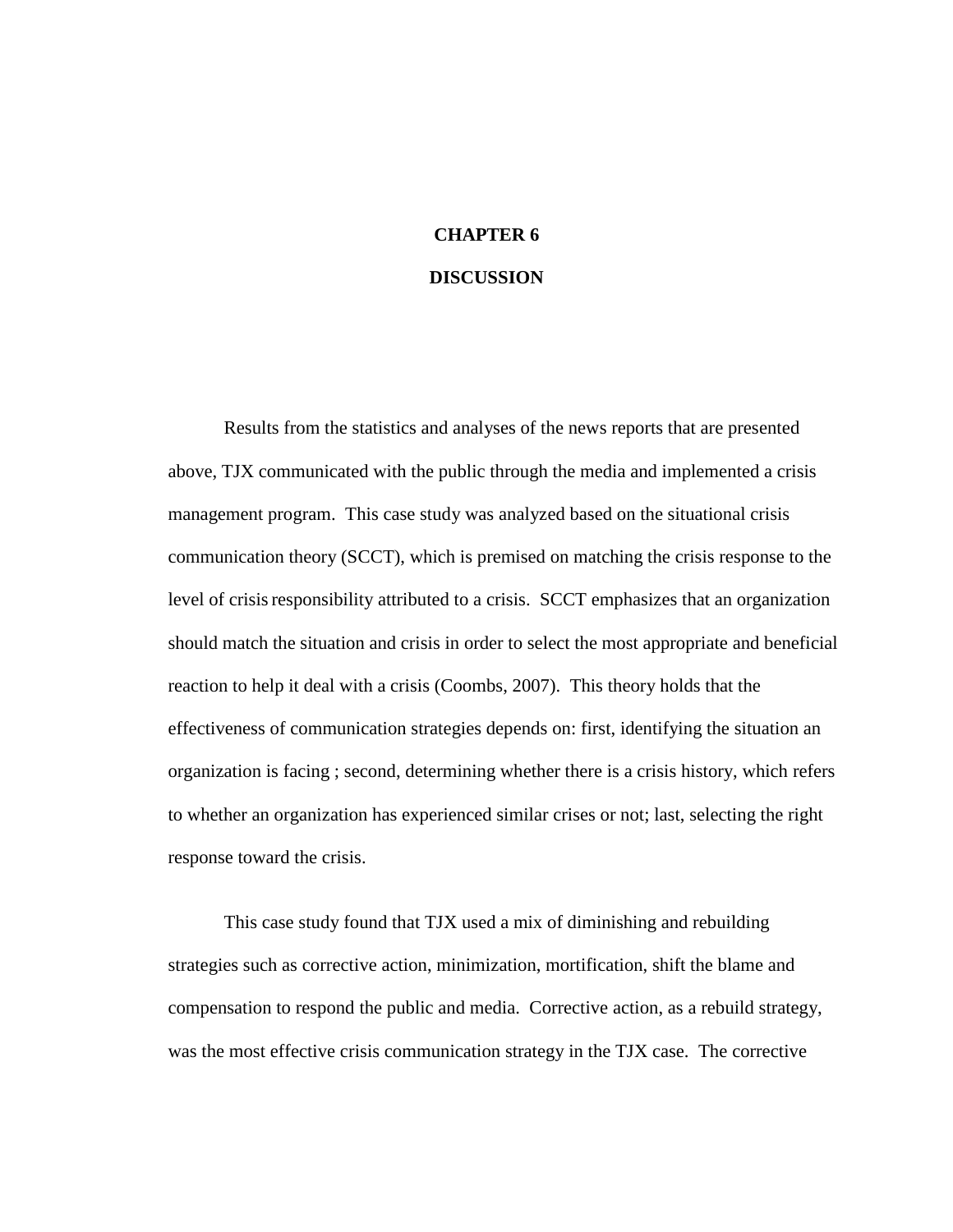actions undertaken by the company included; cooperating with other security companies to investigate the intrusion and strengthening its computer systems to prevent similar crises from happening. Quotes about "the investigation and estimated results" from TJX category appeared 33 times," occupied 17.2% in TJX's response. This proves the value and effectiveness of this strategy. TJX availed to the public, their plan to reduce reputational harm and also expressed their concerns about the occurrence. The concern crisis response strategy should be added to any crisis with victims in order to express compassion for the victims. TJX gave all victims or potential victims instructing information, and showed an expression of sympathy. By making apologies to the public and showing concern, TJX won the back the loyalty of the customers. This was shown by the fact that the breach crisis did not influence TJX's revenue on sales. Information about corrective actions and showing concern are necessary when an organization faces a crisis.

Shifting the blame strategy was used when TJX explained the reason why they announced the breach crisis late. The targets for the blame were the banks and payment card companies since, according to TJX; they had not shared the information about the cards which may have been used fraudulently. Shifting the blame is useful when the target is blame-worthy. In this case, the strategy was particularly useful because both TJX and the credit cards companies were victims. The credit card companies did not fully cooperate with TJX and may have caused TJX to announce the breach late. The shifting the blame strategy helped the audience to accept TJX's late announcement about the information security breach.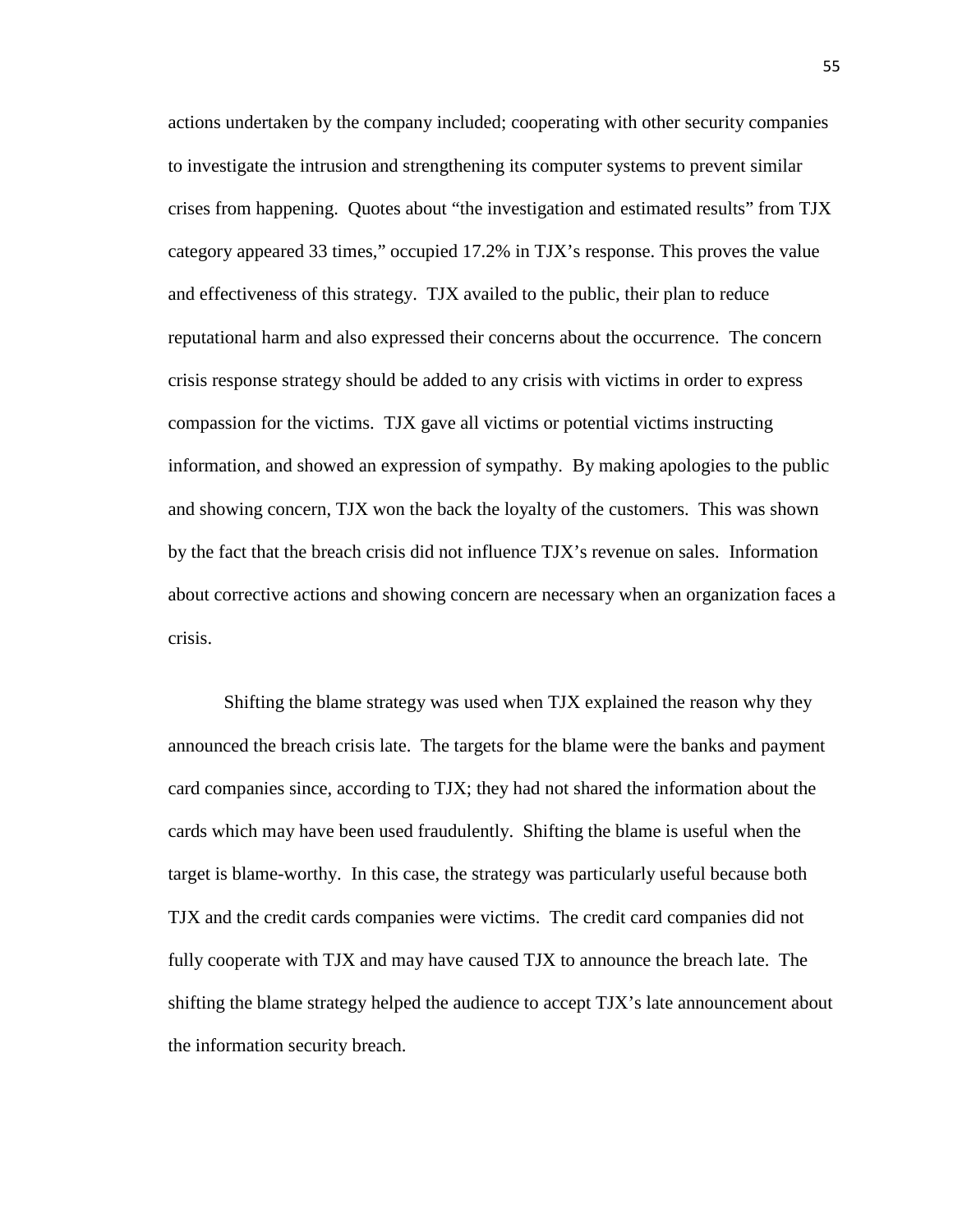By reviewing the situation TJX faced, it can be deducted that TJX was under moderate reputational threat, since the crisis was a technical breakdown accident. TJX could not control the intruders and the organizational actions leading to the crisis were unintentional in this crisis type. Besides, an organization's reputation is built from its history, whether similar crisis exists or not. Research found out that TJX did not have similar crisis history. With no similar crisis history, and technology broken accident crisis type, the TJX case could be categorized as one with low attributions.

In this crisis situation, diminished strategies should have been used more extensively by TJX. This is because TJX was in a low responsibility situation. Diminished strategies include; excuse and justification, attempt to minimize the organization's responsibility and the seriousness of the crisis. TJX could add excuse and justification strategies to the instructing information and care response. For example, TJX could state "TJX did not intend for the crisis to occur and that accidents could happen in the day to day operations of any organization." By including these strategies TJX could also further guarded its reputation and relieved the public's concerns. The excuse strategy could have also helped crisis mangers minimizes organizational responsibility by denying intent to do harm and claiming inability to control the events that triggered the crisis. In other words, diminish posture is the role the TJX should have taken more since it reflects a set of strategies that attempt to alter stakeholder attributions by reframing how stakeholders should interpret the crisis.

The most important thing in dealing with crisis is the crisis response strategies must reflect a greater concern for victims and take more responsibility for the crisis. In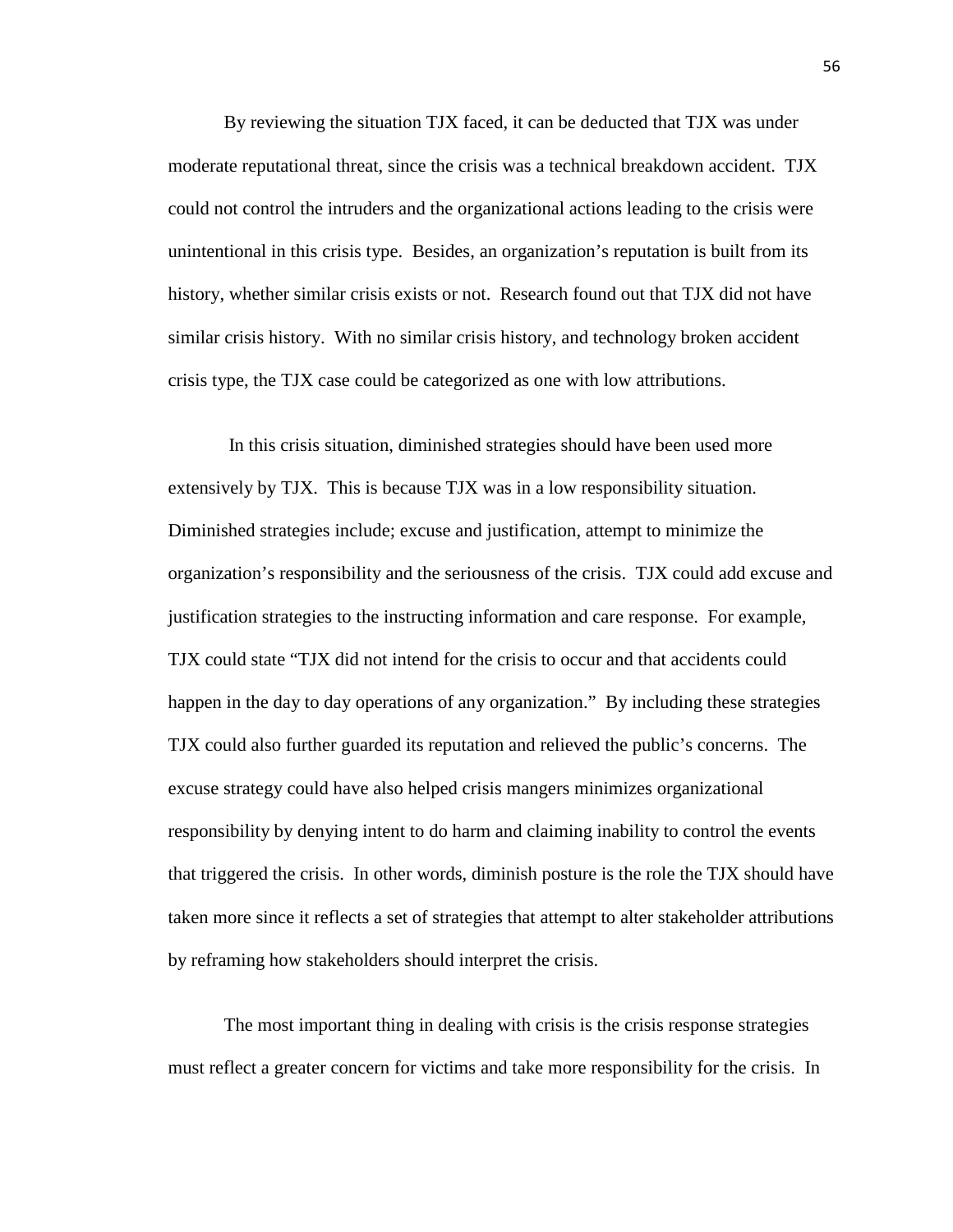this case, TJX did not disclose the breach immediately, and what sort of information was compromised specifically. TJX initially held off for months in reporting the breach because there was an investigation under way; however, a public relations practitioner is required to be honest and transparent in letting all parties know what the situation is. Being honest is the best position for companies and public relations practitioners to take. For crises with minimal attributions of crisis responsibility and no intensifying factors as the TJX case, instructing information and care response is sufficient. TJX should have provided information and announced the breach crisis as soon as possible, even of this meant notifying the government and law enforcement agencies in order to strengthen their computer network security. Although the result of providing this information might harm an organization's reputation and cause drop in, it also builds customers' confidence toward an organization.

Furthermore, in SCCT, it is suggested that an organization uses its own website to release news and communicate with the public and stakeholders (Taylor and Kent, 2007). This is because during a crisis, the stakeholders and news media will turn to the Internet to get information. Communication with the stakeholders is an important undertaking, especially during a crisis. This is because stakeholders play a crucial role in the settlement of an organizational crisis. By using newsletter posts on the organization's website, TJX managed to control the news source and clarify the position it held on the matter. TJX did well by posting announcements on its website, as this helped to solidify good relations as well as boost communication with share holders a time when they were concerned about the financial implications of the crisis. Regarding minimization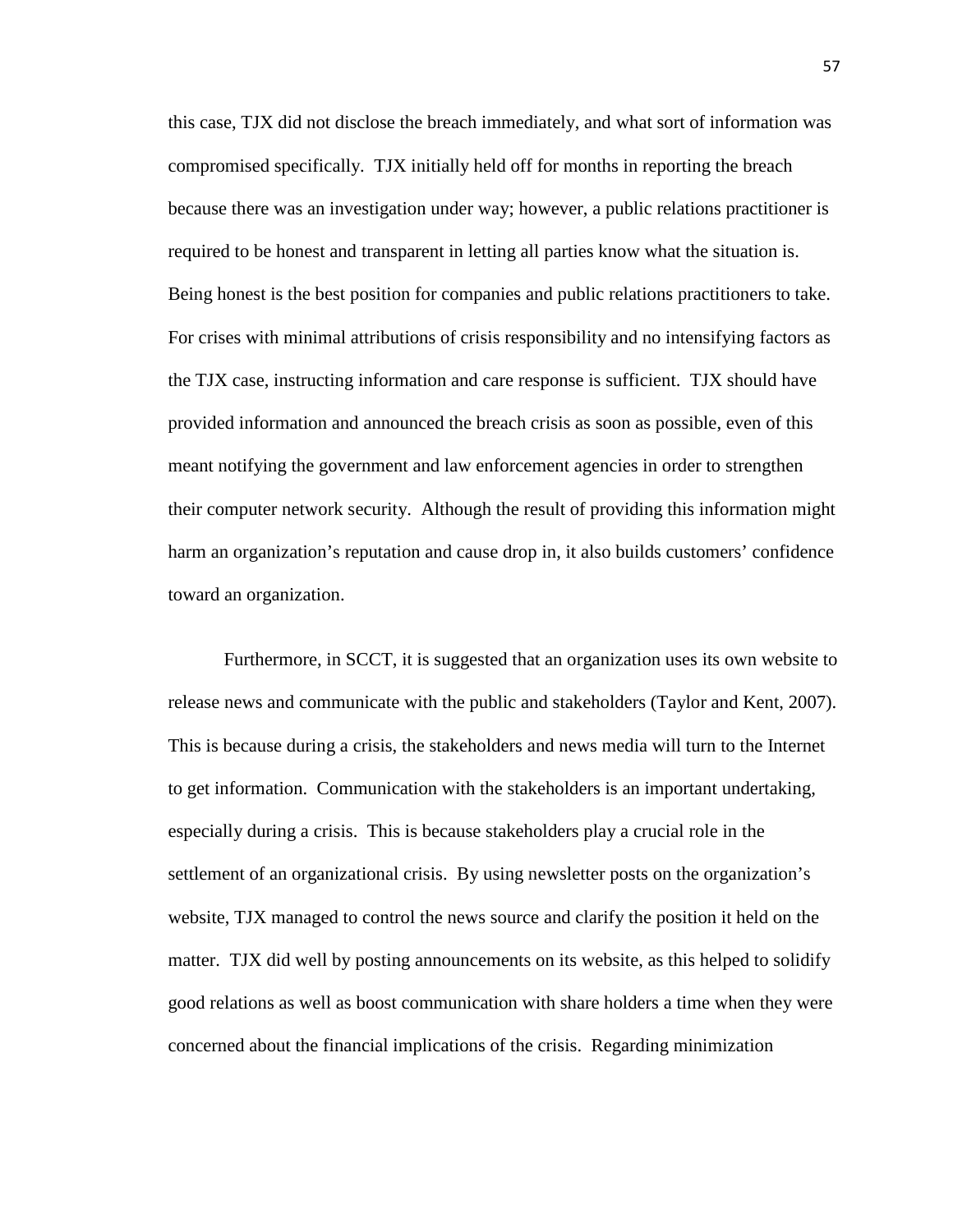strategies, TJX has made a settlement with banks and Massachusetts Bankers Association to have their credit back, and it set up toll-free lines to help customers who were concerned and worried. TJX used compensation strategy not only toward banks by making payments, but also covered costs caused by the breach for the affected customers. Two years later, it offered 15 percent discount in their stores to all customers in three countries. Compensation is an effective strategy which can be used anytime when victims suffer serious harm. However, TJX should have offered the 15 percent discount event earlier, right after crisis happened, not two years later. The late offer may have made customers feel that the company did not show enough concern and respect at the time of the crisis.

### **Best Practices in Crisis Communication**

Crisis management is a critical organizational function. Good crisis communication can be widely used to improve organizational and professional practice. Lack of proper crisis communication can result in serious harm to stakeholders or losses for an organization. For this reason, effective crisis management is required to handle all threats. Generally speaking, the primary concern in a crisis has to be public safety, not only to a tangible body but also to an intangible asset. Failure to address public safety may intensify the damage from a crisis. To enhance the function of crisis communications, the public relations practitioners should address the following aspects.

First, crisis communicators have to help the public overcome fear of the crisis and guide them into a positive attitude toward the companies. Questions of blame and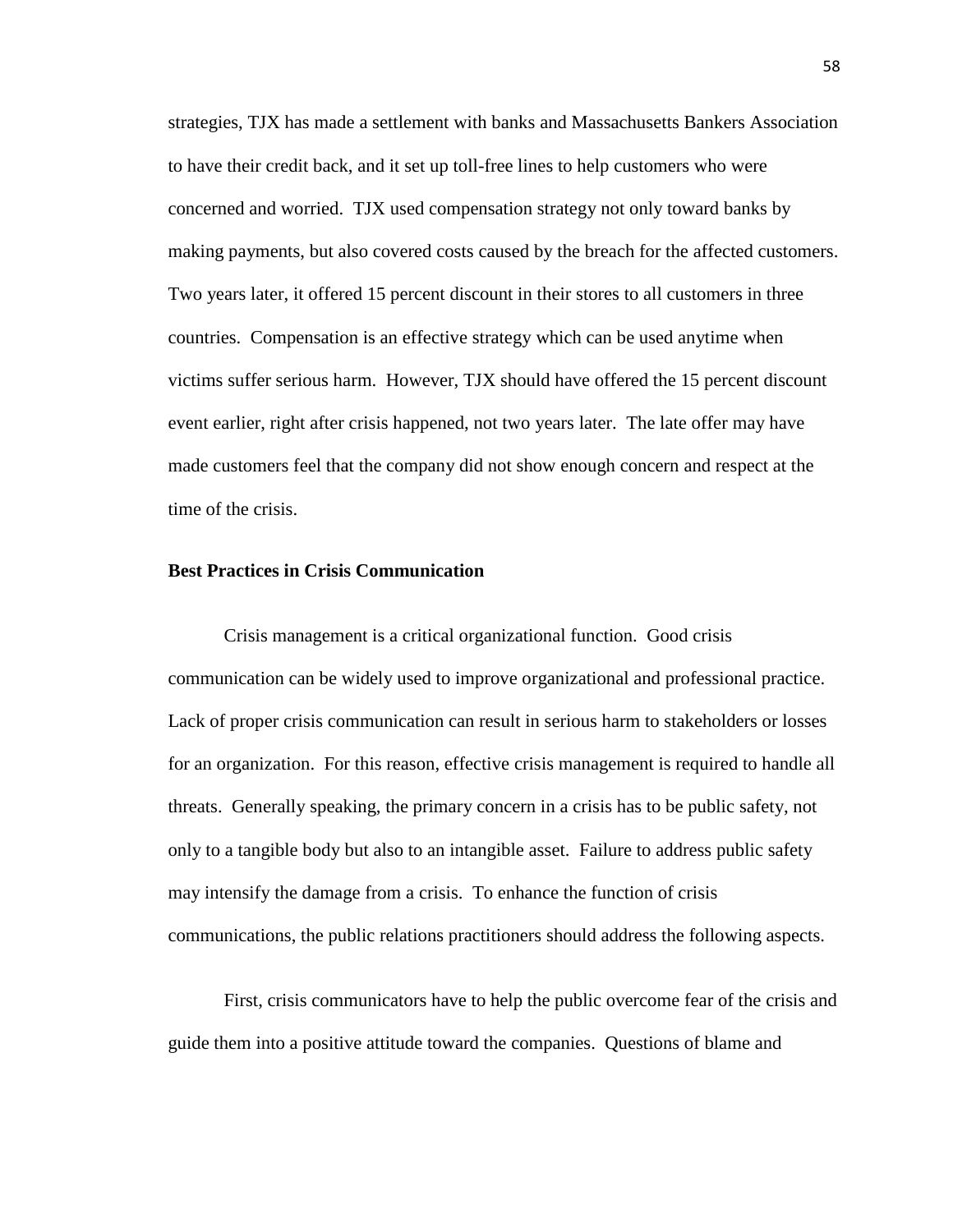responsibility are inevitable in crises for companies and therefore crisis managers should divide responses by issues of accuracy, timeliness, useful information and the need to help victims and make them have confidence in the companies. Second, by matching reputation repair strategies to the reputational threat of the crisis situation, crisis managers are able to deal with crisis and win back reputation effectively. In addition, crisis managers have to assure the public that all available information can be delivered correctly not only through press releases but also through intranet sites. An intranet site provides a direct approach that allows employees, suppliers and customers to access relevant information. Having a crisis website is the best practice during a crisis since the website plays a function for the organization as a formal source to present crisis information. It can also prevent an organization's words from being twisted by attackers or the media. By communicating and using newsletter posts on an organization's website, companies can control the news source and have a better way to communicate with employees, stakeholders and the public.

Last but not least, communication strategies and response strategies should be fully integrated into the decision-making process. The crisis response is what a crisis communicator does and says after the crisis hits, and the messages are sent to various publics. Crisis managers have to listen to the public's concerns carefully so that they can know exactly what the public's needs are. In the beginning of the crisis, if crisis managers promise to provide additional information, they have to make sure they follow through on those promises, or they may face the risk of losing the public's trust. In addition, the organization needs to release updates on the recovery process, corrective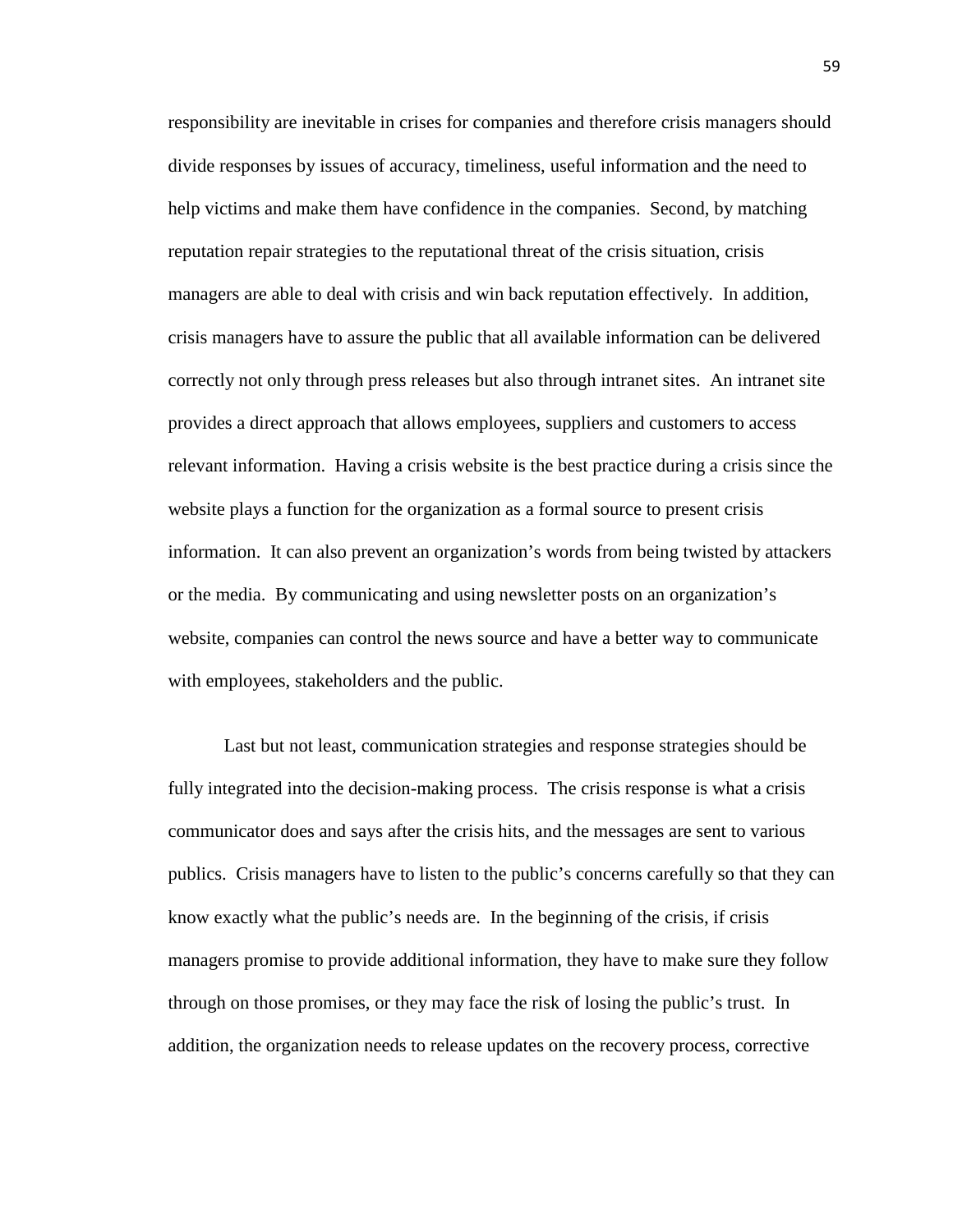actions and investigations of the crisis. The follow-up information and communication that are required depend on the amount of information promised during the crisis and the time the company takes to complete the recovery process. At the end, the effective crisis response strategies and methods are not only to protect and rescue an organization's reputation but also enhance the reputation from the public.

### **Limitations**

 For the characteristics and disadvantages of case study, this research has the following limitations. First of all, part of the information is not directly obtained from the practitioners of TJX or other involved parties. Most of the information may not be truly accurate and perhaps contains some biases. For example, one of the news reports claims that the law enforcement officials in Florida arrested six individuals suspected while other reports indicate the suspects were eight. Media bias is another limitation of this study. Reporters might add their own opinions to the news and this could be the reason why some reports hold positive attitudes toward TJX's information breach crisis while some lean toward the negative. Second, TJX's case is just a single case study that belongs to one type of crises so that the conclusion of this study may not be generalized or fit with other cases.

The next limitation is the lack of integrity of the organizational data. All the organizational data is from TJX's Website. TJX may only provide the positive and embellished information so that the public can only get the data which will benefit TJX. In addition, the results of this study are concluded by observation from the collected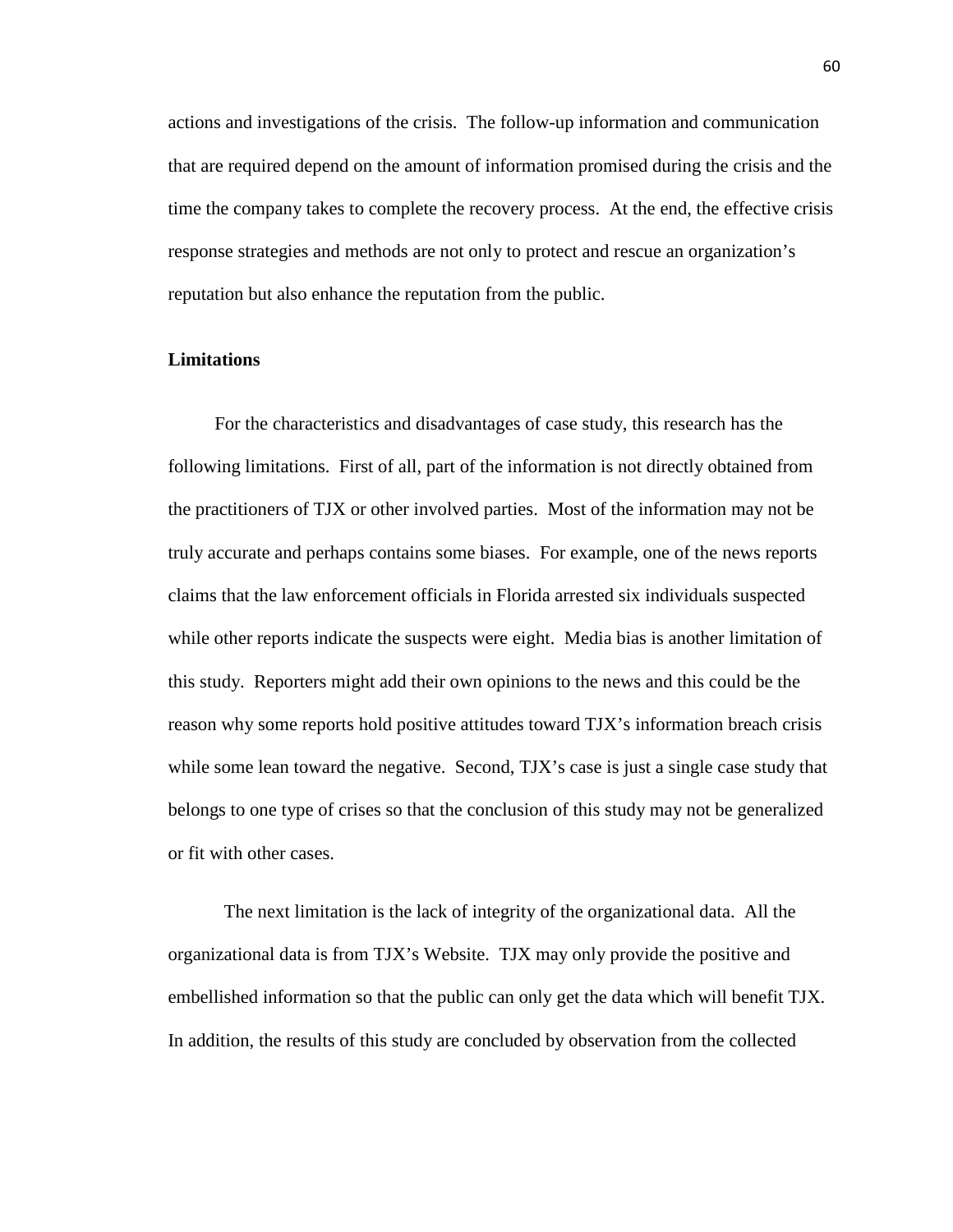reports and information. There is no formal interview or survey to prove the publics' satisfaction of TJX's crisis responses, neither if the company's reputation is influenced by the strategies it applied. Lastly, there may be other reasons to influence the results of the evaluation but there is no way to determine and discover this because of the limited information.

### **Recommendation for Future Study**

There are numerous case studies discussing how companies deal with technology crises. The issue of managing a company's information technology (IT) has become increasingly complex and important. Therefore, to set up a database of how to deal with crises about IT broken is continuously needed and requires more studies to enrich it.

This case study used collecting data and content analysis to analyze the research. The majority of data were collected from newspapers and company's website. The opinions were based on the news reporters and official statements from TJX. During the present study, samples of customers' feedback were not collected. Clearly, there is a need to add survey or interview to see whether the affected customers were satisfied on TJX's responses and actions. Then, it could prove the selected responding strategies suggested by situational crisis communication theory were effective on this case.

Besides, the future study can also test other strategies matching on different crisis situations. Currently, companies and crisis managers are used to applying crisis communication theory into crisis responses to deal with crisis. However, crisis responses are related with companies' past history and crisis situation. For this reason, situational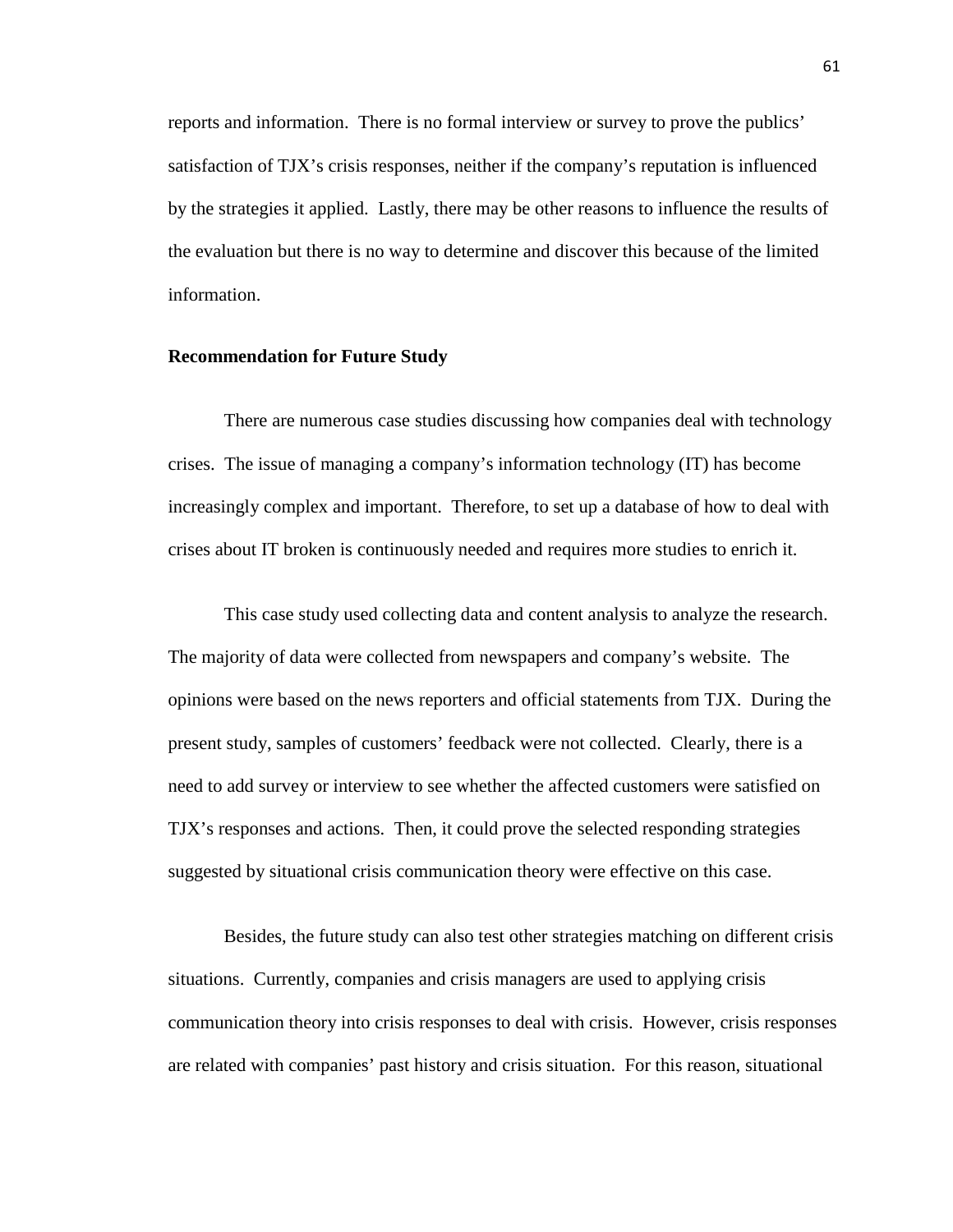crisis communication theory (SCCT) is another better choice for companies and makes SCCT differ from other approaches to crisis management.

In this case, the type of crisis was accident, which means TJX took moderate crisis responsibility of it. Since TJX is in a low attribution of crisis responsibility and there is no similar crisis in its history, SCCT suggests TJX adds excuse and/or justification strategies to the instructing information and care responses. Other than the accident crisis situation and above type of responses, there are two more crises types (victim, preventable) and three more strategies suggested by SCCT deny, rebuild and reinforcing strategies. Researchers can study different cases and analyze whether the strategies SCCT suggested are effective or not. Crises have numerous natures and results in different responding strategies. Therefore, further research can utilize situational crisis communication theory in different crisis cases.

### **Conclusions**

TJX faced the network intrusion in December 2006, and updated officials of banks and law enforcement on January 3, 2007. Then, it notified the public about breach information on January 17, 2007. In total, TJX had lost 45.7 million credit and debit card numbers and personal information related to almost 500,000 people in this crisis. In 2009, TJX and attorney generals from 41 states made an agreement that TJX has to pay 97.5 million dollars as a settlement cost, which covered the reissued card costs and potential liability. Including the compensation to banks and the costs for consultants,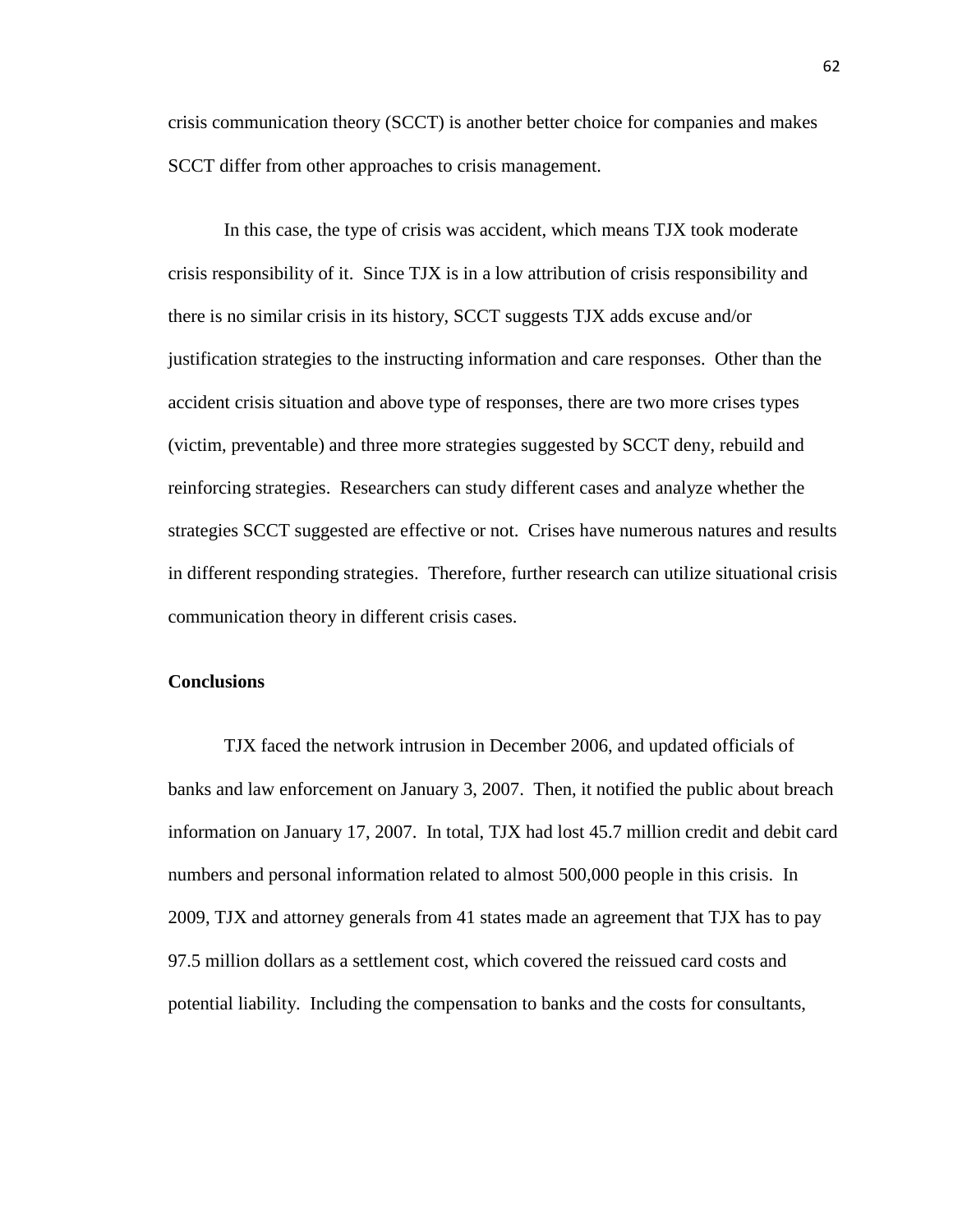security upgrades, attorney fees and damage-control marketing, it is estimated TJX might spend \$1 billion on this breach crisis.

Due to the advanced technology, firms deliver information and save important data via internet or computers. While technology has made peoples lives much easier, it has also created much vulnerability. This means that organizations should pay closer attention to internet security for protecting critical information. This case study recommends retailers be concerned about the security of their information technology systems and protect customers' information from theft and fraudulent use. The TJX crisis is evidence that information technology security remains fragile at some retailers. From this case study, it helps firms to pay more attention to databases security and provides potential solutions for dealing with such crises.

Situational crisis communication theory (SCCT) states that the effectiveness of communication strategies is dependent on the characteristics of a situation. An organization should select the right response toward the crisis after analyzing situation it faces. By understanding the situation first, an organization can determine appropriate responses to the public. According to SCCT, TJX's crisis type is an accident crisis and it is in a low attribution of crisis responsibility. Knowing the exact crisis situation enables crisis managers choose a matching strategy. By indicating the effectiveness or right responses based on situation, SCCT helps organizations to protect reputational assets and deal with crises efficiently.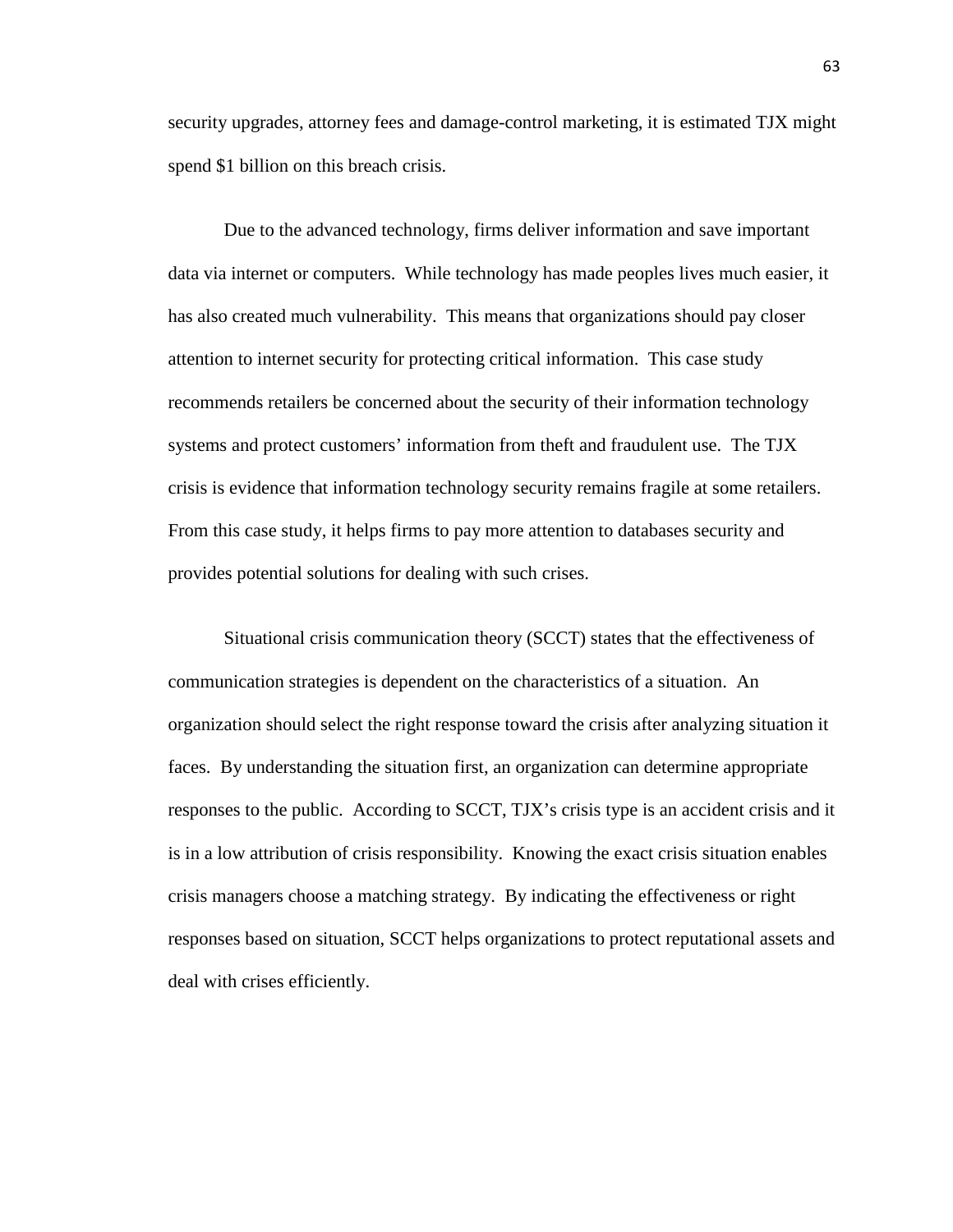To conclude, TJX conducted the crisis response strategies in a gradual and moderate manner. Investigating the computer intrusion, cooperating with other security companies, apologizing to the public, making settlement with banks, and compensating its customers are among the strategies TJX used. TJX's reactions and response strategies helped the company deal with the crisis and save its reputation. Ultimately, crisis management is designed to protect an organization and its stakeholders from threats and reduce the impact felt by threats. An organization should seek any way to improve prevention, preparation, and the responses toward crisis. The SCCT is able to help an organization to increase the effectiveness of crisis communication.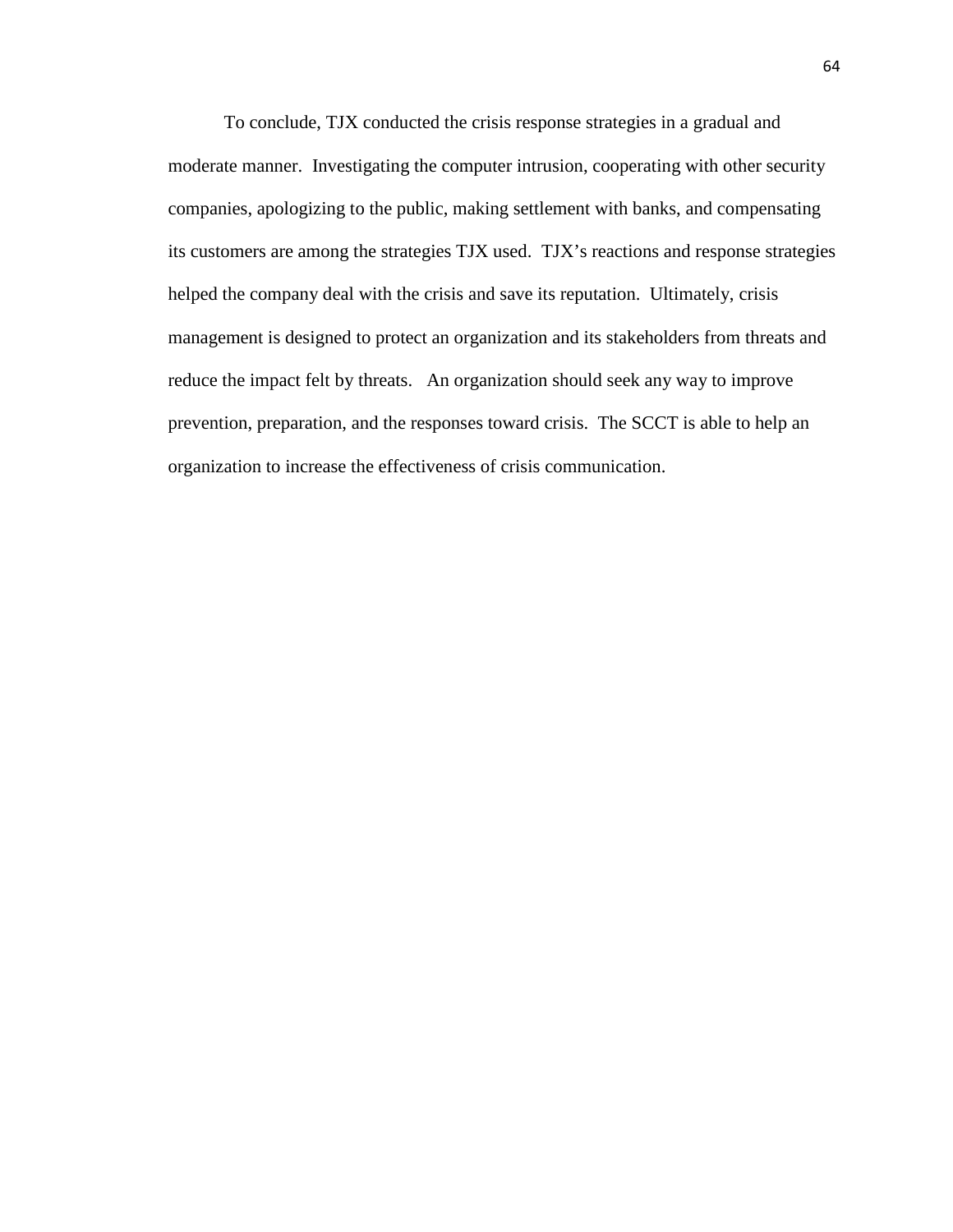# **REFERENCES**

All business. Retrieved from [http://allbusiness.com](http://allbusiness.com/)

- Arpan, L.M., & Roskos-Ewoldsen, D.R. (2005). Stealing thunder: An analysis of the effects of proactive disclosure of crisis information. *Public Relations Review 31(3)*, 425-433.
- Augustine, N. R. (1995). Managing the crisis you tried to prevent. *Harvard business Review,73(6)*, 147-158

Basline Magazine. Retrieved from: [http://baselinemag.com](http://baselinemag.com/)

- Benoit, W.L. (1997). Image repair discourse and crisis communication. *Public Relations Review, 23(2)*, 177-186.
- [Benoit, W.L. & Pang. A. \(2008\)](http://www.sciencedirect.com/science?_ob=ArticleURL&_udi=B6W5W-4WH6KGP-1&_user=5172862&_coverDate=09%2F30%2F2009&_rdoc=1&_fmt=high&_orig=search&_sort=d&_docanchor=&view=c&_searchStrId=1395950946&_rerunOrigin=google&_acct=C000066447&_version=1&_urlVersion=0&_userid=5172862&md5=366a17576bf735161422e32be69a8fb5#bbib9). *From theory to practice*, *Crisis communication and image repair discourse*. Pearson Allyn & Bacon, Boston, 244–261.
- Bent, F. (2006). Five misunderstandings about case-study research. *Qualitative inquiry, Vol. 12*, 219-245.
- Berelson, B. (1952). *Content Analysis in Communication Research*. Glencoe, Ill: Free Press.

Boston.com business. Retrieved from: [http://Boston.com/business/articles](http://boston.com/business/articles)

Botan, C. H. & Hazleton, V. (2006). *Public Relations Theory II*. Lawrence Erlbaum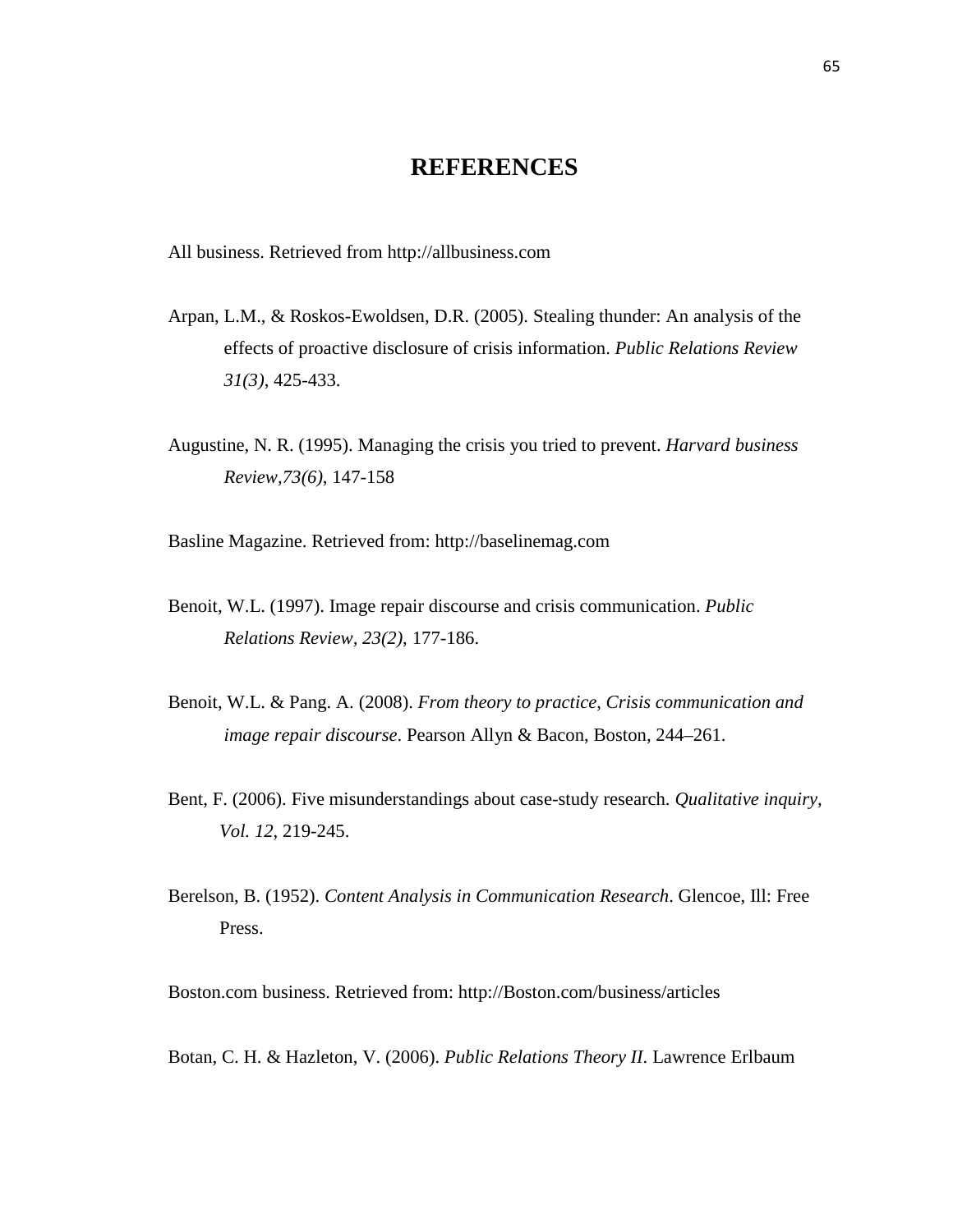Business Weekly Magazine. Retrieved from: [http://www.businessweekly.com.tw](http://www.businessweekly.com.tw/)

Brewerton. P. & Millward. L. (2001). *Organizational research Methods.* London: SAGE.

Bryman, A. (1988). *Quantity and Quality in Social Research*. London: Unwin Hyman.

Carney, A., & Jorden, A. (1993). Prepare for business-related crises. *Public Relations Journal 49*, 34–35.

Channelregister.co.uk. Retrieved from: [http://channelregister.co.uk](http://channelregister.co.uk/)

- Chong, K. S. (2004). "Six Steps to Better Crisis Management" *Journal of Business Strategy* 25, 43-46.
- Coombs, W. T. (1995). *The development of the situational crisis communication theory* (D. N. Bonita, Ed.). Boston: Pearson.
- Coombs, W.T. (1995). Choosing the right words: The development of guidelines for the selection of the 'appropriate' crisis-response strategies. *Management Communication, 8(4)*, 447-476.
- Coombs, W. T. (1999). Information and compassion in crisis responses: A test of their effects. *Journal of Public Relations Research, 11(2)*, 125.
- Coombs, W. T. & Holladay, S. J. (1996). Communication and attributions in a crisis: An experiment study in crisis communication. *Journal of Public Relations Research, 8(4)*, 279-295.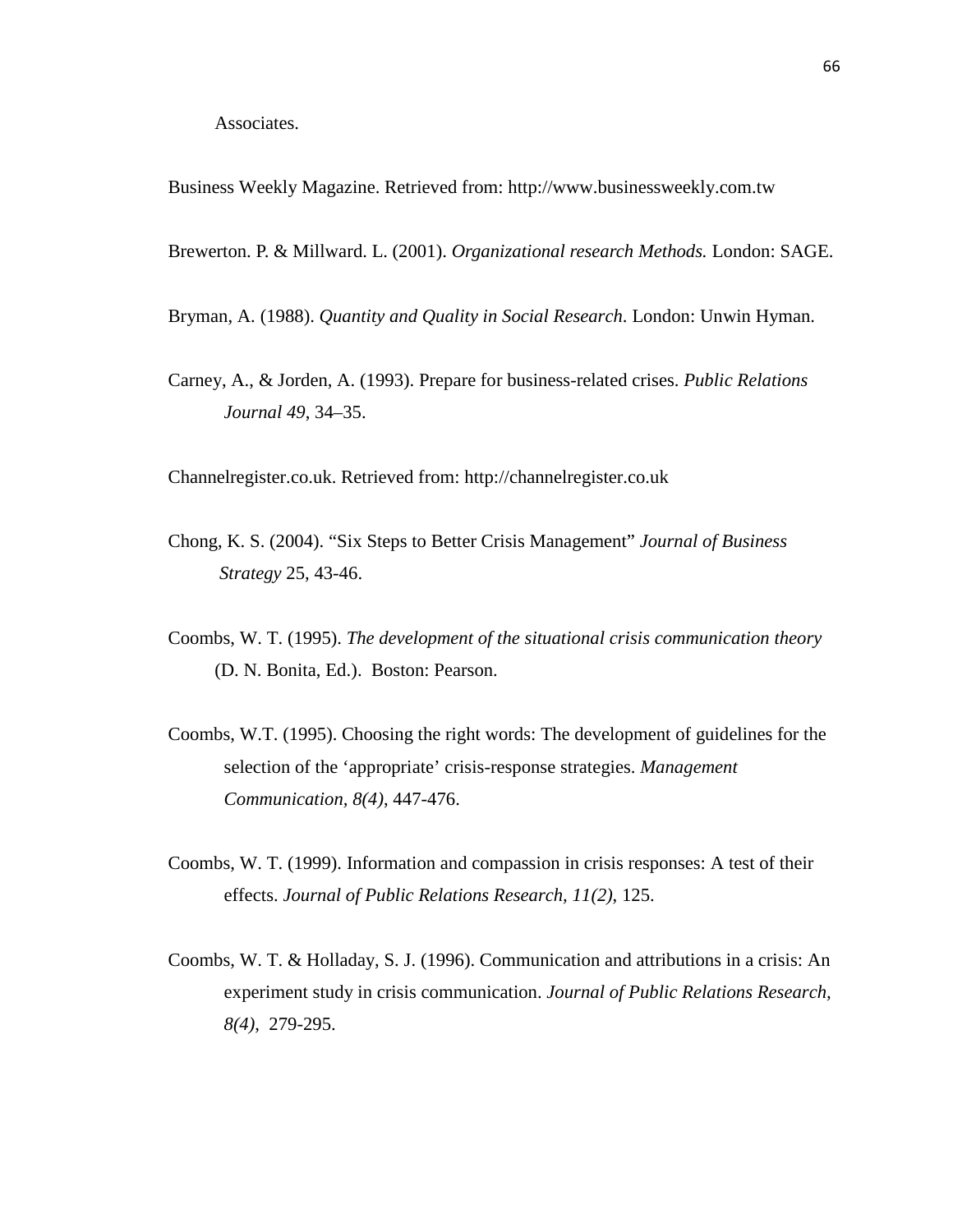- Coombs, W. T. (1998b). An analytic framework for crisis situations: Better responses from a better understanding of the situation. *Journal of public relations research, 10(3)*, 177-191.
- Coombs. W. T. (1999). *Ongoing crisis communicatio*n. London: Sage.
- Coombs, W. T. (2004). Impact of past crises on current crisis communication: Insights From situational crisis communication theory. *Journal of business communication, 41, July*, 265-289.
- Coombs, W. T. & Heath, R. L. (2006). *Today's Public Relations.* New York: A Division of Guilford Publications, Inc.
- Coombs, W.T. (2007b). Protecting organization reputations during a crisis: The development and application of situational crisis communication theory. *Corporate Reputation Review, 10*, 1-14.
- Corporate Leadership Council. (2003). *Models and methodologies for on-boarding programs*. Washington, DC: Corporate Executive Board.
- Dean, D. H. (2004). Consumer reaction to negative publicity: Effects of corporate reputation, response and responsibility for a crisis event. *Journal of business communication, 41*, 192-211.
- Denzzin, N.K. (1982). Contributions of anthropology and sociology to qualitative research methods" *Qualitative Methods for Institutional Research* Ed. Kuhns, Eileen and Martorana, S. V. (CA: Jossey-Bass Inc), 17-26
- Dilenschneider, R. L. (1991). Marketing communication in the post-advertising era. *Public relations review, vol. 17*, 227-236.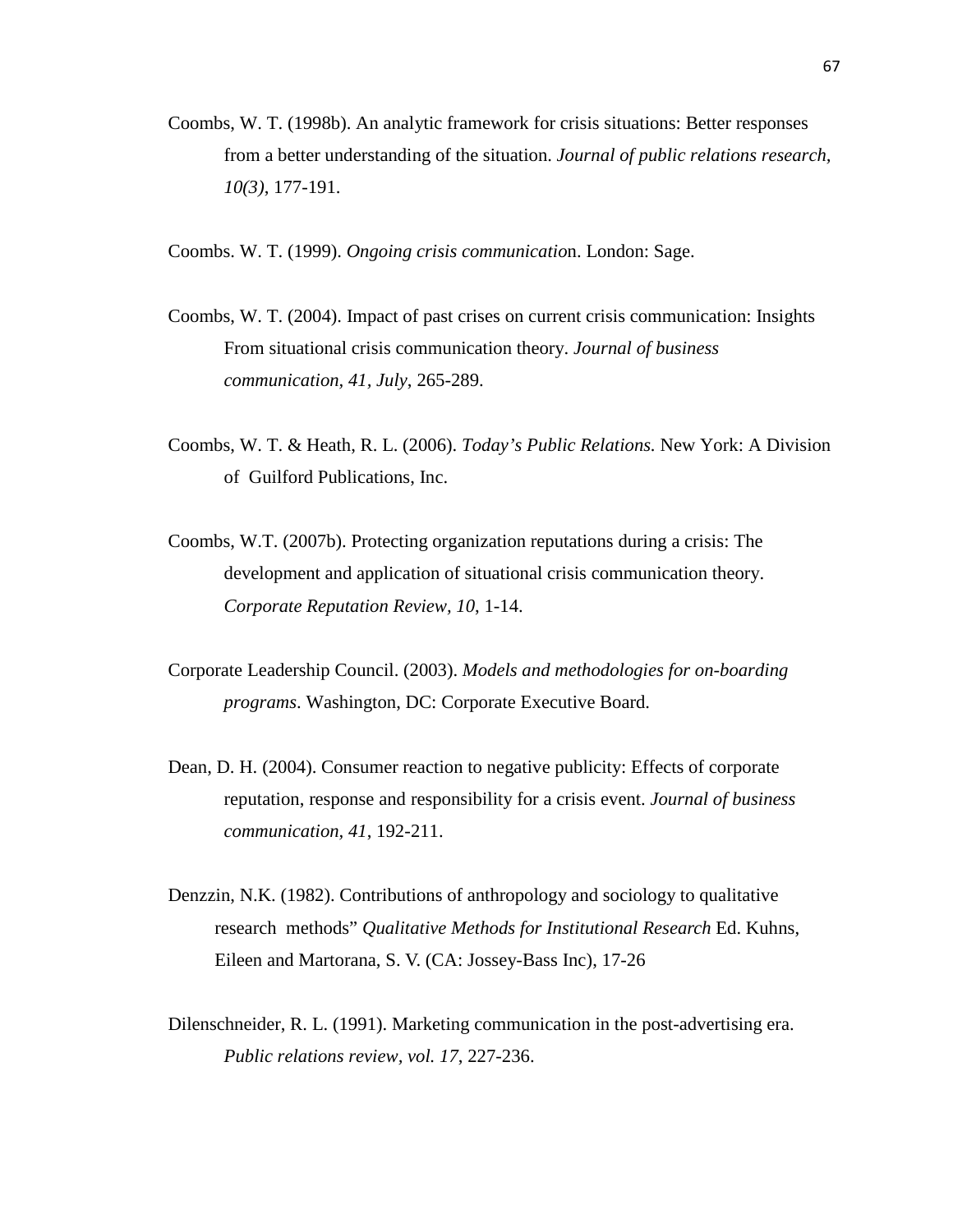Dilenschneider, R. L. (2000). *The corporate communications bible: Everything you need to know to become a public relations expert*. Beverly Hills: New Millennium.

Epoch Times. Retrieved from: [http://tw.epochtimes.com](http://tw.epochtimes.com/)

- Fearn B. K. (1996). *Crisis Communications: A Casebook Approach.* New York: Lawrance Erlbaum Associate.
- Feagin, J., Orum, A., & Sjoberg, G. (Eds.). (1991). *A case for case study*. Chapel Hill, NC: University of North Carolina Press.
- Fink, S. (1986). *Crisis Management: Planning for the Inevitable*. IUniverse, 2000.
- Hartley, J. (2004). "Case study research" *Essential Guide to Qualitative Methods in Organizational Research Ed*. Cassell Catherine and Symon Gillian. London: SAGE.

Hendrix, J. A. (1998). *Public Relations Cases, 4<sup>th</sup> ed.* Belmont, CA: Wadsworth.

Howard, S (1998). *Corporate Image Management: A marketin discipline ofr the 21st Century.* Butterworth-Heinemann Asia.

The Register news. Retrieved from: [http://theregister.co.uk](http://theregister.co.uk/)

TJX newsletter. Retrieved from: [http://tjx.com](http://tjx.com/)

Klein, J. & Dawar, N. (2004). Corporate social responsibility and consumers' attributions of brand evaluations in product-harm crisis. *International journal of marketing, 21*, 203-217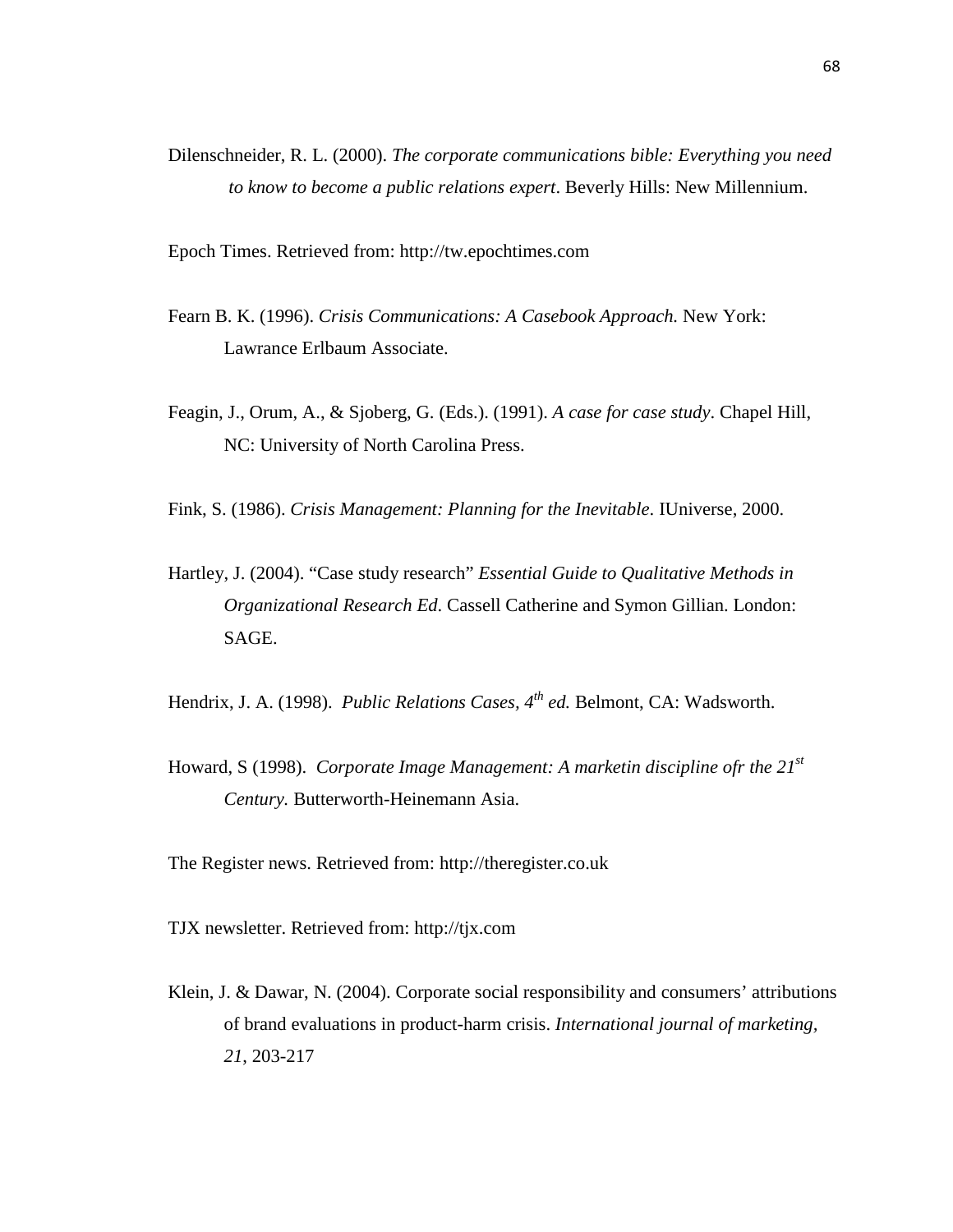- Lerbinger, O. (1997). *The crisis manager: facing risk and responsibility*. NJ: Lawrence Erlbaum. Maxwell, A. D.
- Lisbeth, B. (2009). *Industry Immersion Learning: Real-Life Industry Case-Studies in Biotechnology and Business*. Weinheim: Wiley-Blackwell.
- Myers, M. D. (1997). Qualitative Research in Information Systems. London: Chapman & Hall.
- Neuendorf, K. A. (2002). *The content analysis guidebook.* Chicago: Sage.
- Neuman, W. L. (2000). *Social research methods: Qualitative and quantitative approaches*. Thousand Oaks: Sage Publications
- NNBP Mapper. Retrieved from: http://mapper.nndb.com/
- PC World news. Retrieved from: [http://pcworld.com](http://pcworld.com/)
- Stacks, D. W. (2002). *Primer of Public Relations Research.* NY, New York: A Division of Guilford Publications, Inc.
- Stemler, S. (2001). An overview of content analysis. *Practical Assessment, Research & Evaluation*, *7(17).* Retrieved May 1, 2009 from: [http://PAREonline.net/getvn.asp?v=7&n=17](http://pareonline.net/getvn.asp?v=7&n=17)
- Sturgers, D. L. (1994). Communicating through Crisis: A Strategy for Organizational Survival. *Management Communication, 7*, 297-316.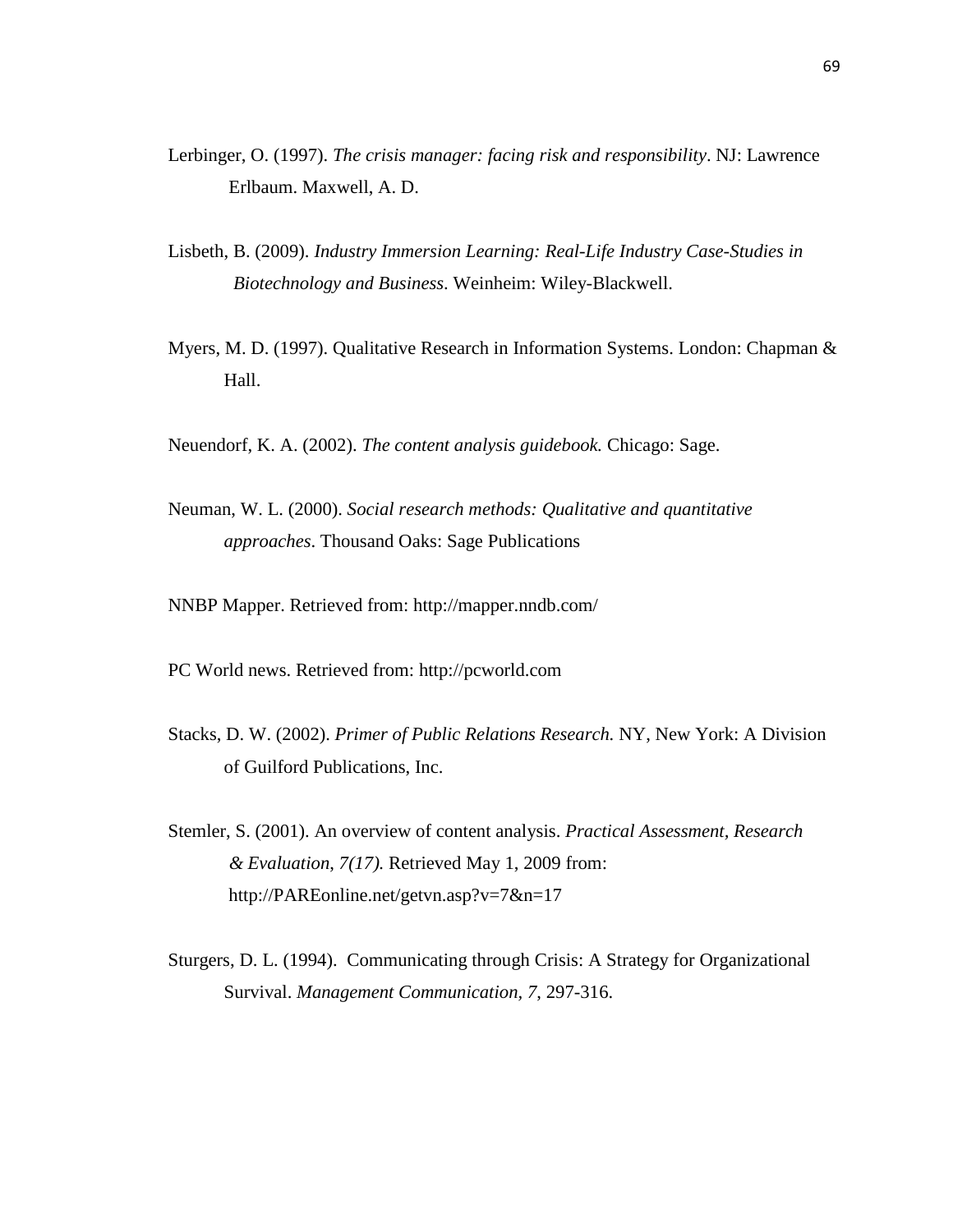- Taylor, M., & Kent, M. L. (2007). A taxonomy [of crisis response on the Internet.](http://faculty-staff.ou.edu/K/Michael.L.Kent-1/PDFs/Taylor_Kent_Crisis_Taxonomy.pdf) *Public Relations Review 33*(2), 140–146.
- Ulmer, R.R., Sellnow, T.L., & Seeger, M.W. (2006). *Effective crisis communication: Moving from crisis to opportunity.* Thousand Oaks: Sage
- Wildemuth, B. M., & Zhang. Y. *Qualitative Analysis of Content.* Retrieved from: http://www.ils.unc.edu/~yanz/Content\_analysis.pdf
- World Journal. Retrieved from: [http://www.worldjournal.com](http://www.worldjournal.com/)
- Yin, R. (1984). *Case study research: Design and methods* (1st ed.). Beverly Hills, CA: Sage Publishing.
- Yin, R. (1989). *Case study research: Design and methods* (Rev. ed.). Newbury Park, CA: Sage Publishing.
- Yin, R. (1993). *Applications of case study research*. Newbury Park, CA: Sage Publishing.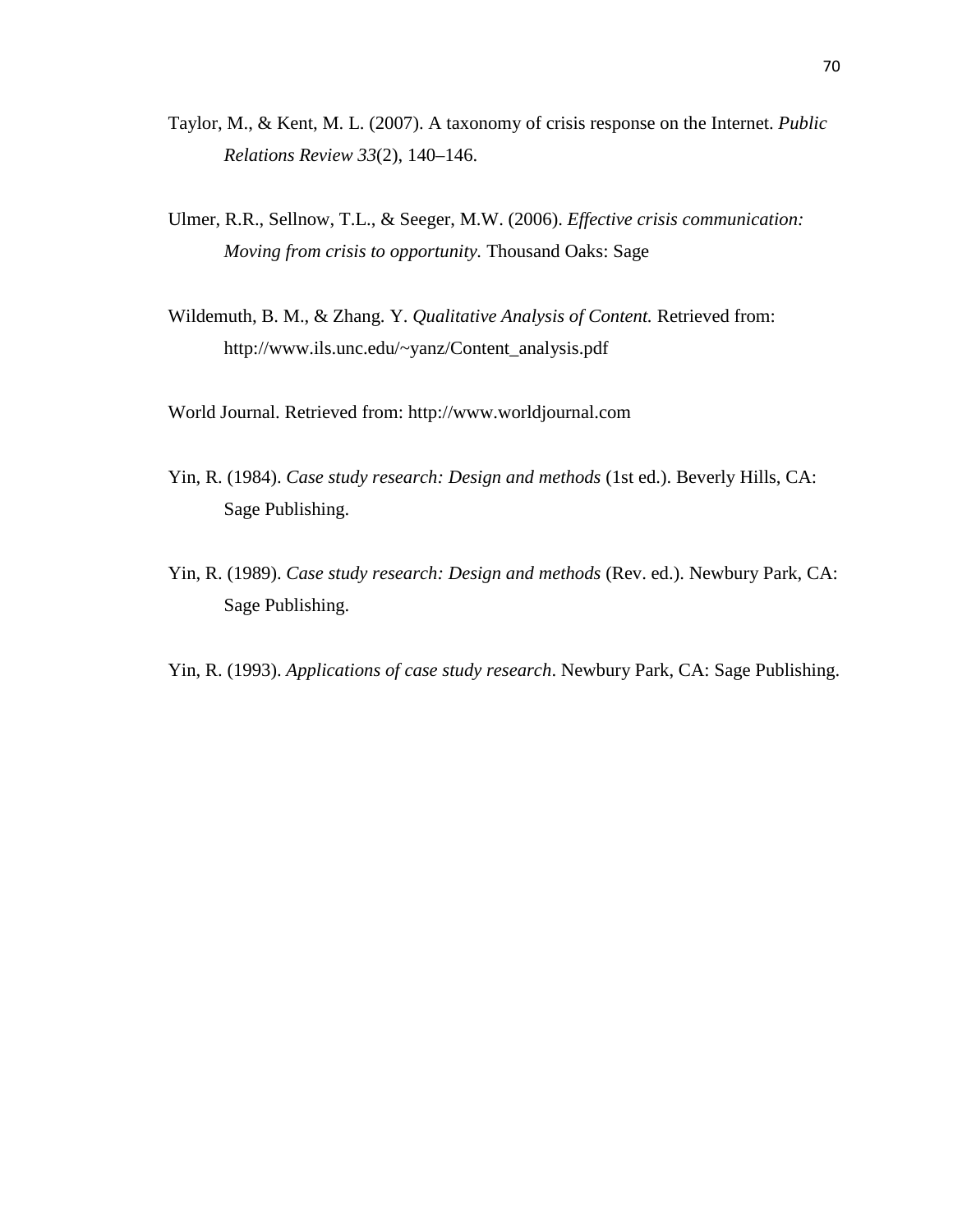## **APPENDIX**

## **Timeline of TJX information breach case**

2006/ 12/19

• TJX found out the network intrusion

2007/ 1/3

• TJX informed officials of banks and law enforcement about intrusion

2007/1/17

- TJX announced it may have exposed card data in four countries to the public
- TJX released a limited number of customers whose driver's license information was stolen from the compromised systems

2007/1/21

• TJX' CEO made apology to the public

2007/1/30

- Lawsuit filed against TJX by Massachusetts Bankers Association 2007/2/21
- TJX updated information for computer systems intrusion on its newsletter 2007/3/14
- Federal Trade Commission investigated TJX's data leak case 2007/4/26
	- Lawsuit filed against TJX by banks

2007/9/24

• TJX Offered settlement to the customers

2007/11/30

• TJX made the settlement agreement with Visa

2007/12/3

• TJX agreed to pay banks \$41 million to cover Visa's losses